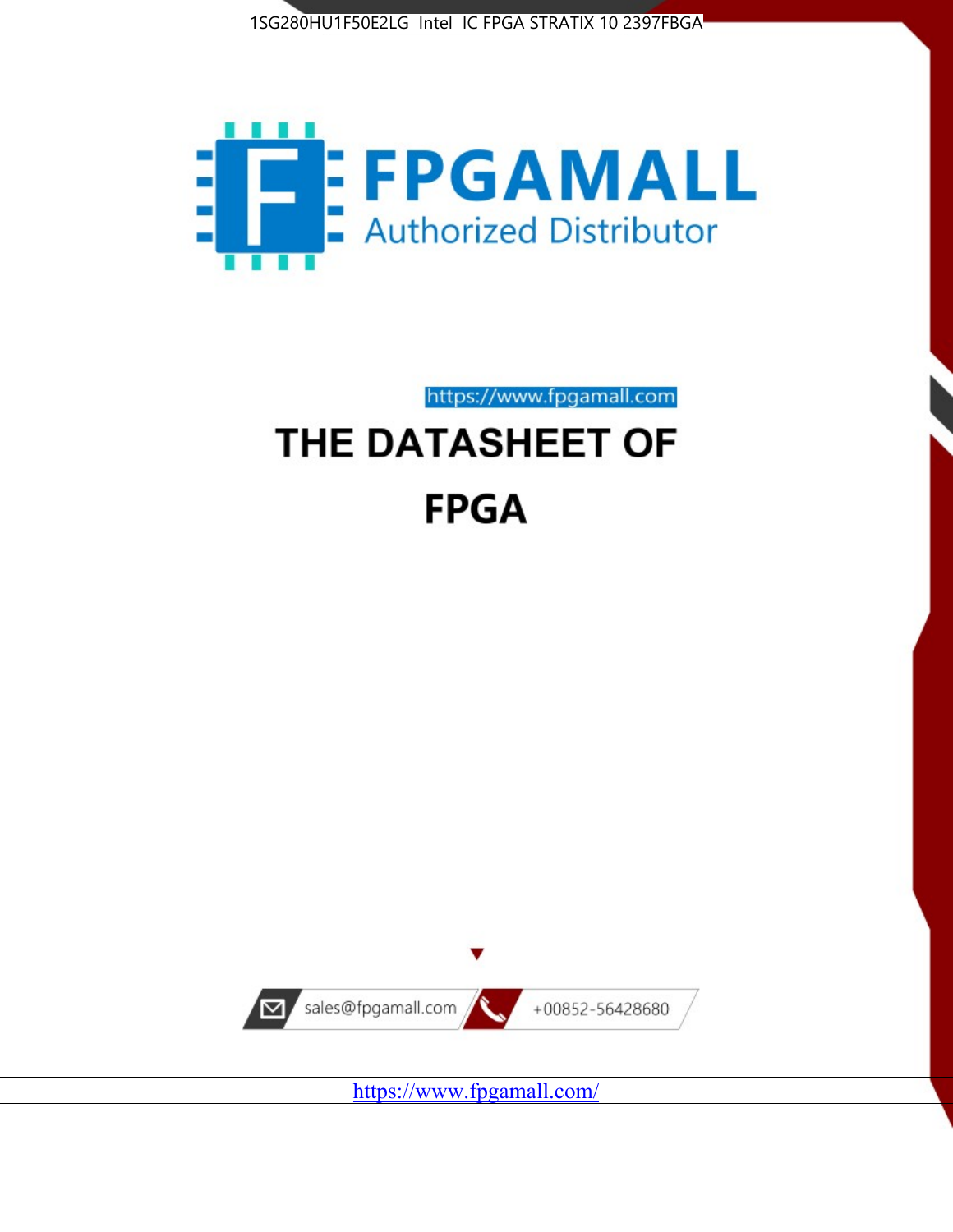1SG280HU1F50E2LG Intel IC FPGA STRATIX 10 2397FBGA



# **Intel® Stratix® 10 GX/SX Device Overview**



**S10-OVERVIEW | 2020.04.30** Latest document on the web: **[PDF](https://www.intel.com/content/dam/www/programmable/us/en/pdfs/literature/hb/stratix-10/s10-overview.pdf)** | **[HTML](https://www.intel.com/content/www/us/en/programmable/documentation/joc1442261161666.html)**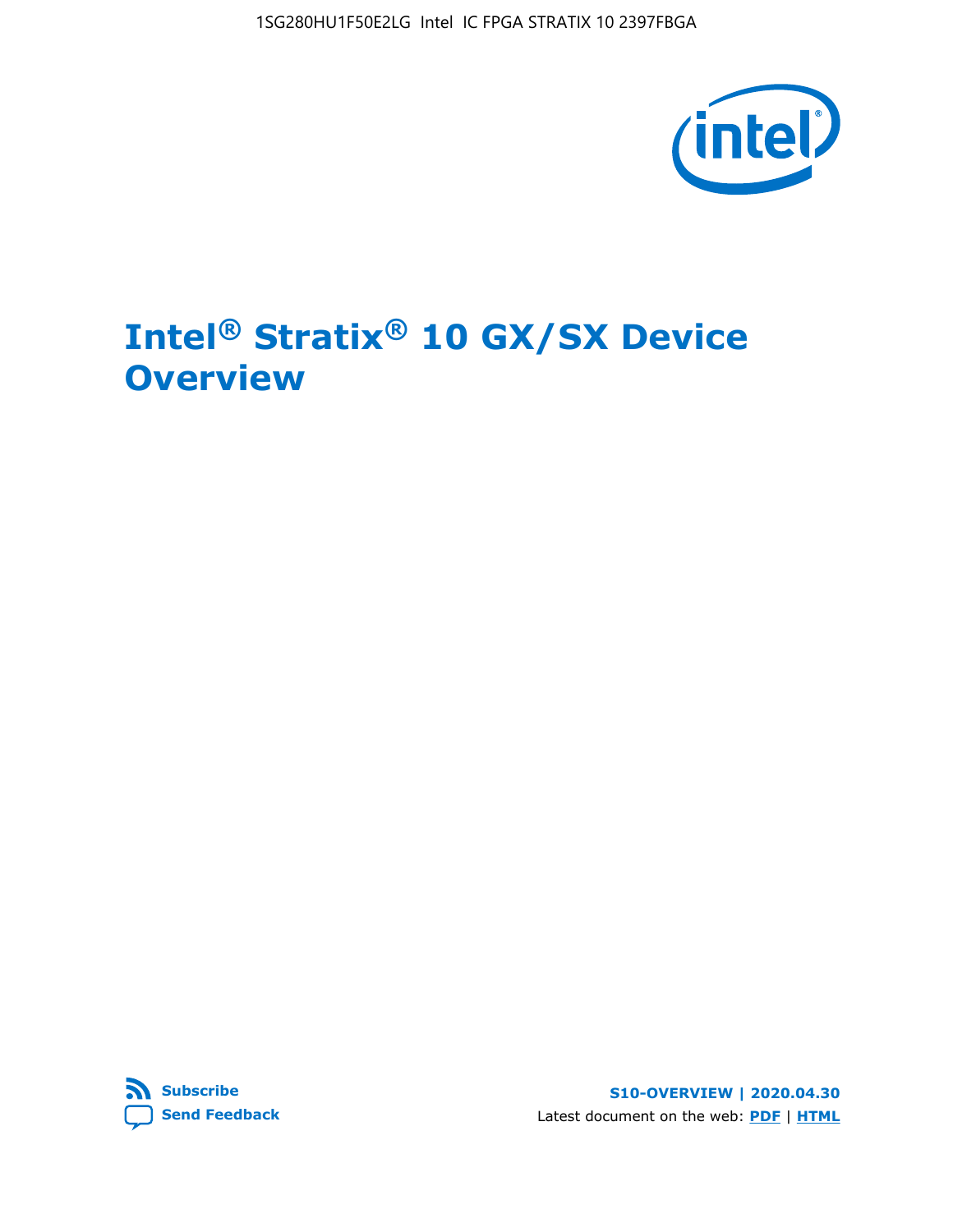

*Contents*

# **Contents**

| 1.26. Document Revision History for the Intel Stratix 10 GX/SX Device Overview36 |  |
|----------------------------------------------------------------------------------|--|

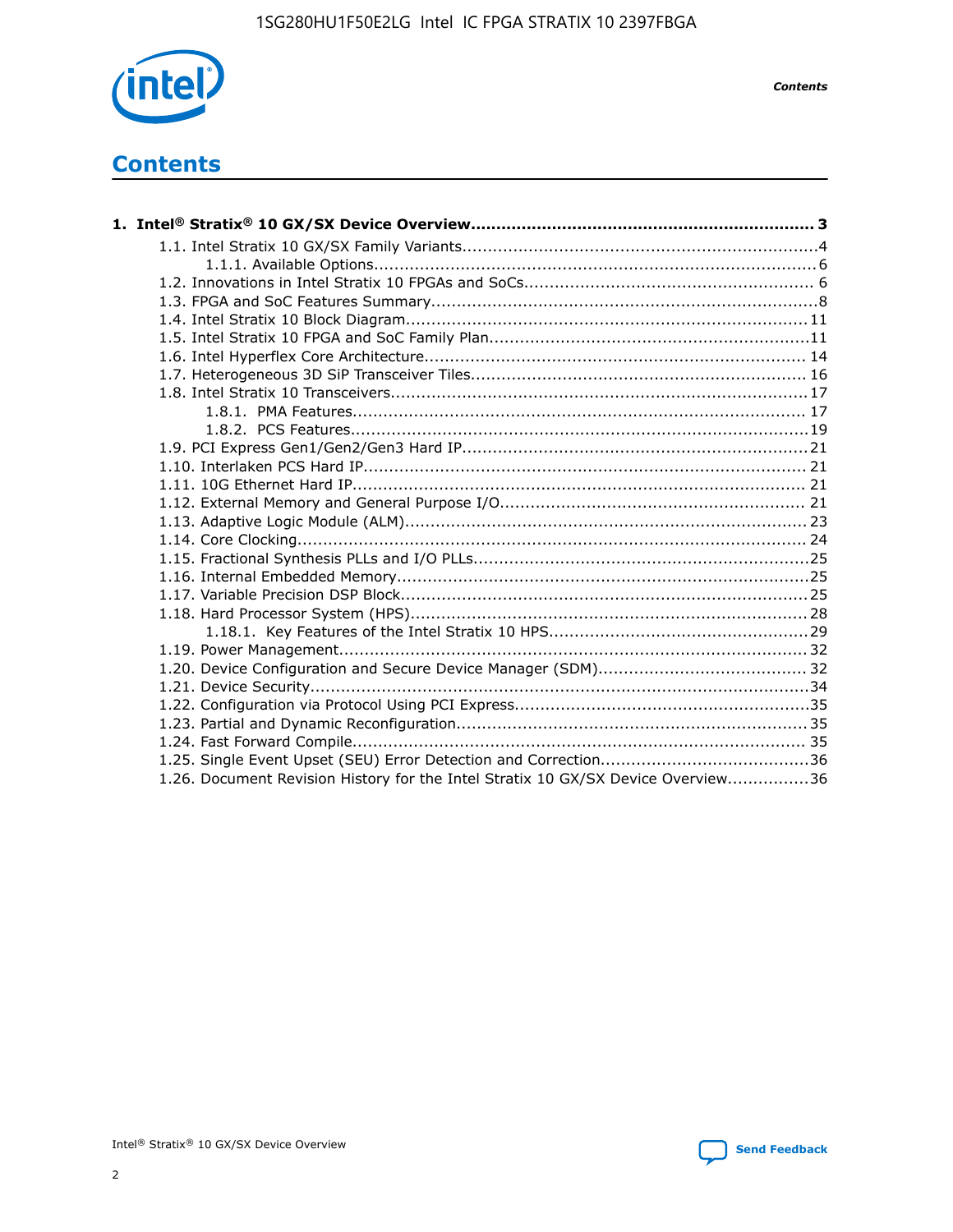**S10-OVERVIEW | 2020.04.30**

**[Send Feedback](mailto:FPGAtechdocfeedback@intel.com?subject=Feedback%20on%20Intel%20Stratix%2010%20GX/SX%20Device%20Overview%20(S10-OVERVIEW%202020.04.30)&body=We%20appreciate%20your%20feedback.%20In%20your%20comments,%20also%20specify%20the%20page%20number%20or%20paragraph.%20Thank%20you.)**



# **1. Intel® Stratix® 10 GX/SX Device Overview**

Intel's 14 nm Intel® Stratix® 10 GX FPGAs and SX SoCs deliver 2X the core performance and up to 70% lower power over previous generation high-performance FPGAs.

Featuring several groundbreaking innovations, including the all new Intel Hyperflex™ core architecture, this device family enables you to meet the demand for everincreasing bandwidth and processing performance in your most advanced applications, while meeting your power budget.

With an embedded hard processor system (HPS) based on a quad-core 64 bit Arm\* Cortex\*-A53, the Intel Stratix 10 SoC devices deliver power efficient, application-class processing and allow designers to extend hardware virtualization into the FPGA fabric. Intel Stratix 10 SoC devices demonstrate Intel's commitment to high-performance SoCs and extend Intel's leadership in programmable devices featuring an Arm-based processor system.

Important innovations in Intel Stratix 10 FPGAs and SoCs include:

- All new Intel Hyperflex core architecture delivering 2X the core performance compared to previous generation high-performance FPGAs
- Intel 14 nm tri-gate (FinFET) technology
- Heterogeneous 3D System-in-Package (SiP) technology
- Core fabric with up to 10.2 million logic elements (LEs)
- Up to 96 full duplex transceiver channels on heterogeneous 3D SiP transceiver tiles
- Transceiver data rates up to 28.3 Gbps chip-to-chip/module and backplane performance
- M20K (20 Kb) internal SRAM memory blocks
- Fractional synthesis and ultra-low jitter LC tank based transmit phase locked loops (PLLs)
- Hard PCI Express<sup>®</sup> Gen3 x16 intellectual property (IP) blocks
- Hard 10GBASE-KR/40GBASE-KR4 Forward Error Correction (FEC) in every transceiver channel
- Hard memory controllers and PHY supporting DDR4 rates up to 2666 Mbps per pin
- Hard fixed-point and IEEE 754 compliant hard floating-point variable precision digital signal processing (DSP) blocks with up to 10 TFLOP compute performance with a power efficiency of 80 GFLOP per Watt
- Quad-core 64 bit Arm Cortex-A53 embedded processor running up to 1.5 GHz in SoC family variants
- Programmable clock tree synthesis for flexible, low power, low skew clock trees

Intel Corporation. All rights reserved. Agilex, Altera, Arria, Cyclone, Enpirion, Intel, the Intel logo, MAX, Nios, Quartus and Stratix words and logos are trademarks of Intel Corporation or its subsidiaries in the U.S. and/or other countries. Intel warrants performance of its FPGA and semiconductor products to current specifications in accordance with Intel's standard warranty, but reserves the right to make changes to any products and services at any time without notice. Intel assumes no responsibility or liability arising out of the application or use of any information, product, or service described herein except as expressly agreed to in writing by Intel. Intel customers are advised to obtain the latest version of device specifications before relying on any published information and before placing orders for products or services. \*Other names and brands may be claimed as the property of others.

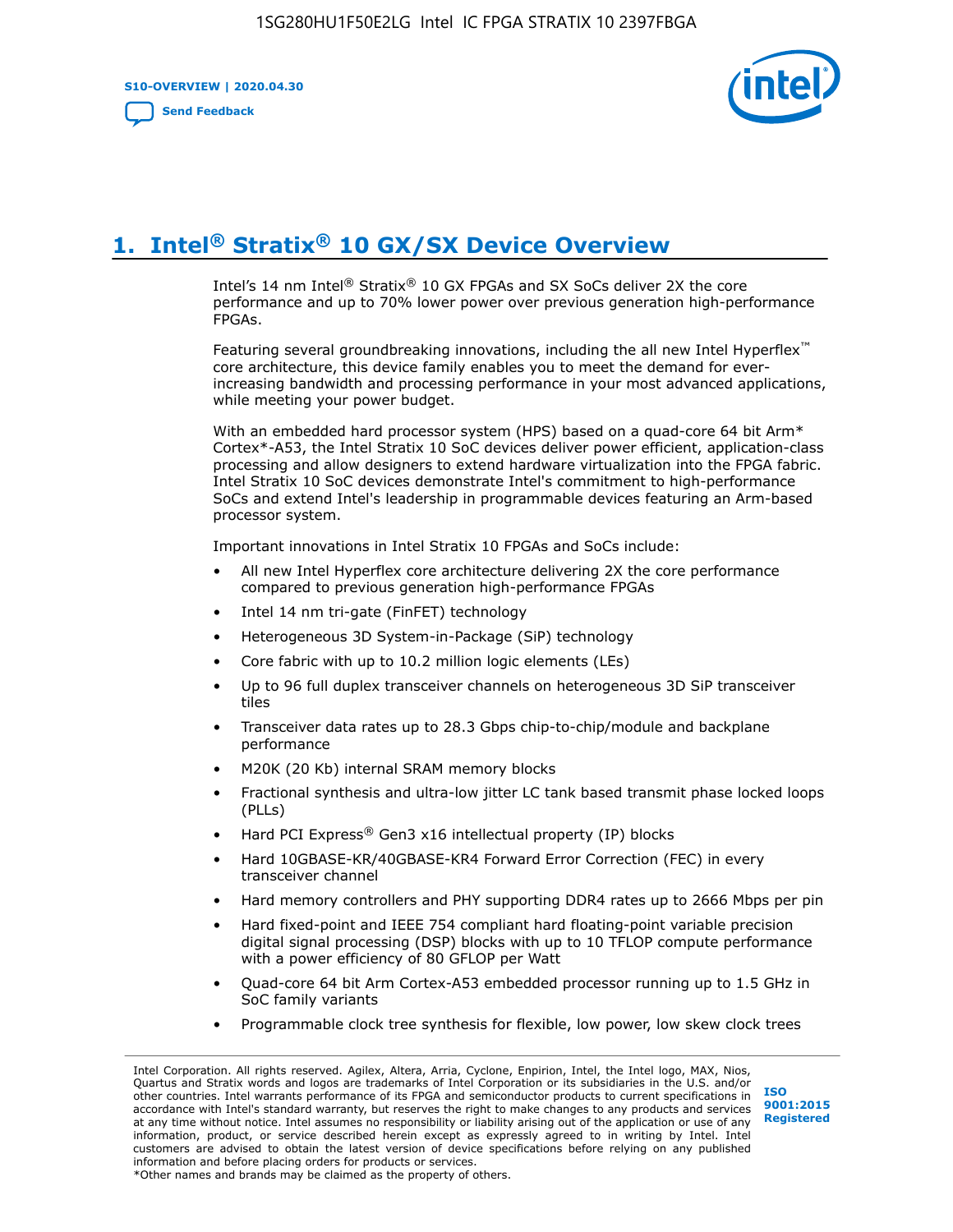

- Dedicated secure device manager (SDM) for:
	- Enhanced device configuration and security
	- AES-256, SHA-256/384 and ECDSA-256/384 encrypt/decrypt accelerators and authentication
	- Multi-factor authentication
	- Physically Unclonable Function (PUF) service and software programmable device configuration capability
- Comprehensive set of advanced power saving features delivering up to 70% lower power compared to previous generation high-performance FPGAs
- Non-destructive register state readback and writeback, to support ASIC prototyping and other applications

With these capabilities, Intel Stratix 10 FPGAs and SoCs are ideally suited for the most demanding applications in diverse markets such as:

- **Compute and Storage**—for custom servers, cloud computing and datacenter acceleration
- **Networking**—for Terabit, 400G and multi-100G bridging, aggregation, packet processing and traffic management
- **Optical Transport Networks**—for OTU4, 2xOTU4, 4xOTU4
- **Broadcast**—for high-end studio distribution, head end encoding/decoding, edge quadrature amplitude modulation (QAM)
- **Military**—for radar, electronic warfare, and secure communications
- **Medical**—for diagnostic scanners and diagnostic imaging
- **Test and Measurement**—for protocol and application testers
- **Wireless**—for next-generation 5G networks
- **ASIC Prototyping**—for designs that require the largest FPGA fabric with the highest I/O count

# **1.1. Intel Stratix 10 GX/SX Family Variants**

Intel Stratix 10 devices are available in FPGA (GX) and SoC (SX) variants.

- **Intel Stratix 10 GX** devices deliver up to 1 GHz core fabric performance and contain up to 10.2 million LEs in the fabric. They also feature up to 96 general purpose transceivers on separate transceiver tiles, and 2666 Mbps DDR4 external memory interface performance. The transceivers are capable of up to 28.3 Gbps short reach and across the backplane. These devices are optimized for FPGA applications that require the highest transceiver bandwidth and core fabric performance, with the power efficiency of Intel's 14 nm tri-gate process technology.
- **Intel Stratix 10 SX** devices have a feature set that is identical to Intel Stratix 10 GX devices, with the addition of an embedded quad-core 64 bit Arm Cortex A53 hard processor system.

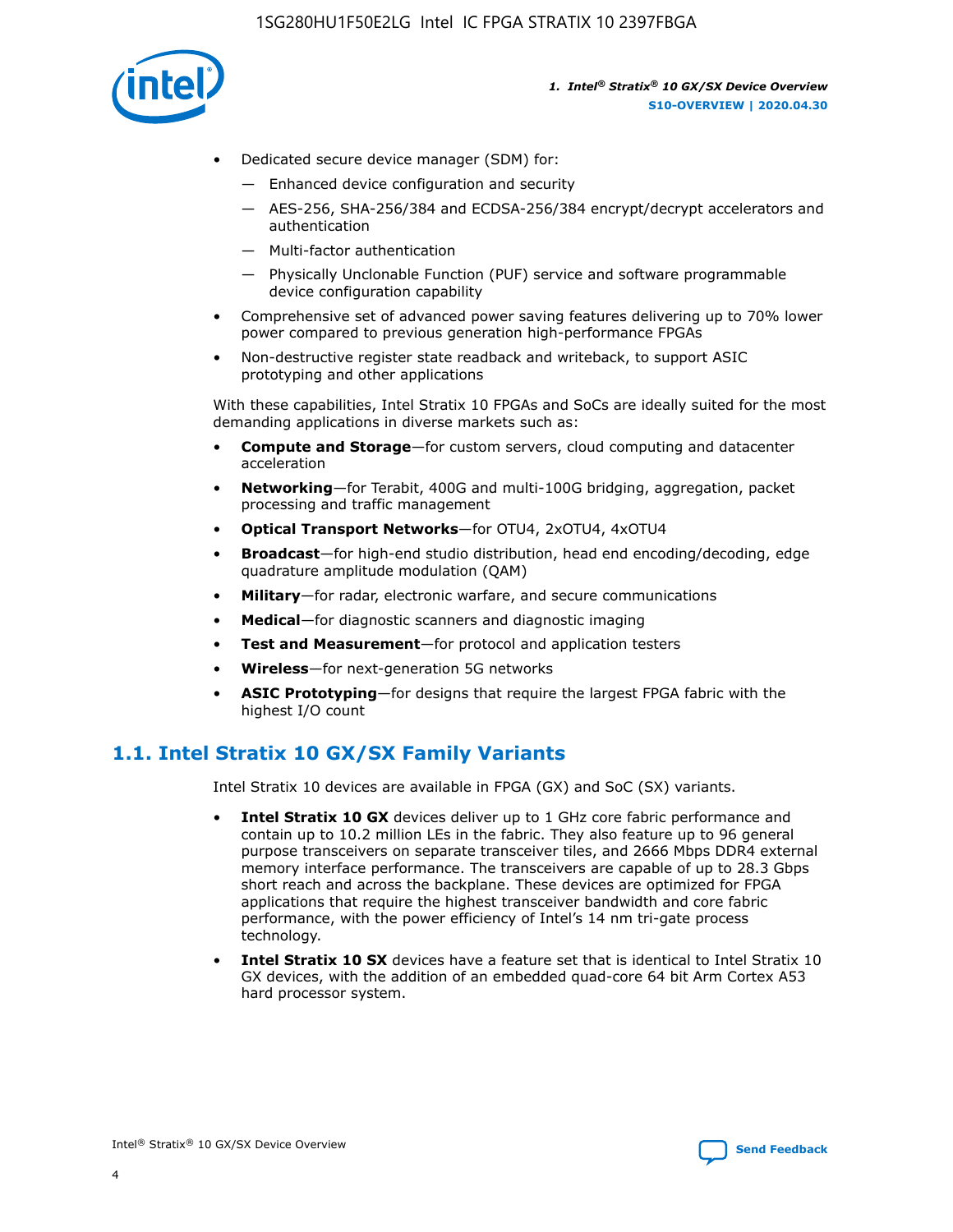

Common to all Intel Stratix 10 family variants is a high-performance fabric based on the new Intel Hyperflex core architecture that includes additional Hyper-Registers throughout the interconnect routing and at the inputs of all functional blocks. The core fabric also contains an enhanced logic array utilizing Intel's adaptive logic module (ALM) and a rich set of high performance building blocks including:

- M20K (20 Kb) embedded memory blocks
- Variable precision DSP blocks with hard IEEE 754 compliant floating-point units
- Fractional synthesis and integer PLLs
- Hard memory controllers and PHY for external memory interfaces
- General purpose IO cells

To clock these building blocks, Intel Stratix 10 devices use programmable clock tree synthesis, which uses dedicated clock tree routing to synthesize only those branches of the clock trees required for the application. All devices support in-system, finegrained partial reconfiguration of the logic array, allowing logic to be added and subtracted from the system while it is operating.

All family variants also contain high speed serial transceivers, containing both the physical medium attachment (PMA) and the physical coding sublayer (PCS), which can be used to implement a variety of industry standard and proprietary protocols. In addition to the hard PCS, Intel Stratix 10 devices contain multiple instantiations of PCI Express hard IP that supports Gen1/Gen2/Gen3 rates in x1/x2/x4/x8/x16 lane configurations, and hard 10GBASE-KR/40GBASE-KR4 FEC for every transceiver. The hard PCS, FEC, and PCI Express IP free up valuable core logic resources, save power, and increase your productivity.

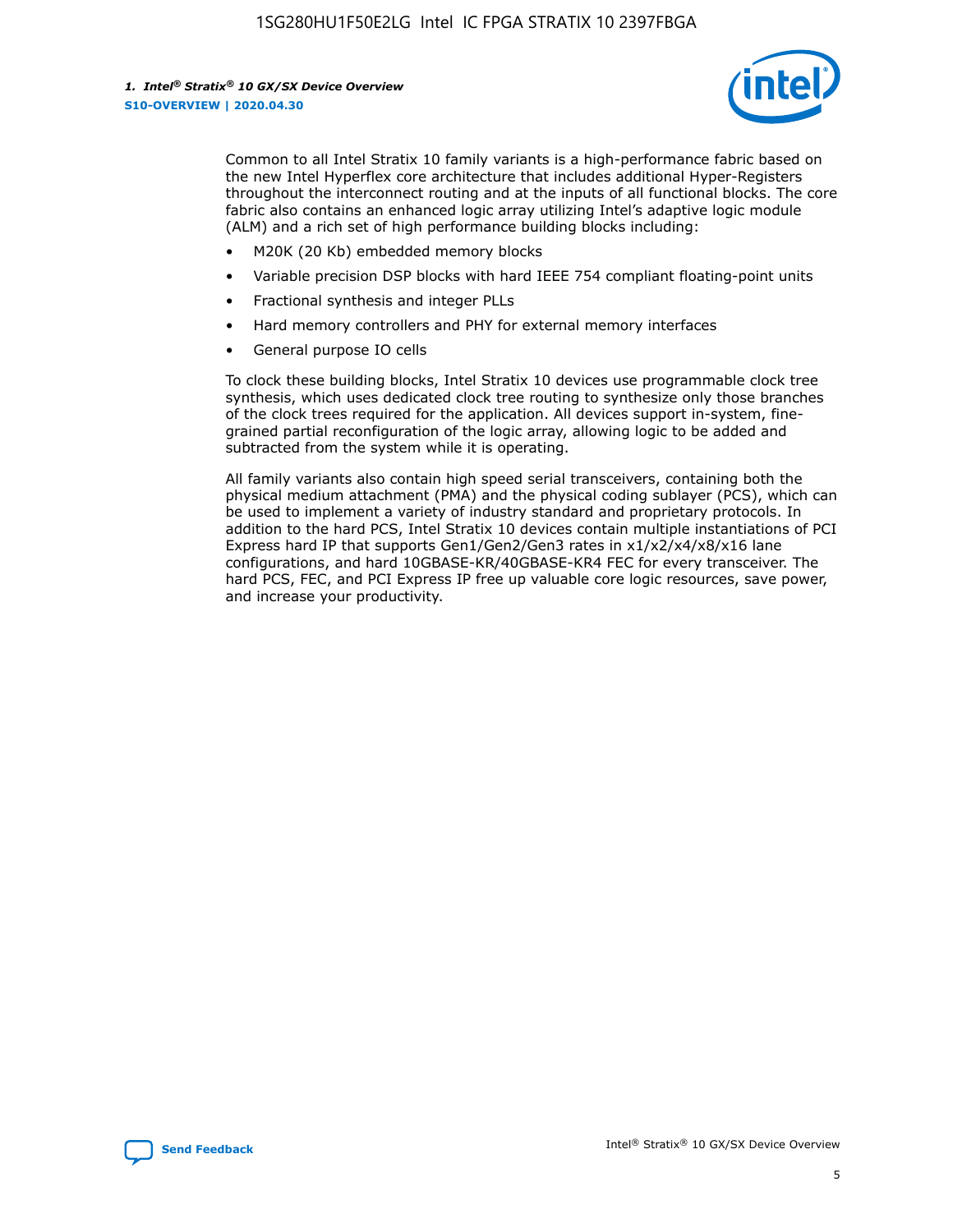

# **1.1.1. Available Options**

#### **Figure 1. Sample Ordering Code and Available Options for Intel Stratix 10 Devices**



# **Related Information**

[My Intel Support](https://www.intel.com/content/www/us/en/programmable/my-intel/mal-home.html)

# **1.2. Innovations in Intel Stratix 10 FPGAs and SoCs**

Intel Stratix 10 FPGAs and SoCs deliver many significant improvements over the previous generation high-performance Stratix V FPGAs.

#### **Table 1. Key Features of Intel Stratix 10 Devices Compared to Stratix V Devices**

| <b>Feature</b>            | <b>Stratix V FPGAs</b>                                           | <b>Intel Stratix 10 FPGAs and SoCs</b>                                        |  |  |  |
|---------------------------|------------------------------------------------------------------|-------------------------------------------------------------------------------|--|--|--|
| <b>Process technology</b> | 28 nm TSMC (planar<br>transistor)                                | 14 nm Intel tri-gate (FinFET)                                                 |  |  |  |
| Hard processor core       | None                                                             | Quad-core 64 bit Arm Cortex-A53<br>(SoC only)                                 |  |  |  |
| Core architecture         | Conventional core architecture<br>with conventional interconnect | Intel Hyperflex core architecture with<br>Hyper-Registers in the interconnect |  |  |  |
| continued                 |                                                                  |                                                                               |  |  |  |

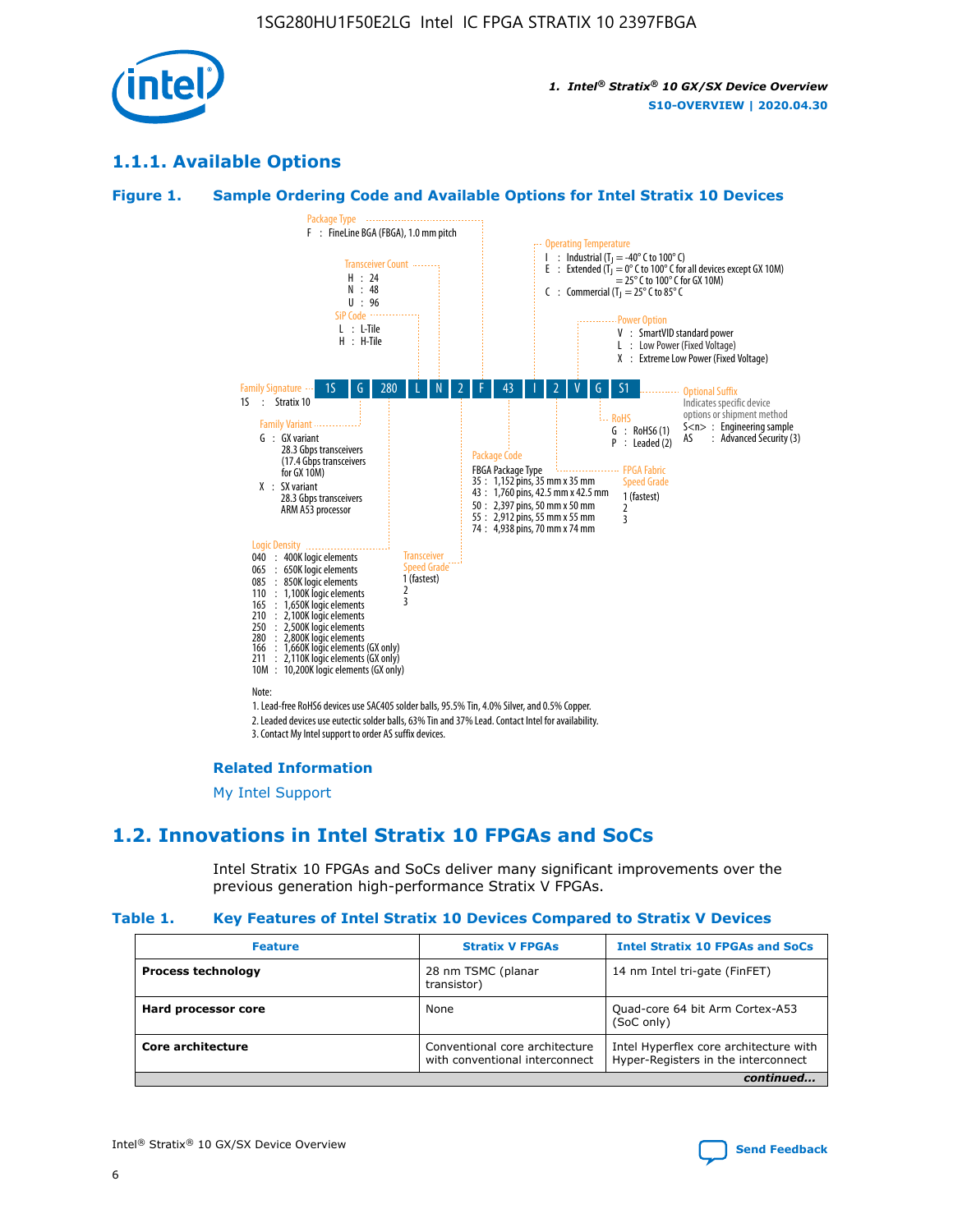

| <b>Feature</b>                                   | <b>Stratix V FPGAs</b>                                                              | <b>Intel Stratix 10 FPGAs and SoCs</b>                                                                                                       |
|--------------------------------------------------|-------------------------------------------------------------------------------------|----------------------------------------------------------------------------------------------------------------------------------------------|
| Core performance                                 | 500 MHz                                                                             | 1 GHz                                                                                                                                        |
| <b>Power dissipation</b>                         | 1x                                                                                  | As low as $0.3x$                                                                                                                             |
| Logic density                                    | 952 KLE                                                                             | 10,200 KLE                                                                                                                                   |
| <b>Embedded memory (M20K)</b>                    | 52 Mbits                                                                            | 253 Mbits                                                                                                                                    |
| 18x19 multipliers                                | 3,926                                                                               | 11,520                                                                                                                                       |
|                                                  | Note: Multiplier is 18x18 in<br>Stratix V devices.                                  | Note: Multiplier is 18x19 in Intel<br>Stratix 10 devices.                                                                                    |
| <b>Floating point DSP capability</b>             | Up to 1 TFLOP, requires soft<br>floating point adder and<br>multiplier              | Up to 10 TFLOP, hard IEEE 754<br>compliant single precision floating<br>point adder and multiplier                                           |
| <b>Maximum transceivers</b>                      | 66                                                                                  | 96                                                                                                                                           |
| Maximum transceiver data rate (chip-to-<br>chip) | 28.05 Gbps                                                                          | 26.6 Gbps L-Tile<br>28.3 Gbps H-Tile                                                                                                         |
| Maximum transceiver data rate (backplane)        | 12.5 Gbps                                                                           | 12.5 Gbps L-Tile<br>28.3 Gbps H-Tile                                                                                                         |
| Hard memory controller                           | None                                                                                | DDR4 @ 1333 MHz/2666 Mbps<br>DDR3 @ 1067 MHz/2133 Mbps                                                                                       |
| <b>Hard protocol IP</b>                          | PCIe* Gen3 x8 (up to 4<br>instances)                                                | PCIe Gen3 x16 (up to 4 instances)<br>SR-IOV (4 physical functions / 2k<br>virtual functions) on H-Tile devices<br>10GBASE-KR/40GBASE-KR4 FEC |
| <b>Core clocking and PLLs</b>                    | Global, quadrant and regional<br>clocks supported by fractional-<br>synthesis fPLLs | Programmable clock tree synthesis<br>supported by fractional synthesis<br>fPLLs and integer IO PLLs                                          |
| Register state readback and writeback            | Not available                                                                       | Non-destructive register state<br>readback and writeback for ASIC<br>prototyping and other applications                                      |

These innovations result in the following improvements:

- **Improved Core Logic Performance**: The Intel Hyperflex core architecture combined with 14 nm Intel tri-gate technology allows Intel Stratix 10 devices to achieve 2X the core performance compared to the previous generation
- **Lower Power**: Intel Stratix 10 devices use up to 70% lower power compared to the previous generation, enabled by 14 nm Intel tri-gate technology, the Intel Hyperflex core architecture, and optional power saving features built into the architecture
- **Higher Density**: Intel Stratix 10 devices offer three times the level of integration, with up to 10.2 million logic elements (LEs), over 253 Mbits of embedded memory blocks (M20K), and 11,520 18x19 multipliers
- **Embedded Processing**: Intel Stratix 10 SoCs feature a Quad-Core 64 bit Arm Cortex-A53 processor optimized for power efficiency and software compatible with previous generation Arria® and Cyclone® SoC devices
- **Improved Transceiver Performance**: With up to 96 transceiver channels implemented in heterogeneous 3D SiP transceiver tiles, Intel Stratix 10 GX and SX devices support data rates up to 28.3 Gbps chip-to-chip and 28.3 Gbps across the backplane with signal conditioning circuits capable of equalizing over 30 dB of system loss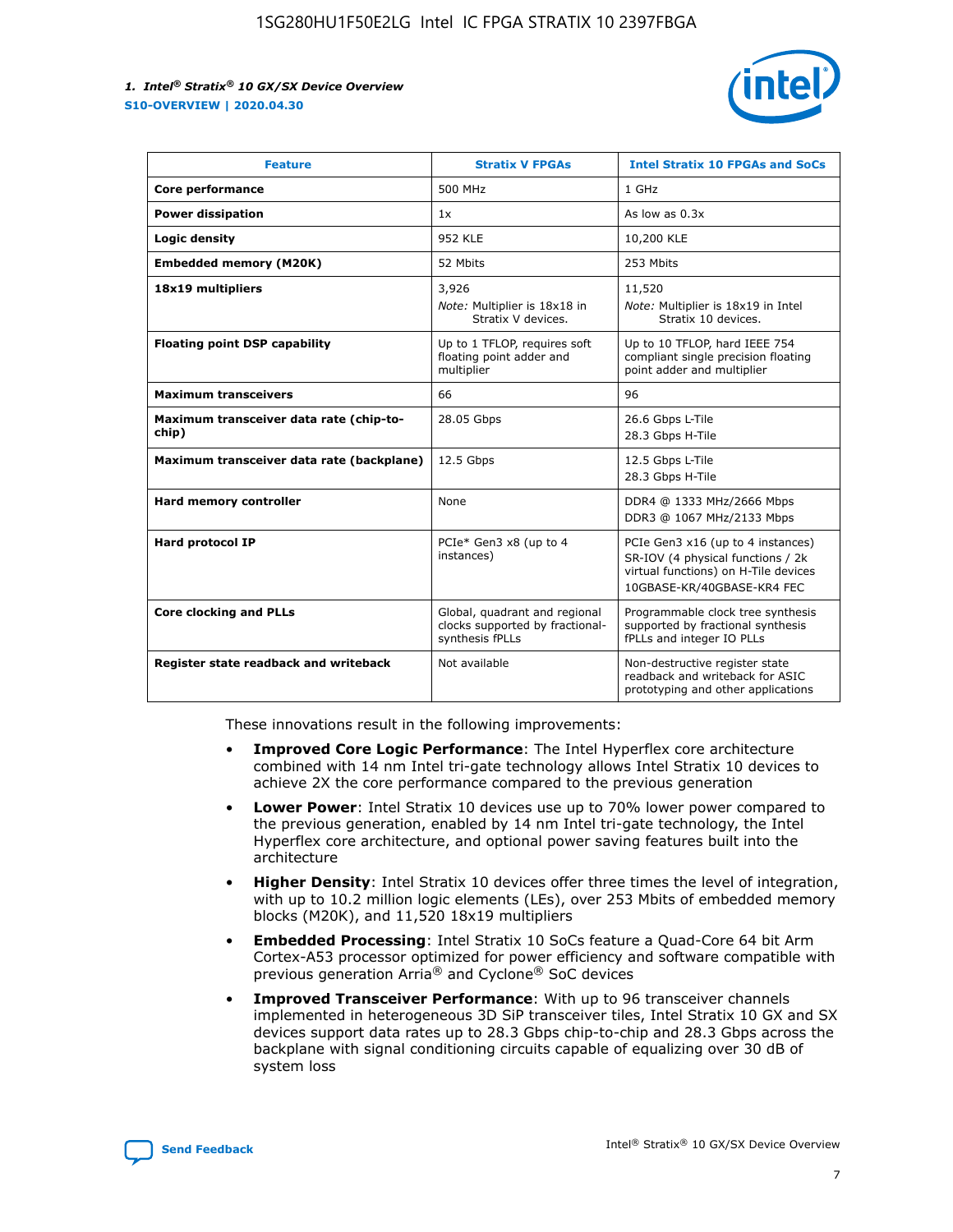

- **Improved DSP Performance**: The variable precision DSP block in Intel Stratix 10 devices features hard fixed and floating point capability, with up to 10 TFLOP IEEE754 single-precision floating point performance
- **Additional Hard IP**: Intel Stratix 10 devices include many more hard IP blocks than previous generation devices, with a hard memory controller included in each bank of 48 general purpose IOs, a hard PCIe Gen3 x16 full protocol stack in each transceiver tile, and a hard 10GBASE-KR/40GBASE-KR4 FEC in every transceiver channel
- **Enhanced Core Clocking**: Intel Stratix 10 devices feature programmable clock tree synthesis; clock trees are only synthesized where needed, increasing the flexibility and reducing the power dissipation of the clocking solution
- **Additional Core PLLs**: The core fabric in Intel Stratix 10 devices is supported by both integer IO PLLs and fractional synthesis fPLLs, resulting in a greater total number of PLLs available than the previous generation

# **1.3. FPGA and SoC Features Summary**

#### **Table 2. Intel Stratix 10 FPGA and SoC Common Device Features**

| Technology<br>14 nm Intel tri-gate (FinFET) process technology<br>٠<br>SmartVID controlled core voltage, standard power devices<br>0.85-V fixed core voltage, low static power devices available<br>Up to 96 total transceivers available<br>Low power serial<br>٠<br>transceivers<br>Continuous operating range of 1 Gbps to 28.3 Gbps for Intel Stratix 10 GX/SX devices<br>Backplane support up to 28.3 Gbps for Intel Stratix 10 GX/SX devices<br>$\bullet$<br>Extended range down to 125 Mbps with oversampling<br>$\bullet$<br>• ATX transmit PLLs with user-configurable fractional synthesis capability<br>XFP, SFP+, QSFP/QSFP28, CFP/CFP2/CFP4 optical module support<br>• Adaptive linear and decision feedback equalization<br>Transmit pre-emphasis and de-emphasis<br>Dynamic partial reconfiguration of individual transceiver channels<br>$\bullet$<br>On-chip instrumentation (Eye Viewer non-intrusive data eye monitoring)<br>General purpose I/Os<br>Up to 2,304 total GPIO available<br>$\bullet$<br>1.6 Gbps LVDS-every pair can be configured as an input or output<br>1333 MHz/2666 Mbps DDR4 external memory interface<br>1067 MHz/2133 Mbps DDR3 external memory interface<br>• 1.2 V to 3.3 $V^{(1)}$ single-ended LVCMOS/LVTTL interfacing<br>• On-chip termination (OCT)<br>Embedded hard IP<br>PCIe Gen1/Gen2/Gen3 complete protocol stack, x1/x2/x4/x8/x16 end point and root<br>$\bullet$<br>port<br>DDR4/DDR3 hard memory controller (RLDRAM3/QDR II+/QDR IV using soft memory<br>controller)<br>Multiple hard IP instantiations in each device<br>• Single Root I/O Virtualization (SR-IOV)<br>Transceiver hard IP<br>10GBASE-KR/40GBASE-KR4 Forward Error Correction (FEC)<br>$\bullet$<br>10G Ethernet PCS<br>$\bullet$ | <b>Description</b><br><b>Feature</b> |  |  |  |
|-------------------------------------------------------------------------------------------------------------------------------------------------------------------------------------------------------------------------------------------------------------------------------------------------------------------------------------------------------------------------------------------------------------------------------------------------------------------------------------------------------------------------------------------------------------------------------------------------------------------------------------------------------------------------------------------------------------------------------------------------------------------------------------------------------------------------------------------------------------------------------------------------------------------------------------------------------------------------------------------------------------------------------------------------------------------------------------------------------------------------------------------------------------------------------------------------------------------------------------------------------------------------------------------------------------------------------------------------------------------------------------------------------------------------------------------------------------------------------------------------------------------------------------------------------------------------------------------------------------------------------------------------------------------------------------------------------------------------------------------------------------|--------------------------------------|--|--|--|
|                                                                                                                                                                                                                                                                                                                                                                                                                                                                                                                                                                                                                                                                                                                                                                                                                                                                                                                                                                                                                                                                                                                                                                                                                                                                                                                                                                                                                                                                                                                                                                                                                                                                                                                                                             |                                      |  |  |  |
|                                                                                                                                                                                                                                                                                                                                                                                                                                                                                                                                                                                                                                                                                                                                                                                                                                                                                                                                                                                                                                                                                                                                                                                                                                                                                                                                                                                                                                                                                                                                                                                                                                                                                                                                                             |                                      |  |  |  |
|                                                                                                                                                                                                                                                                                                                                                                                                                                                                                                                                                                                                                                                                                                                                                                                                                                                                                                                                                                                                                                                                                                                                                                                                                                                                                                                                                                                                                                                                                                                                                                                                                                                                                                                                                             |                                      |  |  |  |
|                                                                                                                                                                                                                                                                                                                                                                                                                                                                                                                                                                                                                                                                                                                                                                                                                                                                                                                                                                                                                                                                                                                                                                                                                                                                                                                                                                                                                                                                                                                                                                                                                                                                                                                                                             |                                      |  |  |  |
| PCI Express PIPE interface<br>continued                                                                                                                                                                                                                                                                                                                                                                                                                                                                                                                                                                                                                                                                                                                                                                                                                                                                                                                                                                                                                                                                                                                                                                                                                                                                                                                                                                                                                                                                                                                                                                                                                                                                                                                     |                                      |  |  |  |

<sup>(1)</sup> Available in some configurations only

8

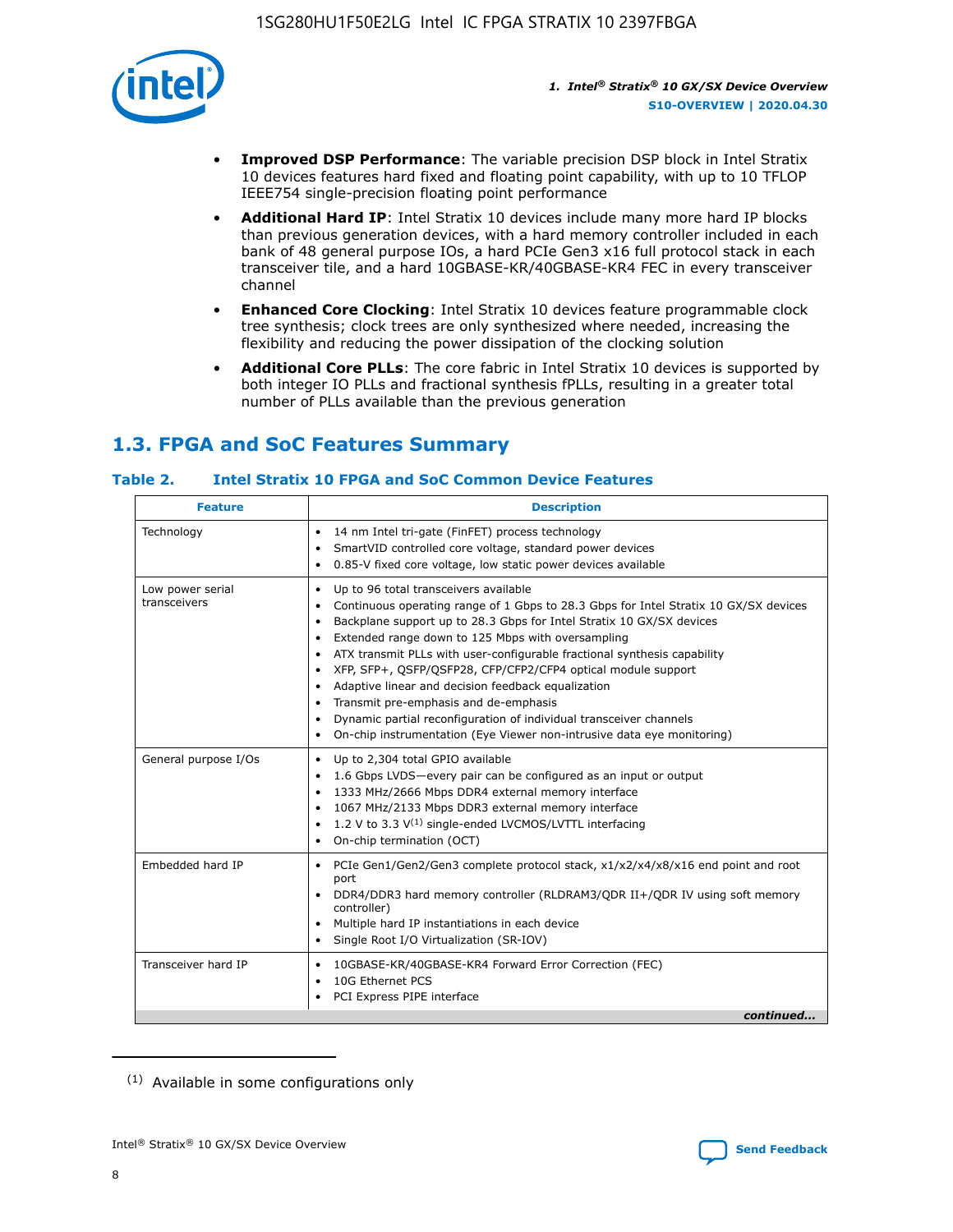

| <b>Feature</b>                   | <b>Description</b>                                                                                                                                                                                                                                                                                                                                                                                                                                                    |
|----------------------------------|-----------------------------------------------------------------------------------------------------------------------------------------------------------------------------------------------------------------------------------------------------------------------------------------------------------------------------------------------------------------------------------------------------------------------------------------------------------------------|
|                                  | Interlaken PCS<br>$\bullet$<br>Gigabit Ethernet PCS<br>$\bullet$<br>Deterministic latency support for Common Public Radio Interface (CPRI) PCS<br>$\bullet$<br>Fast lock-time support for Gigabit Passive Optical Networking (GPON) PCS<br>$\bullet$<br>8B/10B, 64B/66B, 64B/67B encoders and decoders<br>$\bullet$<br>Custom mode support for proprietary protocols<br>$\bullet$                                                                                     |
| Power management                 | SmartVID controlled core voltage, standard power devices<br>$\bullet$<br>0.85-V fixed core voltage, low static power devices available<br>$\bullet$<br>Intel Quartus <sup>®</sup> Prime Pro Edition integrated power analysis<br>$\bullet$                                                                                                                                                                                                                            |
| High performance core fabric     | Intel Hyperflex core architecture with Hyper-Registers throughout the interconnect<br>$\bullet$<br>routing and at the inputs of all functional blocks<br>Enhanced adaptive logic module (ALM)<br>$\bullet$<br>Improved multi-track routing architecture reduces congestion and improves compile<br>times<br>Hierarchical core clocking architecture with programmable clock tree synthesis<br>Fine-grained partial reconfiguration                                    |
| Internal memory blocks           | M20K-20 Kb with hard ECC support<br>٠<br>MLAB-640 bit distributed LUTRAM<br>$\bullet$                                                                                                                                                                                                                                                                                                                                                                                 |
| Variable precision DSP<br>blocks | IEEE 754-compliant hard single-precision floating point capability<br>$\bullet$<br>Supports signal processing with precision ranging from 18x19 up to 54x54<br>$\bullet$<br>Native 27x27 and 18x19 multiply modes<br>$\bullet$<br>64 bit accumulator and cascade for systolic FIRs<br>Internal coefficient memory banks<br>Pre-adder/subtractor improves efficiency<br>$\bullet$<br>Additional pipeline register increases performance and reduces power<br>$\bullet$ |
| Phase locked loops (PLL)         | Fractional synthesis PLLs (fPLL) support both fractional and integer modes<br>$\bullet$<br>Fractional mode with third-order delta-sigma modulation<br>Precision frequency synthesis<br>$\bullet$<br>Integer PLLs adjacent to general purpose I/Os, support external memory, and LVDS<br>$\bullet$<br>interfaces, clock delay compensation, zero delay buffering                                                                                                       |
| Core clock networks              | 1 GHz fabric clocking<br>$\bullet$<br>667 MHz external memory interface clocking, supports 2666 Mbps DDR4 interface<br>$\bullet$<br>800 MHz LVDS interface clocking, supports 1600 Mbps LVDS interface<br>$\bullet$<br>Programmable clock tree synthesis, backwards compatible with global, regional and<br>$\bullet$<br>peripheral clock networks<br>Clocks only synthesized where needed, to minimize dynamic power<br>continued                                    |

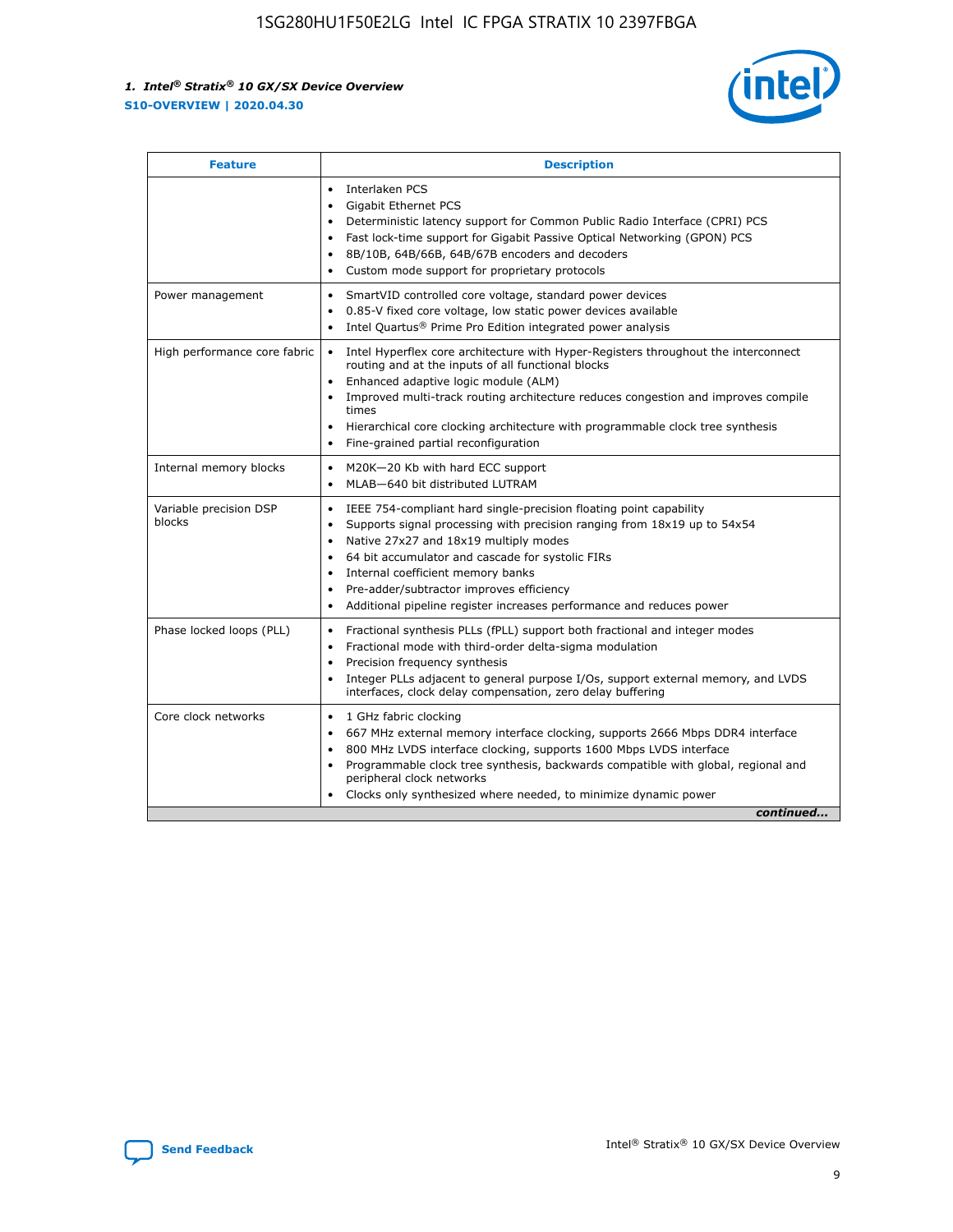

| <b>Feature</b>     | <b>Description</b>                                                                                                                                                                                                                                                                                                                                                                                                                                                                                                    |
|--------------------|-----------------------------------------------------------------------------------------------------------------------------------------------------------------------------------------------------------------------------------------------------------------------------------------------------------------------------------------------------------------------------------------------------------------------------------------------------------------------------------------------------------------------|
| Configuration      | Dedicated Secure Device Manager<br>٠<br>Software programmable device configuration<br>٠<br>Serial and parallel flash interface<br>٠<br>Configuration via protocol (CvP) using PCI Express Gen1/Gen2/Gen3<br>Fine-grained partial reconfiguration of core fabric<br>Dynamic reconfiguration of transceivers and PLLs<br>٠<br>Comprehensive set of security features including AES-256, SHA-256/384, and<br>ECDSA-256/384 accelerators, and multi-factor authentication<br>Physically Unclonable Function (PUF) service |
| Packaging          | Intel Embedded Multi-die Interconnect Bridge (EMIB) packaging technology<br>٠<br>Multiple devices with identical package footprints allows seamless migration across<br>٠<br>different device densities<br>1.0 mm ball-pitch FBGA packaging<br>٠<br>Lead and lead-free package options                                                                                                                                                                                                                                |
| Software and tools | Intel Quartus Prime Pro Edition design suite with new compiler and Hyper-Aware design<br>flow<br>Fast Forward compiler to allow Intel Hyperflex architecture performance exploration<br>٠<br>Transceiver toolkit<br>Platform designer integration tool<br>DSP Builder advanced blockset<br>OpenCL <sup>™</sup> support<br>SoC Embedded Design Suite (EDS)                                                                                                                                                             |

#### **Table 3. Intel Stratix 10 SoC Specific Device Features**

| <b>SoC Subsystem</b>            | <b>Feature</b>                                  | <b>Description</b>                                                                                                                                                                                                                                         |
|---------------------------------|-------------------------------------------------|------------------------------------------------------------------------------------------------------------------------------------------------------------------------------------------------------------------------------------------------------------|
| <b>Hard Processor</b><br>System | Multi-processor unit (MPU) core                 | Quad-core Arm Cortex-A53 MPCore processor with Arm<br>$\bullet$<br>CoreSight* debug and trace technology<br>Scalar floating-point unit supporting single and double<br>٠<br>precision<br>Arm Neon* media processing engine for each processor<br>$\bullet$ |
|                                 | <b>System Controllers</b>                       | System Memory Management Unit (SMMU)<br>٠<br>Cache Coherency Unit (CCU)<br>٠                                                                                                                                                                               |
|                                 | Layer 1 Cache                                   | 32 KB L1 instruction cache with parity<br>$\bullet$<br>32 KB L1 data cache with ECC<br>$\bullet$                                                                                                                                                           |
|                                 | Layer 2 Cache                                   | 1 MB Shared L2 Cache with ECC<br>$\bullet$                                                                                                                                                                                                                 |
|                                 | On-Chip Memory                                  | 256 KB On-Chip RAM<br>$\bullet$                                                                                                                                                                                                                            |
|                                 | Direct memory access (DMA) controller           | • 8-Channel DMA                                                                                                                                                                                                                                            |
|                                 | Ethernet media access controller<br>(EMAC)      | Three 10/100/1000 EMAC with integrated DMA<br>$\bullet$                                                                                                                                                                                                    |
|                                 | USB On-The-Go controller (OTG)                  | 2 USB OTG with integrated DMA<br>$\bullet$                                                                                                                                                                                                                 |
|                                 | <b>UART</b> controller                          | 2 UART 16550 compatible<br>$\bullet$                                                                                                                                                                                                                       |
|                                 | Serial Peripheral Interface (SPI)<br>controller | $\bullet$ 4 SPI                                                                                                                                                                                                                                            |
|                                 | $I2C$ controller                                | 5 <sup>2</sup> C controllers                                                                                                                                                                                                                               |
|                                 | SD/SDIO/MMC controller                          | 1 eMMC version 4.5 with DMA and CE-ATA support<br>$\bullet$<br>SD, including eSD, version 3.0<br>٠<br>SDIO, including eSDIO, version 3.0<br>$\bullet$<br>CE-ATA - version 1.1<br>continued                                                                 |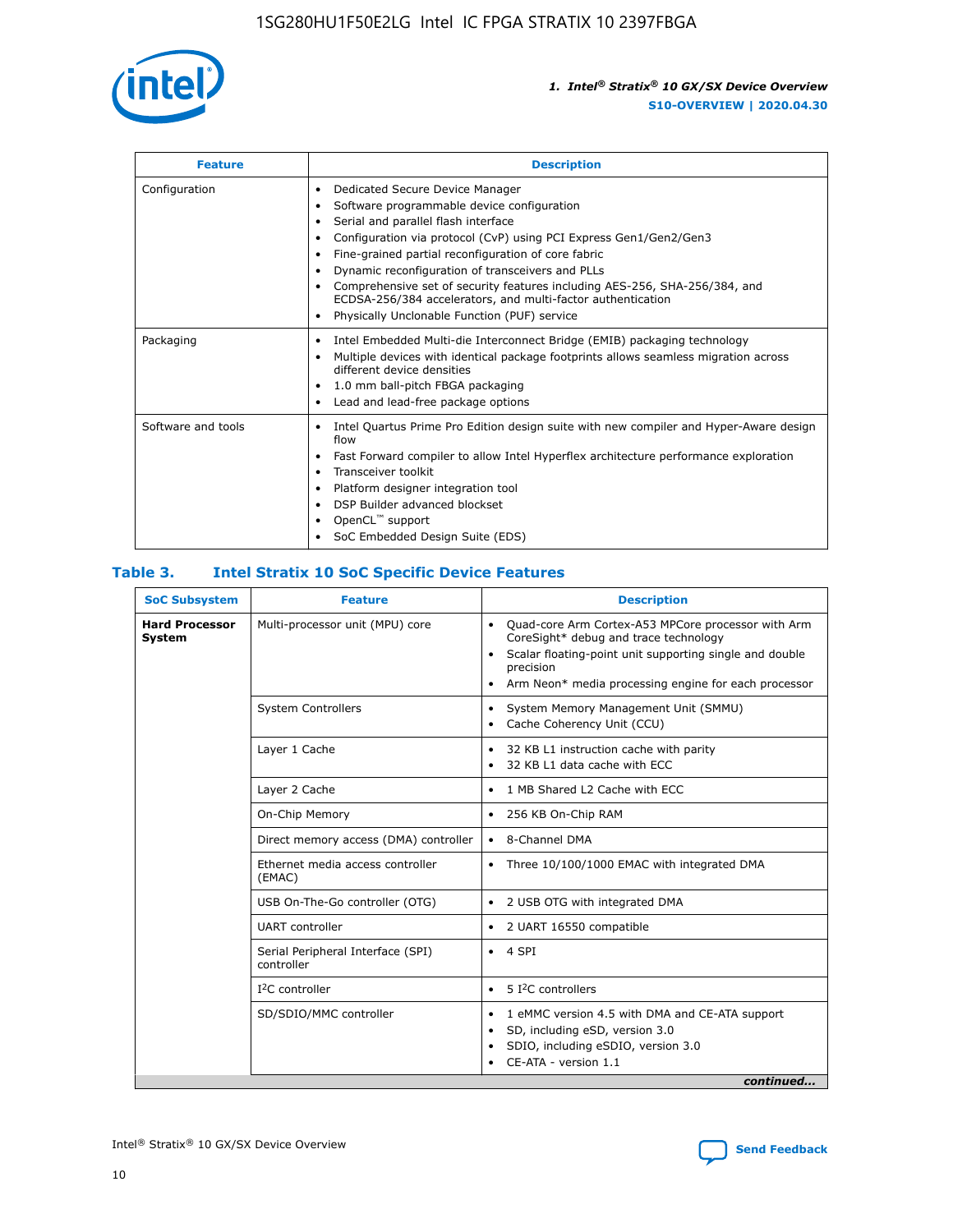

| <b>SoC Subsystem</b><br><b>Feature</b> |                            | <b>Description</b>                                                                                    |  |  |
|----------------------------------------|----------------------------|-------------------------------------------------------------------------------------------------------|--|--|
|                                        | NAND flash controller      | 1 ONFI 1.0, 8- and 16-bit support<br>$\bullet$                                                        |  |  |
|                                        | General-purpose I/O (GPIO) | Maximum of 48 software programmable GPIO<br>$\bullet$                                                 |  |  |
|                                        | Timers                     | 4 general-purpose timers<br>4 watchdog timers<br>٠                                                    |  |  |
| <b>Secure Device</b><br>Manager        | Security                   | Secure boot<br>$\bullet$<br>Advanced Encryption Standard (AES) and authentication<br>٠<br>(SHA/ECDSA) |  |  |
| External<br>Memory<br><b>Interface</b> | External Memory Interface  | Hard Memory Controller with DDR4 and DDR3<br>$\bullet$                                                |  |  |

# **1.4. Intel Stratix 10 Block Diagram**

#### **Figure 2. Intel Stratix 10 FPGA and SoC Architecture Block Diagram**



HPS: Quad ARM Cortex-A53 Hard Processor System SDM: Secure Device Manager

# **1.5. Intel Stratix 10 FPGA and SoC Family Plan**

<sup>(2)</sup> The number of 27x27 multipliers is one-half the number of 18x19 multipliers.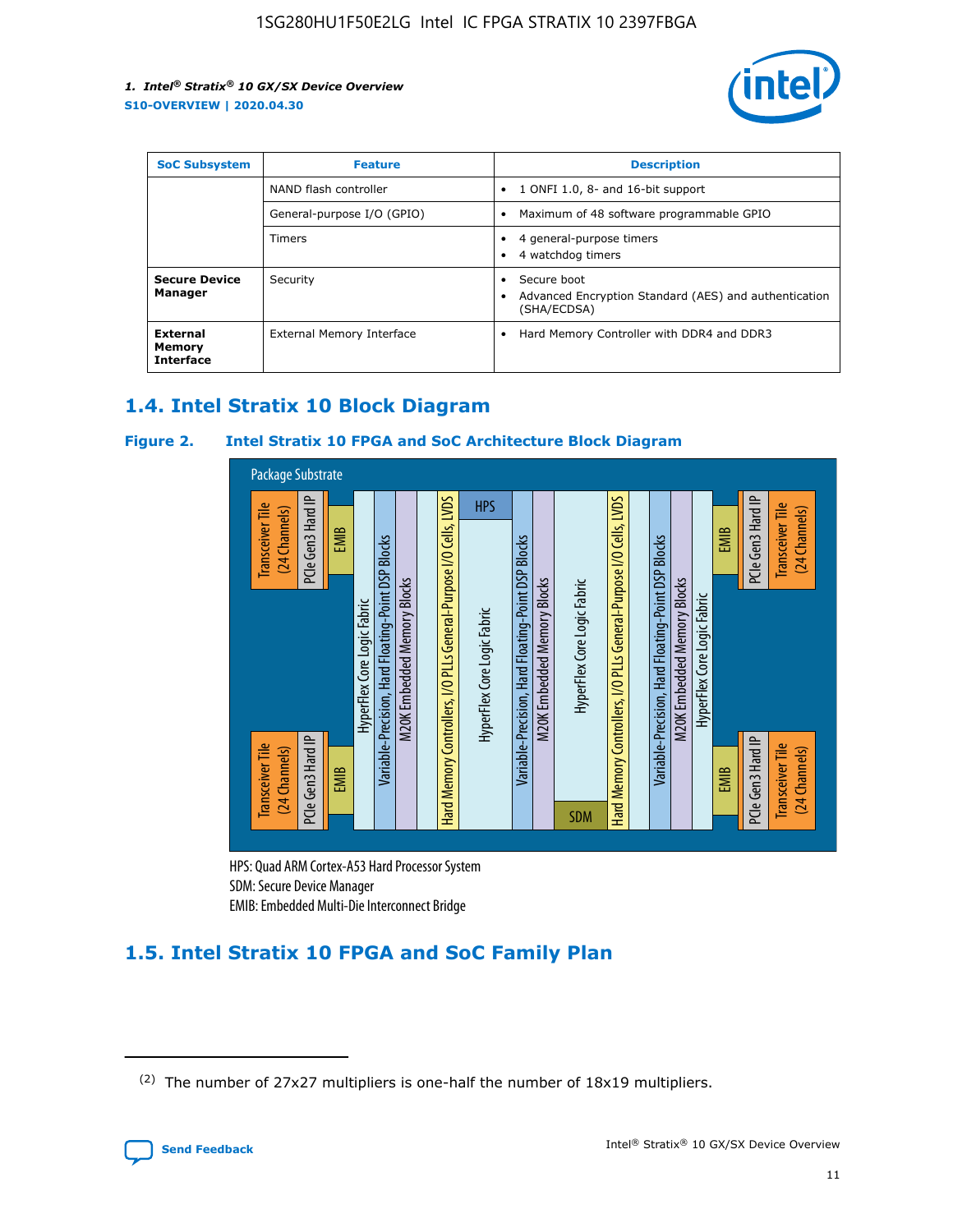

#### **Table 4. Intel Stratix 10 GX/SX FPGA and SoC Family Plan—FPGA Core (part 1)**

| <b>Intel Stratix 10</b><br><b>GX/SX Device</b><br><b>Name</b> | <b>Logic Elements</b><br>(KLE) | <b>M20K Blocks</b> | <b>M20K Mbits</b> | <b>MLAB Counts</b> | <b>MLAB Mbits</b> | 18x19 Multi-<br>pliers <sup>(2)</sup> |
|---------------------------------------------------------------|--------------------------------|--------------------|-------------------|--------------------|-------------------|---------------------------------------|
| GX 400/<br>SX 400                                             | 378                            | 1,537              | 30                | 3,276              | $\overline{2}$    | 1,296                                 |
| GX 650/<br>SX 650                                             | 612                            | 2,489              | 49                | 5,364              | 3                 | 2,304                                 |
| GX 850/<br>SX 850                                             | 841                            | 3,477              | 68                | 7,124              | $\overline{4}$    | 4,032                                 |
| GX 1100/<br>SX 1100                                           | 1,325                          | 5,461              | 107               | 11,556             | $\overline{7}$    | 5,184                                 |
| GX 1650/<br>SX 1650                                           | 1,624                          | 5,851              | 114               | 13,764             | 8                 | 6,290                                 |
| GX 2100/<br>SX 2100                                           | 2,005                          | 6,501              | 127               | 17,316             | 11                | 7,488                                 |
| GX 2500/<br>SX 2500                                           | 2,422                          | 9,963              | 195               | 20,529             | 13                | 10,022                                |
| GX 2800/<br>SX 2800                                           | 2,753                          | 11,721             | 229               | 23,796             | 15                | 11,520                                |
| GX 1660                                                       | 1,679                          | 6,162              | 120               | 14,230             | 9                 | 6,652                                 |
| GX 2110                                                       | 2,073                          | 6,847              | 134               | 17,856             | 11                | 7,920                                 |
| <b>GX 10M</b>                                                 | 10,200                         | 12,950             | 253               | 87,984             | 55                | 6,912                                 |

#### **Table 5. Intel Stratix 10 GX/SX FPGA and SoC Family Plan—Interconnects, PLLs and Hard IP (part 2)**

| <b>Intel Stratix 10</b>            |                      | <b>PLLs</b><br><b>Interconnects</b> |              |          |                                      |  |
|------------------------------------|----------------------|-------------------------------------|--------------|----------|--------------------------------------|--|
| <b>GX/SX Device</b><br><b>Name</b> | <b>Maximum GPIOs</b> | <b>Maximum XCVR</b>                 | <b>fPLLs</b> | I/O PLLs | <b>PCIe Hard IP</b><br><b>Blocks</b> |  |
| GX 400/<br>SX 400                  | 374                  | 24                                  | 8            | 8        | $\mathbf{1}$                         |  |
| GX 650/<br>SX 650                  | 392                  | 24                                  | 8            | 8        | $\mathbf{1}$                         |  |
| GX 850/<br>SX 850                  | 688                  | 48                                  | 16           | 16       | 2                                    |  |
| GX 1100/<br>SX 1100                | 688                  | 48                                  | 16           | 16       | 2                                    |  |
| GX 1650/<br>SX 1650                | 704                  | 96                                  | 32           | 24       | $\overline{4}$                       |  |
| GX 2100/<br>SX 2100                | 704                  | 96                                  | 32           | 24       | 4                                    |  |
| GX 2500/<br>SX 2500                | 1,160                | 96                                  | 32           | 24       | $\overline{4}$                       |  |
| GX 2800/<br>SX 2800                | 1,160                | 96                                  | 32           | 24       | $\overline{4}$                       |  |
| continued                          |                      |                                     |              |          |                                      |  |

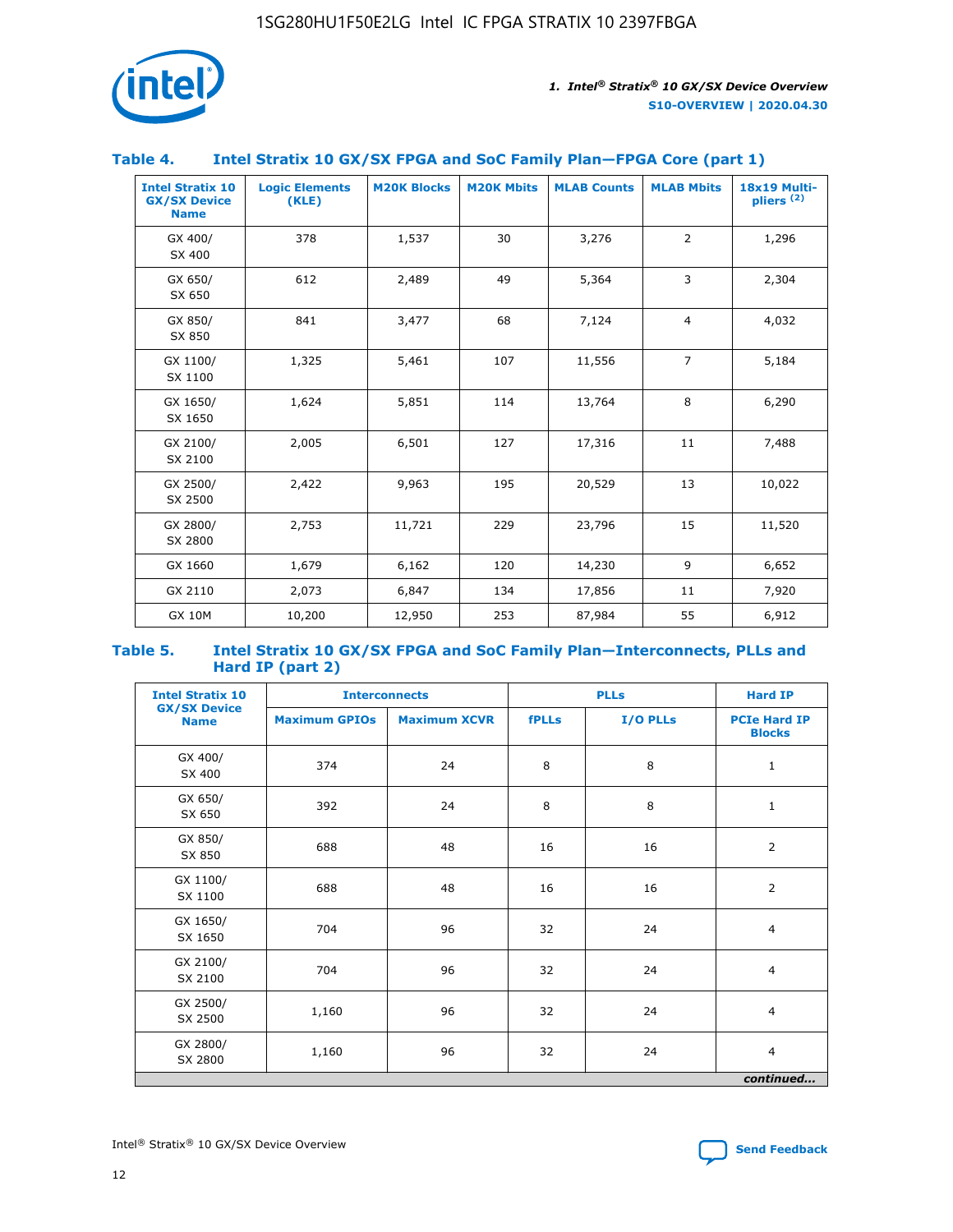

| <b>Intel Stratix 10</b>            |                      | <b>Interconnects</b> |              | <b>PLLs</b>     | <b>Hard IP</b>                       |
|------------------------------------|----------------------|----------------------|--------------|-----------------|--------------------------------------|
| <b>GX/SX Device</b><br><b>Name</b> | <b>Maximum GPIOs</b> | <b>Maximum XCVR</b>  | <b>fPLLs</b> | <b>I/O PLLs</b> | <b>PCIe Hard IP</b><br><b>Blocks</b> |
| GX 1660                            | 688                  | 48                   | 16           | 16              |                                      |
| GX 2110                            | 688                  | 48                   | 16           | 16              |                                      |
| <b>GX 10M</b>                      | 2,304                | 48                   | 24           | 48              | 4                                    |

#### **Table 6. Intel Stratix 10 GX/SX FPGA and SoC Family Package Plan**

Cell legend: General Purpose I/Os, High-Voltage I/Os, LVDS Pairs, Transceivers (3) (4) (5) (6) (7) (8)

| <b>Intel Stratix 10</b><br><b>GX/SX Device</b><br><b>Name</b> | F1152<br><b>HF35</b><br>$(35x35 \text{ mm}^2)$ | F1760<br><b>NF43</b><br>(42.5x42.5<br>$mm2$ ) | F2397<br><b>UF50</b><br>$(50x50 \text{ mm}^2)$ | F2912<br><b>HF55</b><br>$(55x55$ mm <sup>2</sup> ) | F4938<br><b>NF74</b><br>$(70x74)$ mm <sup>2</sup> |
|---------------------------------------------------------------|------------------------------------------------|-----------------------------------------------|------------------------------------------------|----------------------------------------------------|---------------------------------------------------|
| GX 400/<br>SX 400                                             | 374, 56, 120, 24 <sup>(9)</sup>                | $\overline{\phantom{a}}$                      | $\overline{\phantom{a}}$                       | ۰                                                  |                                                   |
| GX 650/<br>SX 650                                             | 392, 8, 192, 24                                | $\overline{\phantom{a}}$                      | $\overline{\phantom{a}}$                       |                                                    |                                                   |
| GX 850/<br>SX 850                                             | ۰.                                             | 688, 16, 336, 48                              |                                                |                                                    |                                                   |
| GX 1100/<br>SX 1100                                           |                                                | 688, 16, 336, 48                              |                                                |                                                    |                                                   |
| GX 1650/<br>SX 1650                                           |                                                | 688, 16, 336, 48                              | 704, 32, 336, 96                               |                                                    |                                                   |
| GX 2100/<br>SX 2100                                           | -                                              | 688, 16, 336, 48                              | 704, 32, 336, 96                               | $\overline{\phantom{a}}$                           |                                                   |
| GX 2500/<br>SX 2500                                           |                                                | 688, 16, 336, 48                              | 704, 32, 336, 96                               | 1160, 8, 576, 24                                   |                                                   |
| GX 2800/                                                      | ۰                                              | 688, 16, 336, 48                              | 704, 32, 336, 96                               | 1160, 8, 576, 24                                   | $\overline{\phantom{a}}$<br>continued             |

- (3) All packages are ball grid arrays with 1.0 mm pitch.
- (4) High-Voltage I/O pins are used for 3 V and 2.5 V interfacing.
- $(5)$  Each LVDS pair can be configured as either a differential input or a differential output.
- (6) High-Voltage I/O pins and LVDS pairs are included in the General Purpose I/O count. Transceivers are counted separately.
- $(7)$  Each package column offers pin migration (common circuit board footprint) for all devices in the column.
- $(8)$  Intel Stratix 10 GX devices are pin migratable with Intel Stratix 10 SX devices in the same package.
- $(9)$  The Intel Stratix 10 SX/GX 400 device has a level shifter, and this imposes some restrictions on the number of LVDS pairs and I/O banks available (see "Intel Stratix 10 SX/GX 400 Device Level Shifter Details").

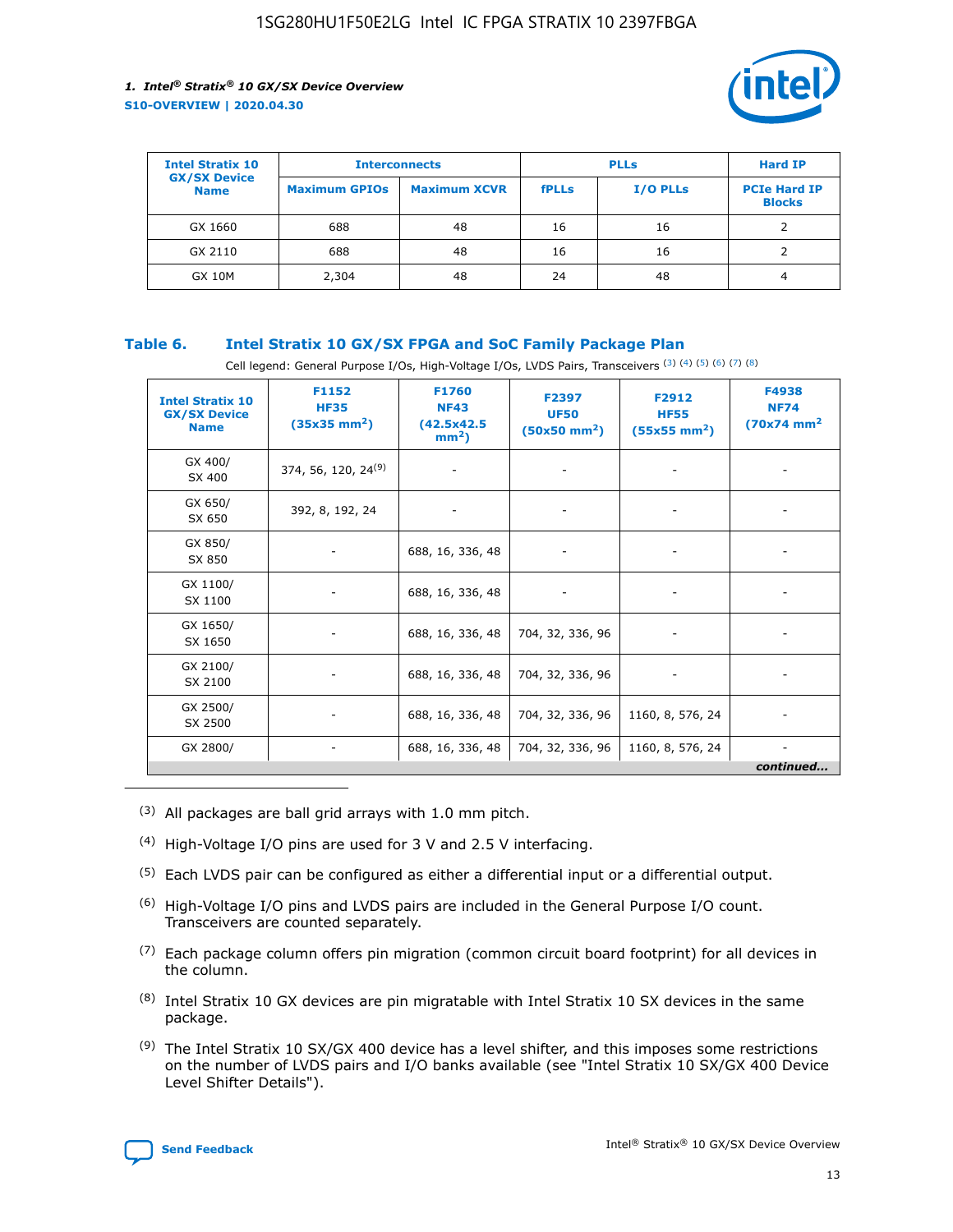

| <b>Intel Stratix 10</b><br><b>GX/SX Device</b><br><b>Name</b> | F1152<br><b>HF35</b><br>$(35x35)$ mm <sup>2</sup> ) | <b>F1760</b><br><b>NF43</b><br>(42.5x42.5<br>$mm2$ ) | F2397<br><b>UF50</b><br>$(50x50 \text{ mm}^2)$ | F2912<br><b>HF55</b><br>$(55x55$ mm <sup>2</sup> ) | F4938<br><b>NF74</b><br>$(70x74)$ mm <sup>2</sup> |
|---------------------------------------------------------------|-----------------------------------------------------|------------------------------------------------------|------------------------------------------------|----------------------------------------------------|---------------------------------------------------|
| SX 2800                                                       |                                                     |                                                      |                                                |                                                    |                                                   |
| GX 1660                                                       | -                                                   | 688, 16, 336, 48                                     | $\overline{\phantom{a}}$                       |                                                    |                                                   |
| GX 2110                                                       |                                                     | 688, 16, 336, 48                                     | $\overline{\phantom{a}}$                       |                                                    |                                                   |
| <b>GX 10M</b>                                                 | ۰                                                   |                                                      |                                                |                                                    | 2304, 32, 1152,<br>48                             |





# **1.6. Intel Hyperflex Core Architecture**

Intel Stratix 10 FPGAs and SoCs are based on a core fabric featuring the new Intel Hyperflex core architecture. The Intel Hyperflex core architecture delivers 2X the clock frequency performance and up to 70% lower power compared to previous generation high-end FPGAs. Along with this performance breakthrough, the Intel Hyperflex core architecture delivers a number of advantages including:

- **Higher Throughput**—Capitalizes on 2X core clock frequency performance to obtain throughput breakthroughs
- **Improved Power Efficiency**—Uses reduced IP size, enabled by Intel Hyperflex, to consolidate designs which previously spanned multiple devices into a single device, thereby reducing power by up to 70% versus previous generation devices
- **Greater Design Functionality**—Uses faster clock frequency to reduce bus widths and reduce IP size, freeing up additional FPGA resources to add greater functionality
- **Increased Designer Productivity**—Boosts performance with less routing congestion and fewer design iterations using Hyper-Aware design tools, obtaining greater timing margin for more rapid timing closure

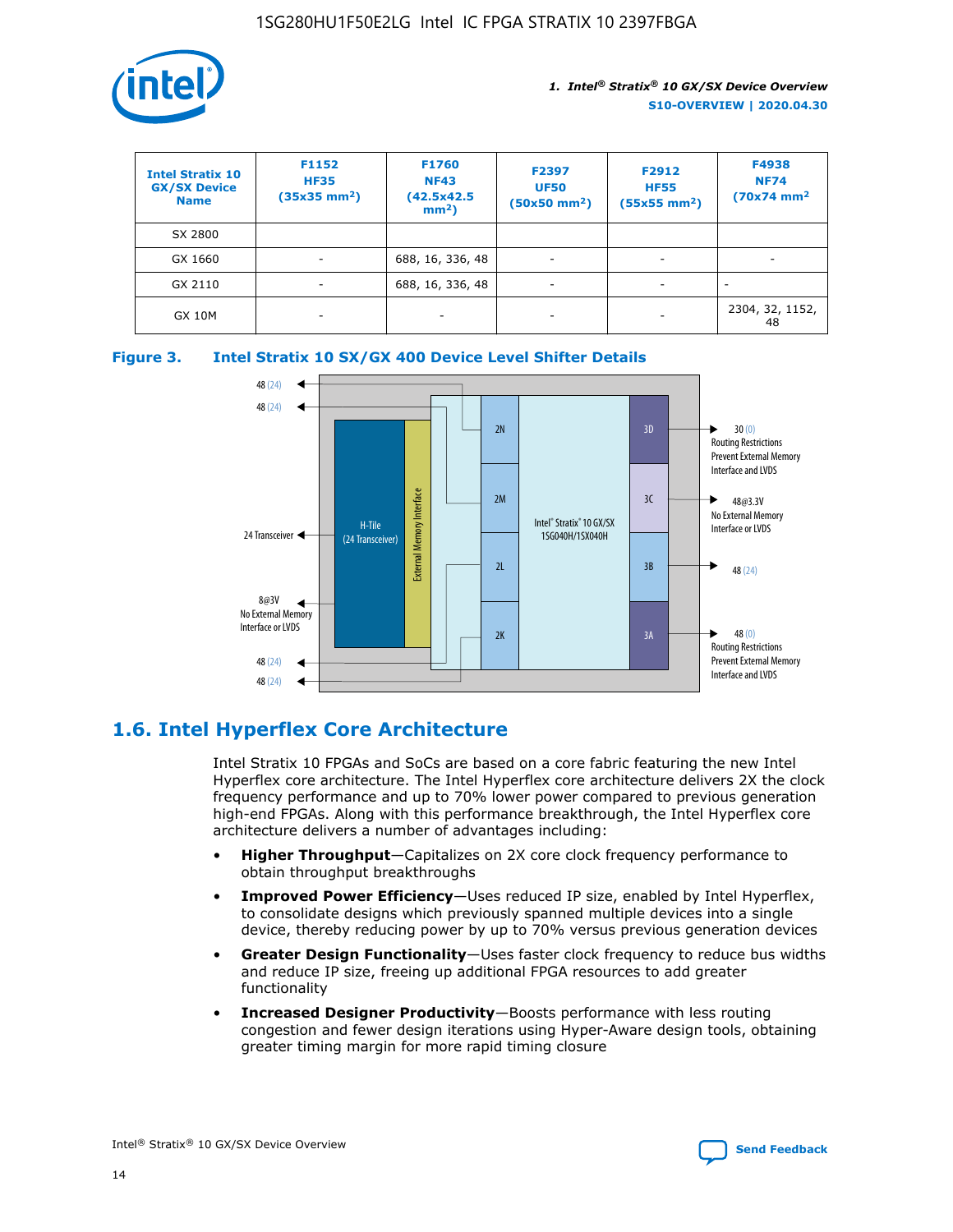

In addition to the traditional user registers found in the Adaptive Logic Modules (ALM), the Intel Hyperflex core architecture introduces additional bypassable registers everywhere throughout the fabric of the FPGA. These additional registers, called Hyper-Registers are available on every interconnect routing segment and at the inputs of all functional blocks.

#### **Figure 4. Bypassable Hyper-Register**



The Hyper-Registers enable the following key design techniques to achieve the 2X core performance increases:

- Fine grain Hyper-Retiming to eliminate critical paths
- Zero latency Hyper-Pipelining to eliminate routing delays
- Flexible Hyper-Optimization for best-in-class performance

By implementing these techniques in your design, the Hyper-Aware design tools automatically make use of the Hyper-Registers to achieve maximum core clock frequency.



#### **Figure 5. Intel Hyperflex Core Architecture**

New Hyper-Registers throughout the core fabric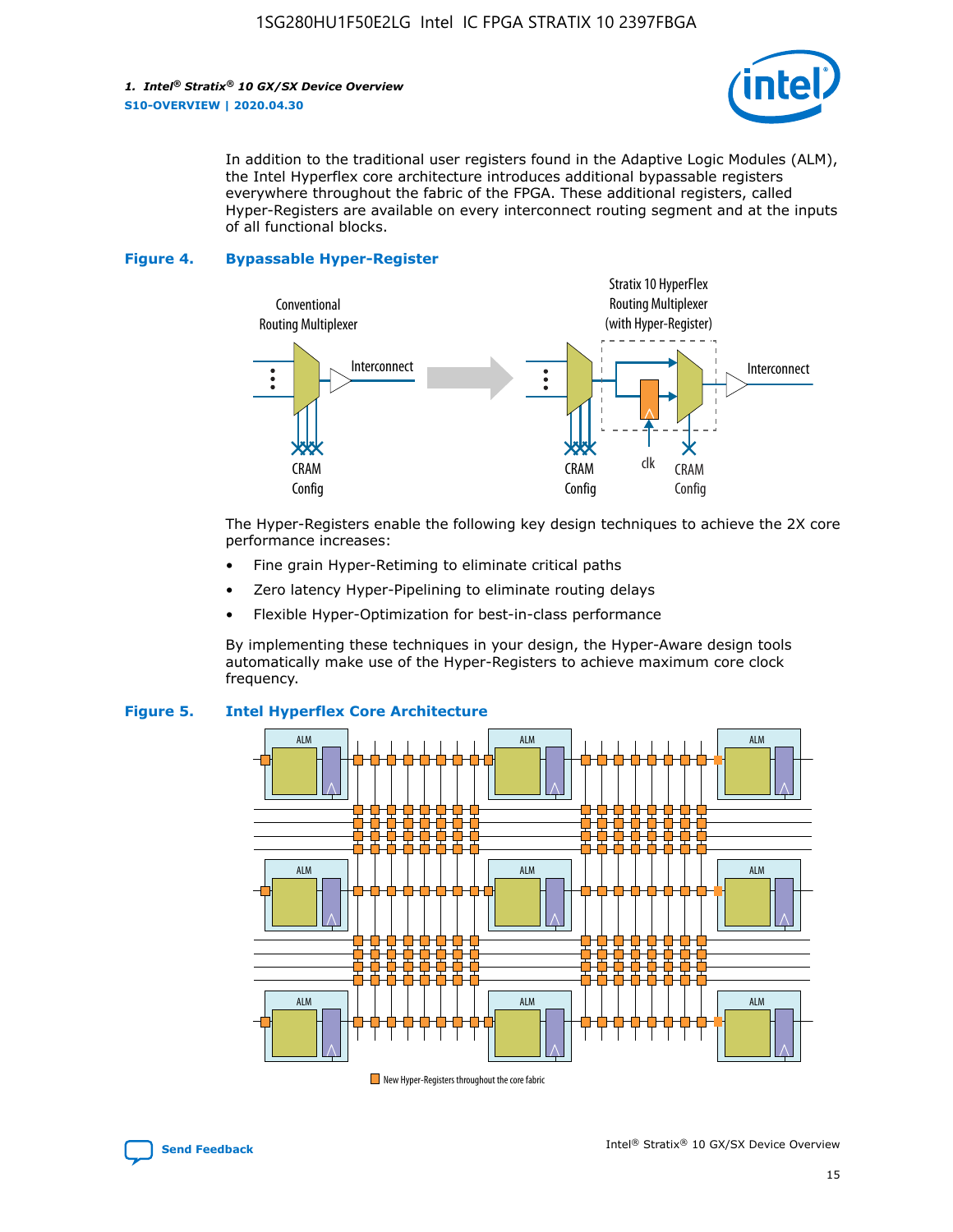

# **1.7. Heterogeneous 3D SiP Transceiver Tiles**

Intel Stratix 10 FPGAs and SoCs feature power efficient, high bandwidth, low latency transceivers. The transceivers are implemented on heterogeneous 3D System-in-Package (SiP) transceiver tiles, each containing 24 full-duplex transceiver channels. In addition to providing a high-performance transceiver solution to meet current connectivity needs, this allows for future flexibility and scalability as data rates, modulation schemes, and protocol IPs evolve.

#### **Figure 6. Monolithic Core Fabric and Heterogeneous 3D SiP Transceiver Tiles**



#### **Figure 7. Dual Core Fabric and Heterogeneous 3D SiP Transceiver Tiles (for the Intel Stratix 10 GX 10M Variant Only)**



Each transceiver tile contains:

- 24 full-duplex transceiver channels (PMA and PCS) $(10)$
- Reference clock distribution network
- Transmit PLLs
- High-speed clocking and bonding networks
- One instance of PCI Express hard IP

16

 $(10)$  12 full-duplex transceiver channels for the Intel Stratix 10 GX 10M variant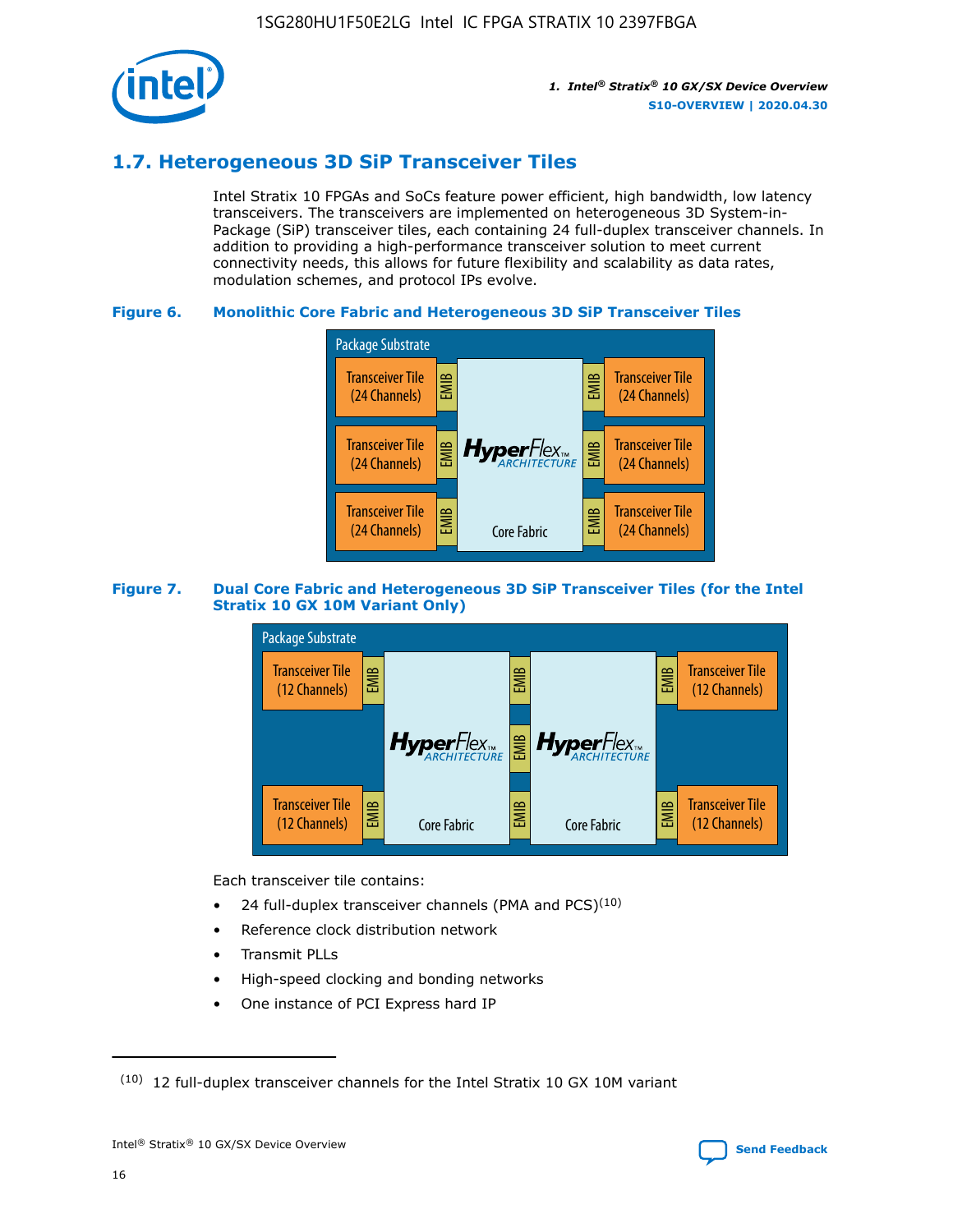



#### **Figure 8. Heterogeneous 3D SiP Transceiver Tile Architecture**

# **1.8. Intel Stratix 10 Transceivers**

Intel Stratix 10 devices offer up to 96 total full-duplex transceiver channels. These channels provide continuous data rates from 1 Gbps to 28.3 Gbps for chip-to-chip, chip-to-module, and backplane applications. In each device,two thirds of the transceivers can be configured up to the maximum data rate of 28.3 Gbps to drive 100G interfaces and C form-factor pluggable CFP2/CFP4 optical modules. For longerreach backplane driving applications, advanced adaptive equalization circuits are used to equalize over 30 dB of system loss.

All transceiver channels feature a dedicated Physical Medium Attachment (PMA) and a hardened Physical Coding Sublayer (PCS).

- The PMA provides primary interfacing capabilities to physical channels.
- The PCS typically handles encoding/decoding, word alignment, and other preprocessing functions before transferring data to the FPGA core fabric.

Within each transceiver tile, the transceivers are arranged in four banks of six PMA-PCS groups. A wide variety of bonded and non-bonded data rate configurations are possible within each bank, and within each tile, using a highly configurable clock distribution network.

#### **1.8.1. PMA Features**

PMA channels are comprised of transmitter (TX), receiver (RX), and high speed clocking resources.

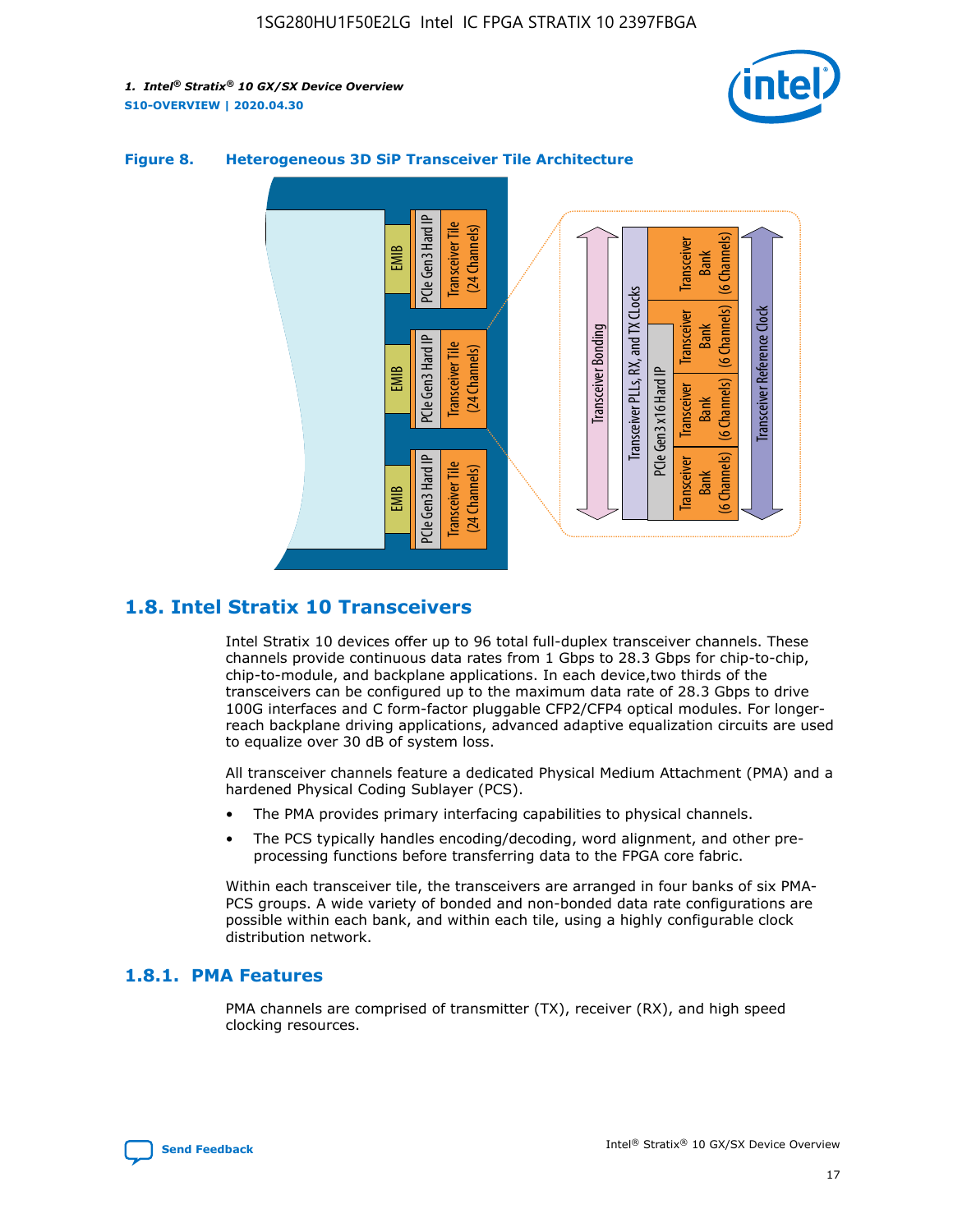

Intel Stratix 10 device features provide exceptional signal integrity at data rates up to 28.3 Gbps. Clocking options include ultra-low jitter LC tank-based (ATX) PLLs with optional fractional synthesis capability, channel PLLs operating as clock multiplier units (CMUs), and fractional synthesis PLLs (fPLLs).

- **ATX PLL**—can be configured in integer mode, or optionally, in a new fractional synthesis mode. Each ATX PLL spans the full frequency range of the supported data rate range providing a stable, flexible clock source with the lowest jitter.
- **CMU PLL**—when not being used as a transceiver, select PMA channels can be configured as channel PLLs operating as CMUs to provide an additional master clock source within the transceiver bank.
- **fPLL**—In addition, dedicated fPLLs are available with precision frequency synthesis capabilities. fPLLs can be used to synthesize multiple clock frequencies from a single reference clock source and replace multiple reference oscillators for multiprotocol and multi-rate applications.

On the receiver side, each PMA has an independent channel PLL that allows analog tracking for clock-data recovery. Each PMA also has advanced equalization circuits that compensate for transmission losses across a wide frequency spectrum.

- **Variable Gain Amplifier (VGA)**—to optimize the receiver's dynamic range
- **Continuous Time Linear Equalizer (CTLE)**—to compensate for channel losses with lowest power dissipation
- **Decision Feedback Equalizer (DFE)**—to provide additional equalization capability on backplanes even in the presence of crosstalk and reflections
- **On-Die Instrumentation (ODI)**—to provide on-chip eye monitoring capabilities (Eye Viewer). This capability helps to optimize link equalization parameters during board bring-up and supports in-system link diagnostics and equalization margin testing

#### **Figure 9. Intel Stratix 10 Receiver Block Features**



All link equalization parameters feature automatic adaptation using the new Advanced Digital Adaptive Parametric Tuning (ADAPT) circuit. This circuit is used to dynamically set DFE tap weights, adjust CTLE parameters, and optimize VGA gain and threshold voltage. Finally, optimal and consistent signal integrity is ensured by using the new

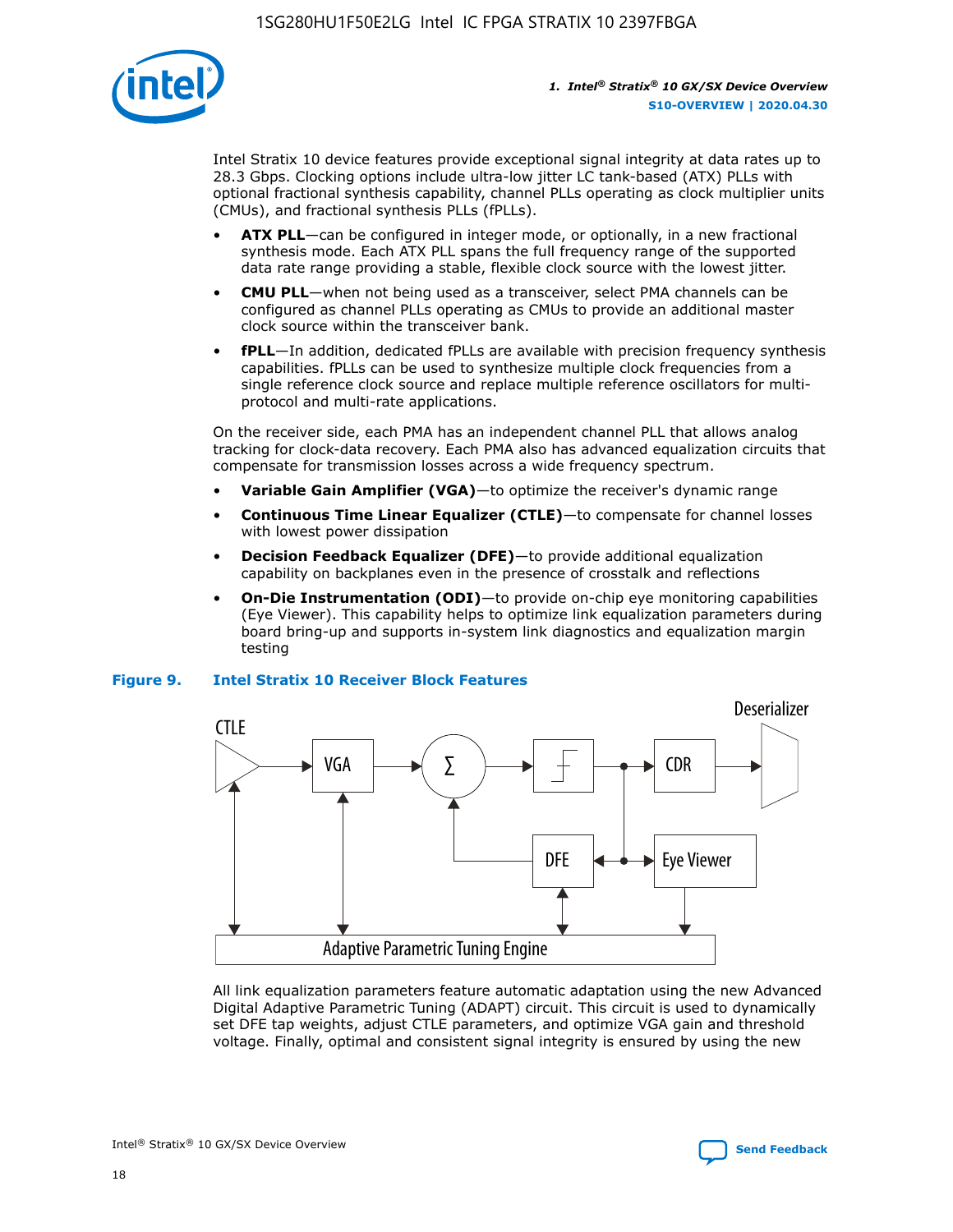

hardened Precision Signal Integrity Calibration Engine (PreSICE) to automatically calibrate all transceiver circuit blocks on power-up. This gives the most link margin and ensures robust, reliable, and error-free operation.

#### **Table 7. Transceiver PMA Features**

| <b>Feature</b>                                                       | <b>Capability</b>                                                                                                                                                                                         |
|----------------------------------------------------------------------|-----------------------------------------------------------------------------------------------------------------------------------------------------------------------------------------------------------|
| Chip-to-Chip Data Rates                                              | 1 Gbps (11) to 28.3 Gbps (Intel Stratix 10 GX/SX devices)                                                                                                                                                 |
| <b>Backplane Support</b>                                             | Drive backplanes at data rates up to 28.3 Gbps, including 10GBASE-KR compliance                                                                                                                           |
| Optical Module Support                                               | SFP+/SFP, XFP, CXP, QSFP/QSFP28, QSFPDD, CFP/CFP2/CFP4                                                                                                                                                    |
| Cable Driving Support                                                | SFP+ Direct Attach, PCI Express over cable, eSATA                                                                                                                                                         |
| <b>Transmit Pre-Emphasis</b>                                         | 5-tap transmit pre-emphasis and de-emphasis to compensate for system channel loss                                                                                                                         |
| Continuous Time Linear<br>Equalizer (CTLE)                           | Dual mode, high-gain, and high-data rate, linear receive equalization to compensate for<br>system channel loss                                                                                            |
| Decision Feedback Equalizer<br>(DFE)                                 | 15 fixed tap DFE to equalize backplane channel loss in the presence of crosstalk and noisy<br>environments                                                                                                |
| Advanced Digital Adaptive<br>Parametric Tuning (ADAPT)               | Fully digital adaptation engine to automatically adjust all link equalization parameters-<br>including CTLE, DFE, and VGA blocks-that provide optimal link margin without intervention<br>from user logic |
| Precision Signal Integrity<br>Calibration Engine (PreSICE)           | Hardened calibration controller to quickly calibrate all transceiver control parameters on<br>power-up, which provides the optimal signal integrity and jitter performance                                |
| <b>ATX Transmit PLLs</b>                                             | Low jitter ATX (inductor-capacitor) transmit PLLs with continuous tuning range to cover a<br>wide range of standard and proprietary protocols, with optional fractional frequency<br>synthesis capability |
| <b>Fractional PLLs</b>                                               | On-chip fractional frequency synthesizers to replace on-board crystal oscillators and reduce<br>system cost                                                                                               |
| Digitally Assisted Analog<br>CDR.                                    | Superior jitter tolerance with fast lock time                                                                                                                                                             |
| On-Die Instrumentation-<br>Eye Viewer and Jitter Margin<br>Tool      | Simplify board bring-up, debug, and diagnostics with non-intrusive, high-resolution eye<br>monitoring (Eye Viewer). Also inject jitter from transmitter to test link margin in system.                    |
| Dynamic Reconfiguration                                              | Allows for independent control of each transceiver channel Avalon memory-mapped<br>interface for the most transceiver flexibility.                                                                        |
| Multiple PCS-PMA and PCS-<br>Core to FPGA fabric interface<br>widths | 8, 10, 16, 20, 32, 40, or 64 bit interface widths for flexibility of deserialization width,<br>encoding, and reduced latency                                                                              |

### **1.8.2. PCS Features**

Intel Stratix 10 PMA channels interface with core logic through configurable and bypassable PCS interface layers.

The PCS contains multiple gearbox implementations to decouple the PMA and PCS interface widths. This feature provides the flexibility to implement a wide range of applications with 8, 10, 16, 20, 32, 40, or 64 bit interface width between each transceiver and the core logic.

<sup>(11)</sup> Stratix 10 transceivers can support data rates below 1 Gbps with over sampling.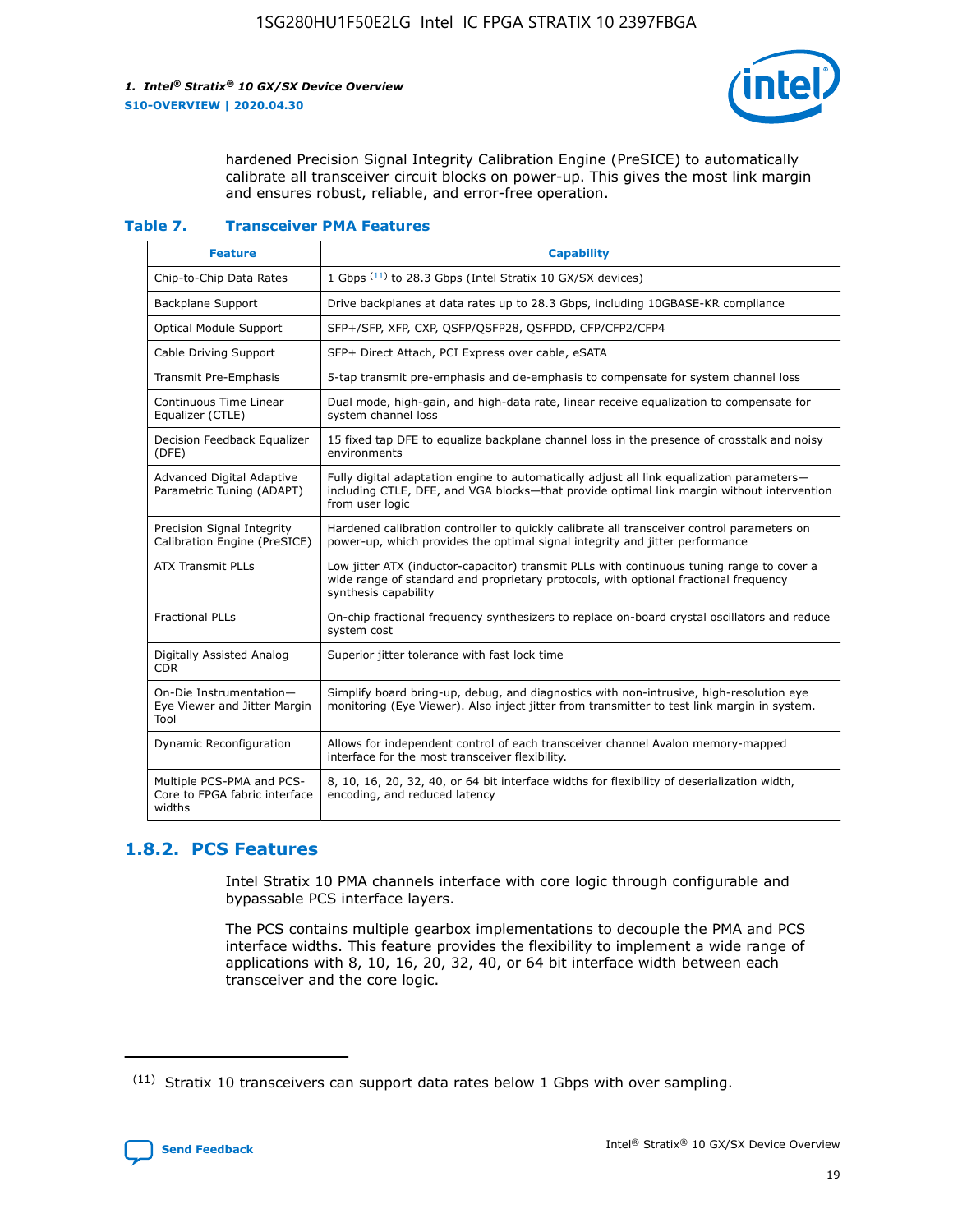

The PCS also contains hard IP to support a variety of standard and proprietary protocols across a wide range of data rates and encoding schemes. The Standard PCS mode provides support for 8B/10B encoded applications up to 12.5 Gbps. The Enhanced PCS mode supports 64B/66B and 64B/67B encoded applications up to 17.4 Gbps. The enhanced PCS mode also includes an integrated 10GBASE-KR/40GBASE-KR4 Forward Error Correction (FEC) circuit. For highly customized implementations, a PCS Direct mode provides an interface up to 64 bits wide to allow for custom encoding and support for data rates up to 28.3 Gbps.

For more information about the PCS-Core interface or the double rate transfer mode, refer to the *Intel Stratix 10 L- and H-Tile Transceiver PHY User Guide*, and the *Intel Stratix 10 E-Tile Transceiver PHY User Guide*.

| <b>PCS Protocol</b><br><b>Support</b>           | <b>Data Rate (Gbps)</b> | <b>Transmitter Data Path</b>                                                                                                                                              | <b>Receiver Data Path</b>                                                                                                                                                                                      |
|-------------------------------------------------|-------------------------|---------------------------------------------------------------------------------------------------------------------------------------------------------------------------|----------------------------------------------------------------------------------------------------------------------------------------------------------------------------------------------------------------|
| Standard PCS                                    | 1 to 12.5               | Phase compensation FIFO, byte<br>serializer, 8B/10B encoder, bit-slipper,<br>channel bonding                                                                              | Rate match FIFO, word-aligner, 8B/10B<br>decoder, byte deserializer, byte<br>ordering                                                                                                                          |
| PCI Express<br>Gen1/Gen2 x1,<br>x2, x4, x8, x16 | $2.5$ and $5.0$         | Same as Standard PCS plus PIPE 2.0<br>interface to core                                                                                                                   | Same as Standard PCS plus PIPE 2.0<br>interface to core                                                                                                                                                        |
| PCI Express Gen3<br>x1, x2, x4, x8,<br>x16      | 8.0                     | Phase compensation FIFO, byte<br>serializer, encoder, scrambler, bit-<br>slipper, gear box, channel bonding, and<br>PIPE 3.0 interface to core, auto speed<br>negotiation | Rate match FIFO (0-600 ppm mode),<br>word-aligner, decoder, descrambler,<br>phase compensation FIFO, block sync,<br>byte deserializer, byte ordering, PIPE<br>3.0 interface to core, auto speed<br>negotiation |
| CPRI                                            | 0.6144 to 9.8           | Same as Standard PCS plus<br>deterministic latency serialization                                                                                                          | Same as Standard PCS plus<br>deterministic latency deserialization                                                                                                                                             |
| <b>Enhanced PCS</b>                             | 2.5 to 17.4             | FIFO, channel bonding, bit-slipper, and<br>gear box                                                                                                                       | FIFO, block sync, bit-slipper, and gear<br>box                                                                                                                                                                 |
| 10GBASE-R                                       | 10.3125                 | FIFO, 64B/66B encoder, scrambler,<br>FEC, and gear box                                                                                                                    | FIFO, 64B/66B decoder, descrambler,<br>block sync, FEC, and gear box                                                                                                                                           |
| Interlaken                                      | 4.9 to 17.4             | FIFO, channel bonding, frame<br>generator, CRC-32 generator,<br>scrambler, disparity generator, bit-<br>slipper, and gear box                                             | FIFO, CRC-32 checker, frame sync,<br>descrambler, disparity checker, block<br>sync, and gear box                                                                                                               |
| SFI-S/SFI-5.2                                   | 11.3                    | FIFO, channel bonding, bit-slipper, and<br>gear box                                                                                                                       | FIFO, bit-slipper, and gear box                                                                                                                                                                                |
| <b>IEEE 1588</b>                                | 1.25 to 10.3125         | FIFO (fixed latency), 64B/66B encoder,<br>scrambler, and gear box                                                                                                         | FIFO (fixed latency), 64B/66B decoder,<br>descrambler, block sync, and gear box                                                                                                                                |
| SDI                                             | up to 12.5              | FIFO and gear box                                                                                                                                                         | FIFO, bit-slipper, and gear box                                                                                                                                                                                |
| GigE                                            | 1.25                    | Same as Standard PCS plus GigE state<br>machine                                                                                                                           | Same as Standard PCS plus GigE state<br>machine                                                                                                                                                                |
| <b>PCS Direct</b>                               | up to 28.3              | Custom                                                                                                                                                                    | Custom                                                                                                                                                                                                         |

#### **Table 8. Transceiver PCS Features**

#### **Related Information**

[Intel Stratix 10 L- and H-Tile Transceiver PHY User Guide](https://www.altera.com/documentation/wry1479165198810.html)

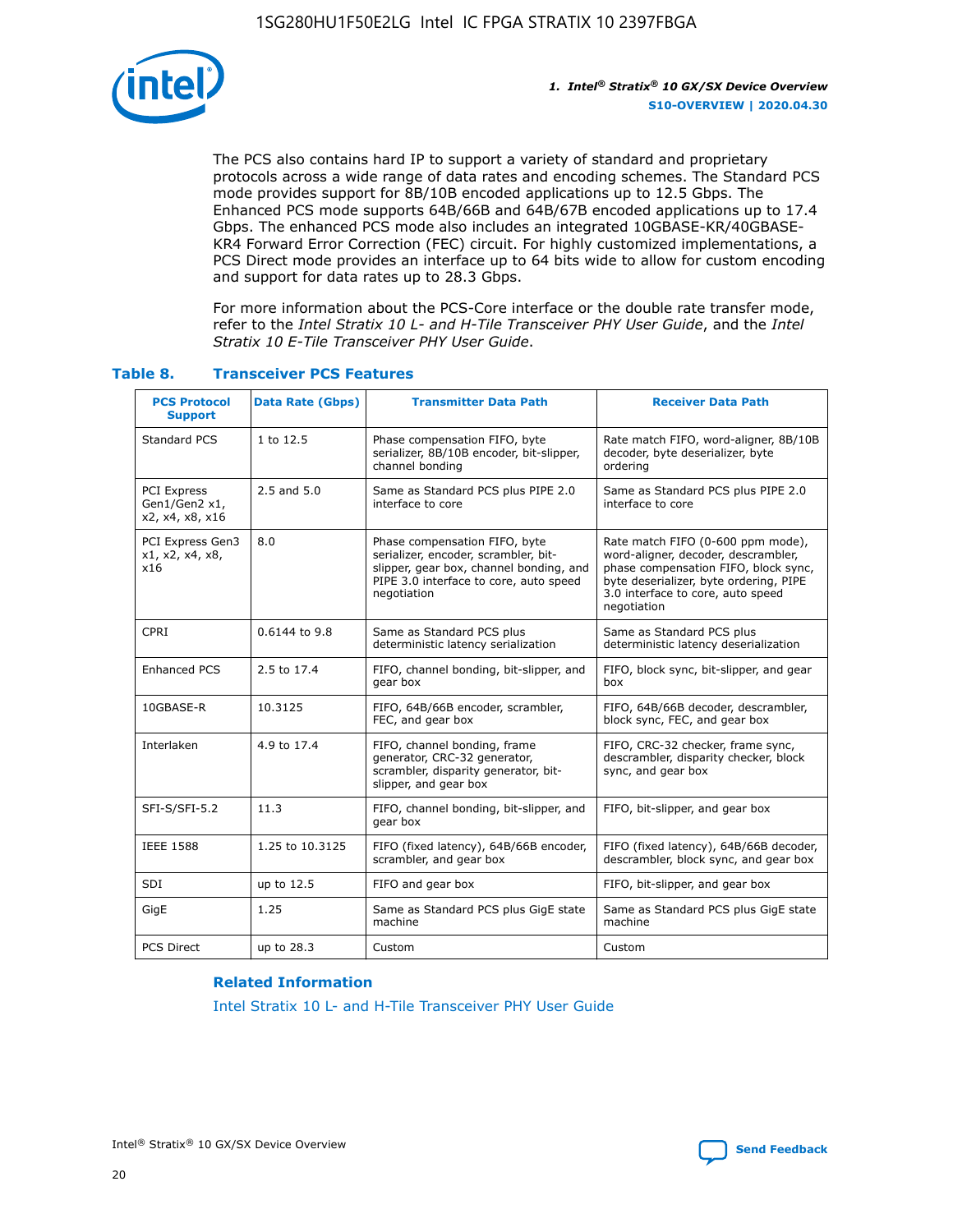

# **1.9. PCI Express Gen1/Gen2/Gen3 Hard IP**

Intel Stratix 10 devices contain embedded PCI Express hard IP designed for performance, ease-of-use, increased functionality, and designer productivity.

The PCI Express hard IP consists of the PHY, Data Link, and Transaction layers. It also supports PCI Express Gen1/Gen2/Gen3 end point and root port, in x1/x2/x4/x8/x16 lane configurations. The PCI Express hard IP is capable of operating independently from the core logic (autonomous mode). This feature allows the PCI Express link to power up and complete link training in less than 100 ms, while the rest of the device is still in the process of being configured. The hard IP also provides added functionality, which makes it easier to support emerging features such as Single Root I/O Virtualization (SR-IOV) and optional protocol extensions.

The PCI Express hard IP has improved end-to-end data path protection using Error Checking and Correction (ECC). In addition, the hard IP supports configuration of the device via protocol (CvP) across the PCI Express bus at Gen1/Gen2/Gen3 rates.

# **1.10. Interlaken PCS Hard IP**

Intel Stratix 10 devices have integrated Interlaken PCS hard IP supporting rates up to 17.4 Gbps per lane.

The Interlaken PCS hard IP is based on the proven functionality of the PCS developed for Intel's previous generation FPGAs, which has demonstrated interoperability with Interlaken ASSP vendors and third-party IP suppliers. The Interlaken PCS hard IP is present in every transceiver channel in Intel Stratix 10 devices.

# **1.11. 10G Ethernet Hard IP**

Intel Stratix 10 devices include IEEE 802.3 10-Gbps Ethernet (10GbE) compliant 10GBASE-R PCS and PMA hard IP. The scalable 10GbE hard IP supports multiple independent 10GbE ports while using a single PLL for all the 10GBASE-R PCS instantiations, which saves on core logic resources and clock networks.

The integrated serial transceivers simplify multi-port 10GbE systems compared to 10 GbE Attachment Unit Interface (XAUI) interfaces that require an external XAUI-to-10G PHY. Furthermore, the integrated transceivers incorporate signal conditioning circuits, which enable direct connection to standard 10G XFP and SFP+ pluggable optical modules. The transceivers also support backplane Ethernet applications and include a hard 10GBASE-KR/40GBASE-KR4 Forward Error Correction (FEC) circuit that can be used for both 10G and 40G applications. The integrated 10G Ethernet hard IP and 10G transceivers save external PHY cost, board space and system power. The 10G Ethernet PCS hard IP and 10GBASE-KR FEC are present in every transceiver channel.

# **1.12. External Memory and General Purpose I/O**

Intel Stratix 10 devices offer substantial external memory bandwidth, with up to ten 72 bit wide DDR4 memory interfaces running at up to 2666 Mbps. For external memory interface and LVDS restrictions, see [AN 906: Intel Stratix 10 GX 400, SX 400,](https://www.intel.com/content/www/us/en/programmable/documentation/sjf1574667190623.html#bft1574667627484) [and TX 400 Routing and Designing Floorplan Guidelines.](https://www.intel.com/content/www/us/en/programmable/documentation/sjf1574667190623.html#bft1574667627484)

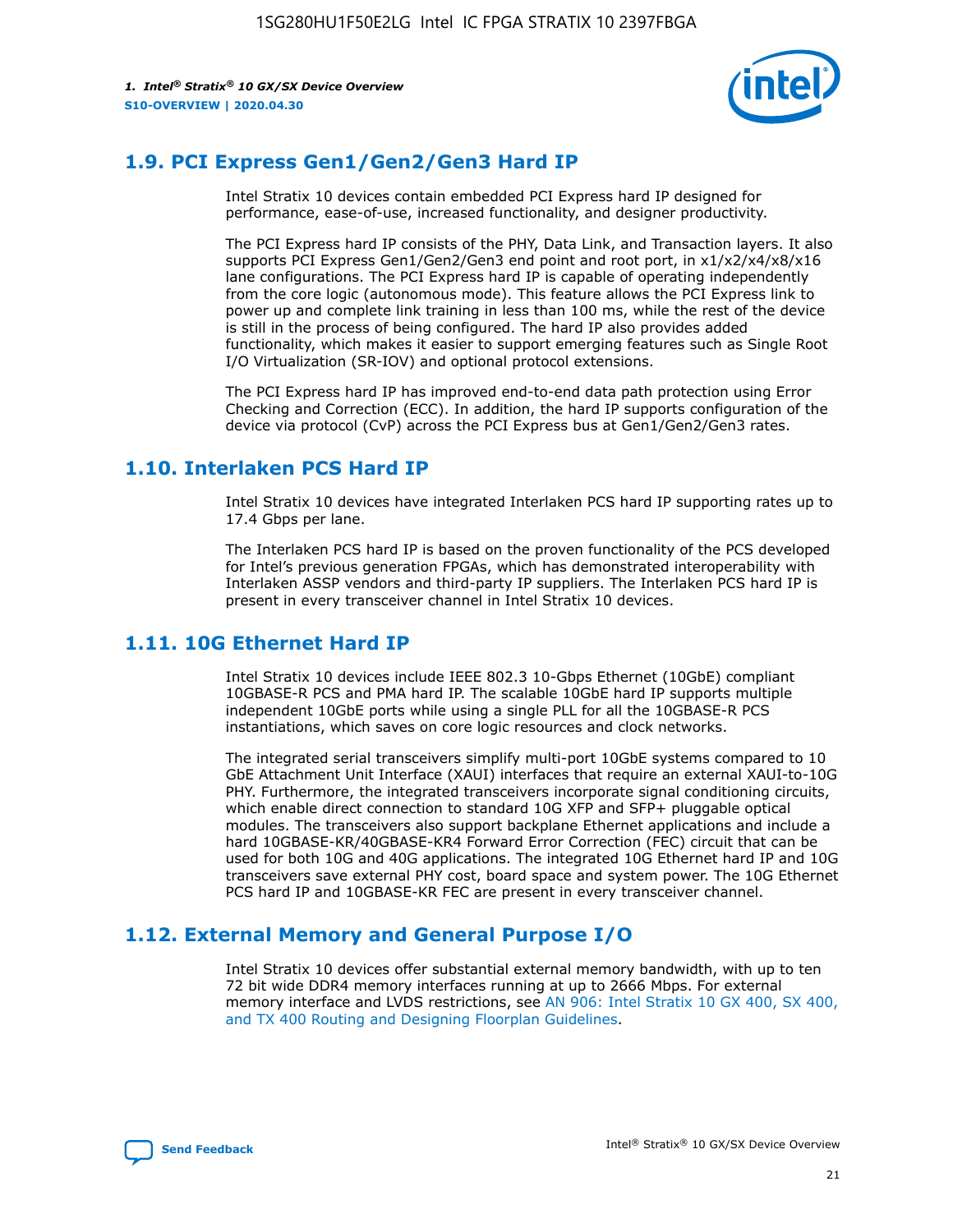

This bandwidth is provided along with the ease of design, lower power, and resource efficiencies of hardened high-performance memory controllers. The external memory interfaces can be configured up to a maximum width of 144 bits when using either hard or soft memory controllers.

#### **Figure 10. Hard Memory Controller**



Each I/O bank contains 48 general purpose I/Os and a high-efficiency hard memory controller capable of supporting many different memory types, each with different performance capabilities. The hard memory controller is also capable of being bypassed and replaced by a soft controller implemented in user logic. The I/Os each have a hardened double data rate (DDR) read/write path (PHY) capable of performing key memory interface functionality such as:

- Read/write leveling
- FIFO buffering to lower latency and improve margin
- Timing calibration
- On-chip termination

The timing calibration is aided by the inclusion of hard microcontrollers based on Intel's Nios® II technology, specifically tailored to control the calibration of multiple memory interfaces. This calibration allows the Intel Stratix 10 device to compensate for any changes in process, voltage, or temperature either within the Intel Stratix 10 device itself, or within the external memory device. The advanced calibration algorithms ensure maximum bandwidth and robust timing margin across all operating conditions.

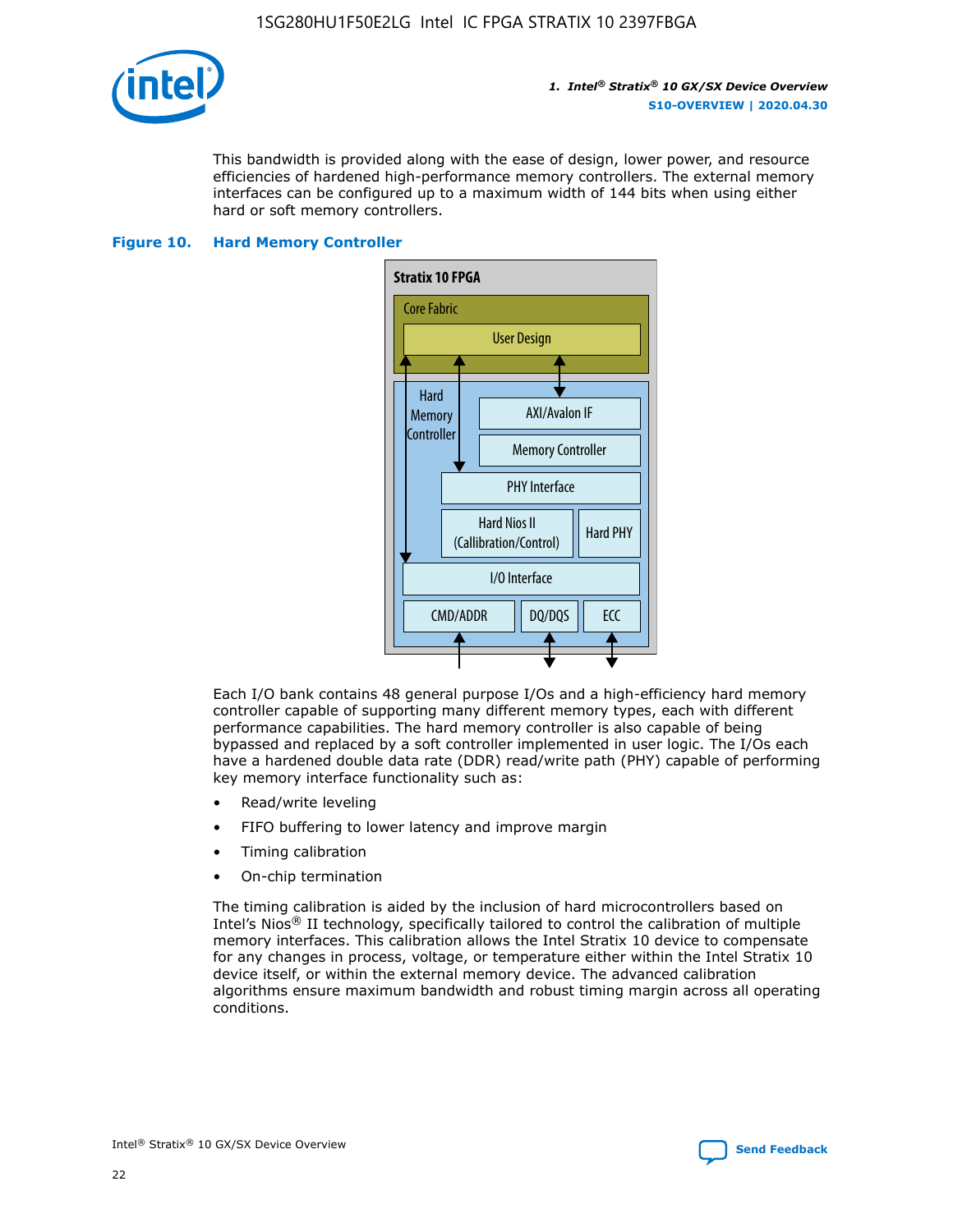

#### **Table 9. External Memory Interface Performance**

The listed speeds are for the 1-rank case.

| <b>Interface</b> | <b>Controller Type</b> | <b>Performance</b><br>(maximum rate possible) |
|------------------|------------------------|-----------------------------------------------|
| DDR4             | Hard                   | 2666 Mbps                                     |
| DDR <sub>3</sub> | Hard                   | 2133 Mbps                                     |
| QDRII+           | Soft                   | 1,100 Mtps                                    |
| QDRII+ Xtreme    | Soft                   | 1,266 Mtps                                    |
| <b>ODRIV</b>     | Soft                   | 2,133 Mtps                                    |
| RLDRAM III       | Soft                   | 2400 Mbps                                     |
| <b>RLDRAM II</b> | Soft                   | 533 Mbps                                      |

In addition to parallel memory interfaces, Intel Stratix 10 devices support serial memory technologies such as the Hybrid Memory Cube (HMC). The HMC is supported by the Intel Stratix 10 high-speed serial transceivers, which connect up to four HMC links, with each link running at data rates of 15 Gbps (HMC short reach specification).

Intel Stratix 10 devices also feature general purpose I/Os capable of supporting a wide range of single-ended and differential I/O interfaces. LVDS rates up to 1.6 Gbps are supported, with each pair of pins having both a differential driver and a differential input buffer. This enables configurable direction for each LVDS pair.

### **1.13. Adaptive Logic Module (ALM)**

Intel Stratix 10 devices use a similar adaptive logic module (ALM) as the previous generation Intel Arria 10 and Stratix V FPGAs, allowing for efficient implementation of logic functions and easy conversion of IP between the devices.

The ALM block diagram shown in the following figure has eight inputs with a fracturable look-up table (LUT), two dedicated embedded adders, and four dedicated registers.

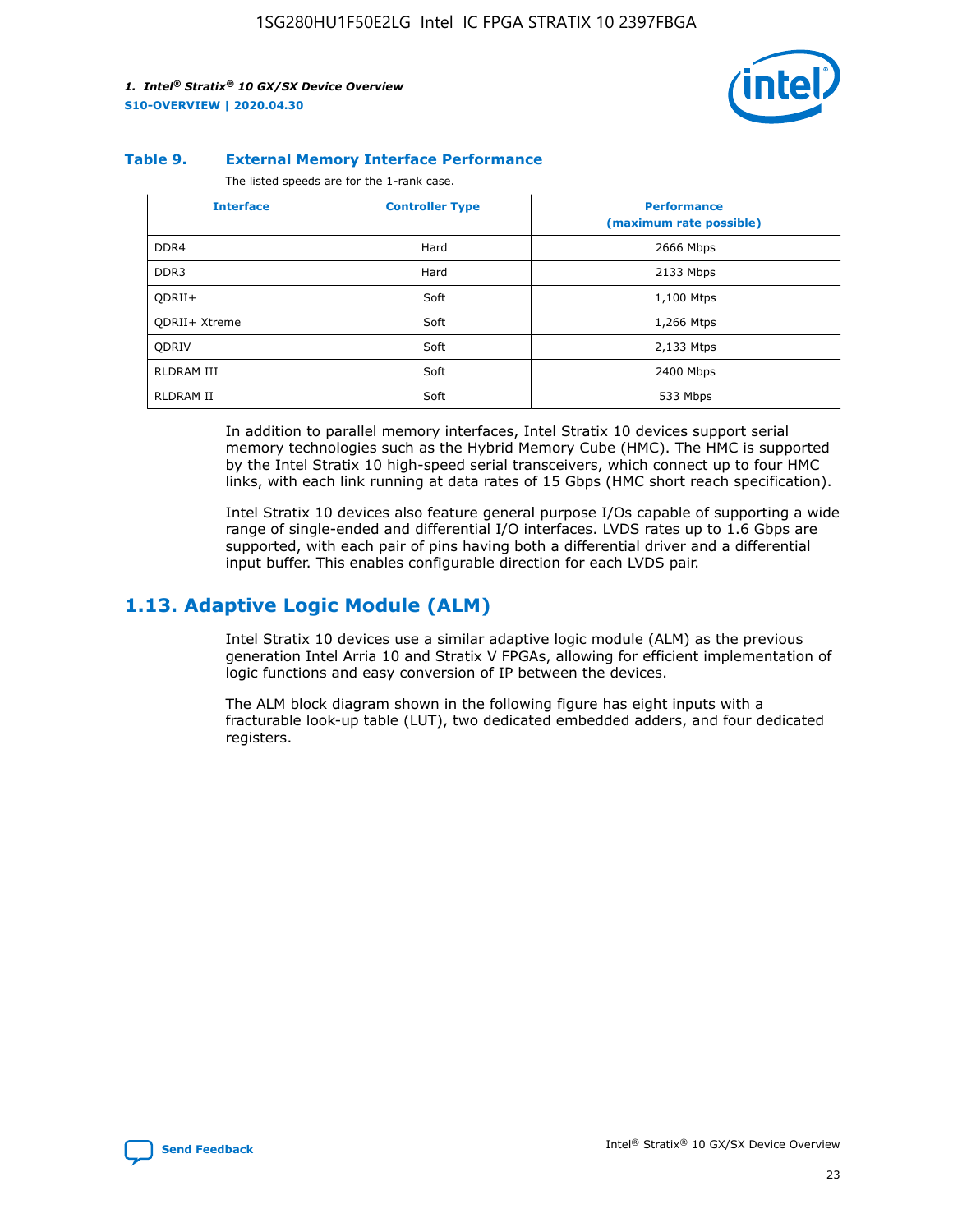

# Reg Reg 1 2 3 4 5 6 7 8 Reg Reg 4 Registers per ALM Full Adder Full Adder Adaptive **LUT**

#### **Figure 11. Intel Stratix 10 FPGA and SoC ALM Block Diagram**

Key features and capabilities of the ALM include:

- High register count with 4 registers per 8-input fracturable LUT, operating in conjunction with the new Intel Hyperflex architecture, enables Intel Stratix 10 devices to maximize core performance at very high core logic utilization
- Implements select 7-input logic functions, all 6-input logic functions, and two independent functions consisting of smaller LUT sizes (such as two independent 4 input LUTs) to optimize core logic utilization

The Intel Quartus Prime software takes advantage of the ALM logic structure to deliver the highest performance, optimal logic utilization, and lowest compile times. The Intel Quartus Prime software simplifies design reuse as it automatically maps legacy designs into the Intel Stratix 10 ALM architecture.

# **1.14. Core Clocking**

Core clocking in Intel Stratix 10 devices makes use of programmable clock tree synthesis.

This technique uses dedicated clock tree routing and switching circuits, and allows the Intel Quartus Prime software to create the exact clock trees required for your design. Clock tree synthesis minimizes clock tree insertion delay, reduces dynamic power dissipation in the clock tree and allows greater clocking flexibility in the core while still maintaining backwards compatibility with legacy global and regional clocking schemes.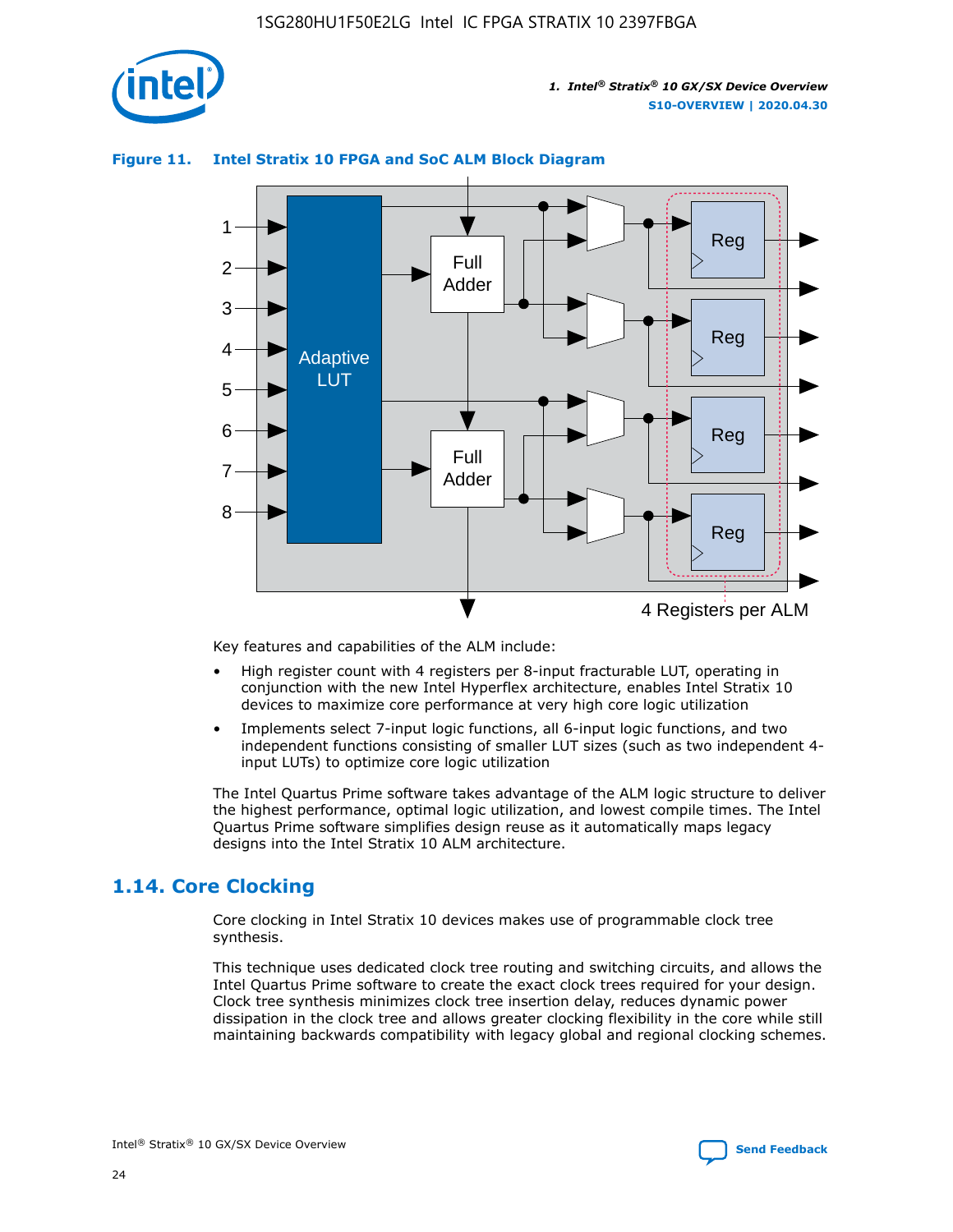

The core clock network in Intel Stratix 10 devices supports the new Intel Hyperflex core architecture at clock rates up to 1 GHz. It also supports the hard memory controllers up to 2666 Mbps with a quarter rate transfer to the core. The core clock network is supported by dedicated clock input pins, fractional clock synthesis PLLs, and integer I/O PLLs.

# **1.15. Fractional Synthesis PLLs and I/O PLLs**

Intel Stratix 10 devices have up to 32 fractional synthesis PLLs (fPLL) available for use with transceivers or in the core fabric.

The fPLLs are located in the 3D SiP transceiver L-tiles and H-tiles, eight per tile, adjacent to the transceiver channels. The fPLLs can be used to reduce both the number of oscillators required on the board and the number of clock pins required, by synthesizing multiple clock frequencies from a single reference clock source. In addition to synthesizing reference clock frequencies for the transceiver transmit PLLs, the fPLLs can also be used directly for transmit clocking. Each fPLL can be independently configured for conventional integer mode, or enhanced fractional synthesis mode with third-order delta-sigma modulation.

In addition to the fPLLs, Intel Stratix 10 devices contain up to 24 integer I/O PLLs (IOPLLs) available for general purpose use in the core fabric and for simplifying the design of external memory interfaces and high-speed LVDS interfaces. The IOPLLs are located in each bank of 48 general purpose I/O, 1 per I/O bank, adjacent to the hard memory controllers and LVDS SerDes in each I/O bank. This makes it easier to close timing because the IOPLLs are tightly coupled with the I/Os that need to use them. The IOPLLs can be used for general purpose applications in the core such as clock network delay compensation and zero-delay clock buffering.

# **1.16. Internal Embedded Memory**

Intel Stratix 10 devices contain two types of embedded memory blocks: M20K (20 Kb) and MLAB (640 bit).

The M20K and MLAB blocks are familiar block sizes carried over from previous Intel device families. The MLAB blocks are ideal for wide and shallow memories, while the M20K blocks are intended to support larger memory configurations and include hard ECC. Both M20K and MLAB embedded memory blocks can be configured as a singleport or dual-port RAM, FIFO, ROM, or shift register. These memory blocks are highly flexible and support a number of memory configurations as shown in Table 10 on page 25.

#### **Table 10. Internal Embedded Memory Block Configurations**

| MLAB (640 bits)                                                | <b>M20K (20 Kb)</b>                                                                    |
|----------------------------------------------------------------|----------------------------------------------------------------------------------------|
| $64 \times 10$ (supported through emulation)<br>$32 \times 20$ | $2K \times 10$ (or $x8$ )<br>$1K \times 20$ (or $x16$ )<br>$512 \times 40$ (or $x32$ ) |

# **1.17. Variable Precision DSP Block**

The Intel Stratix 10 DSP blocks are based upon the Variable Precision DSP Architecture used in Intel's previous generation devices. They feature hard fixed point and IEEE 754 compliant floating point capability.

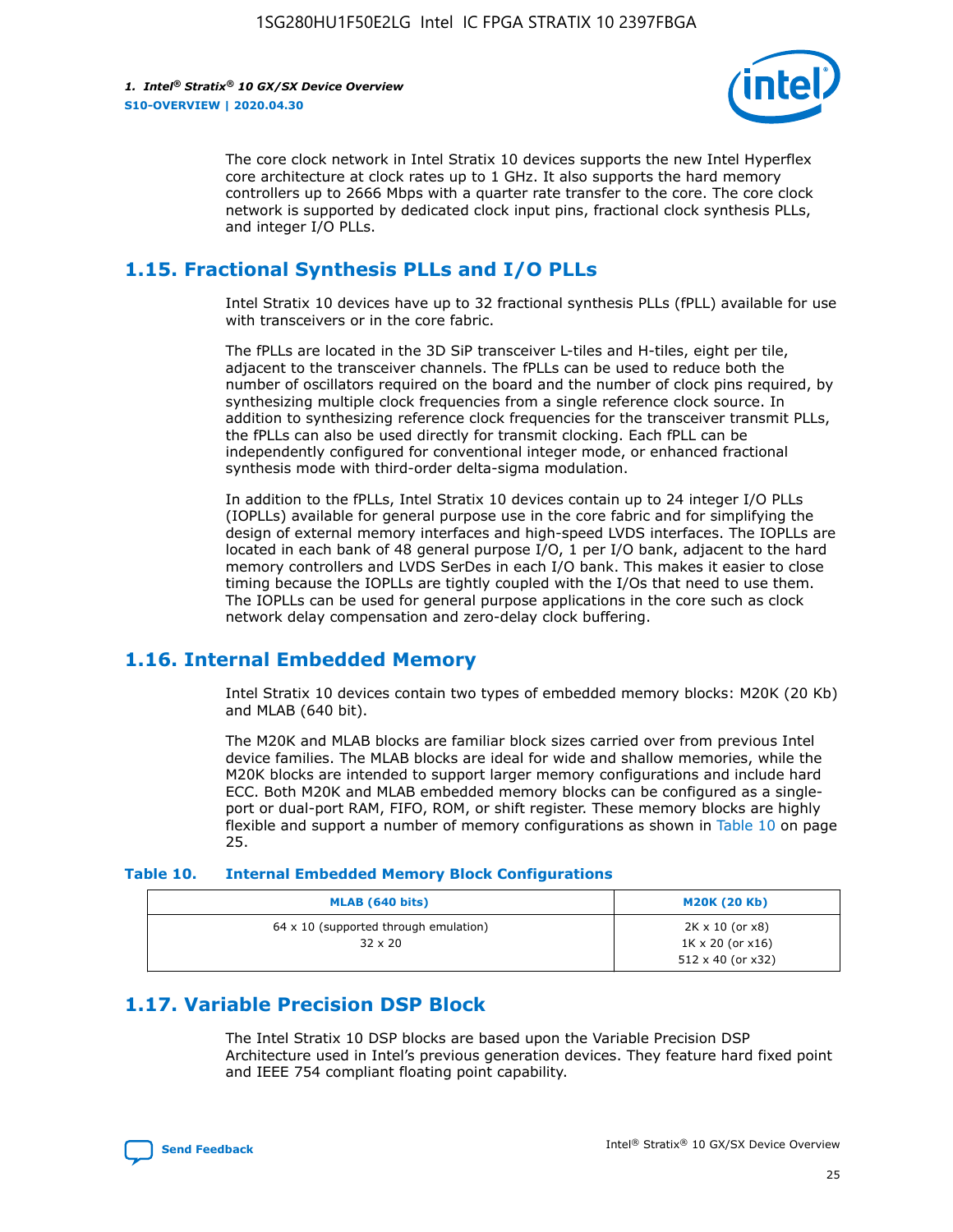

The DSP blocks can be configured to support signal processing with precision ranging from 18x19 up to 54x54. A pipeline register has been added to increase the maximum operating frequency of the DSP block and reduce power consumption.





#### **Figure 13. DSP Block: High Precision Fixed Point Mode**

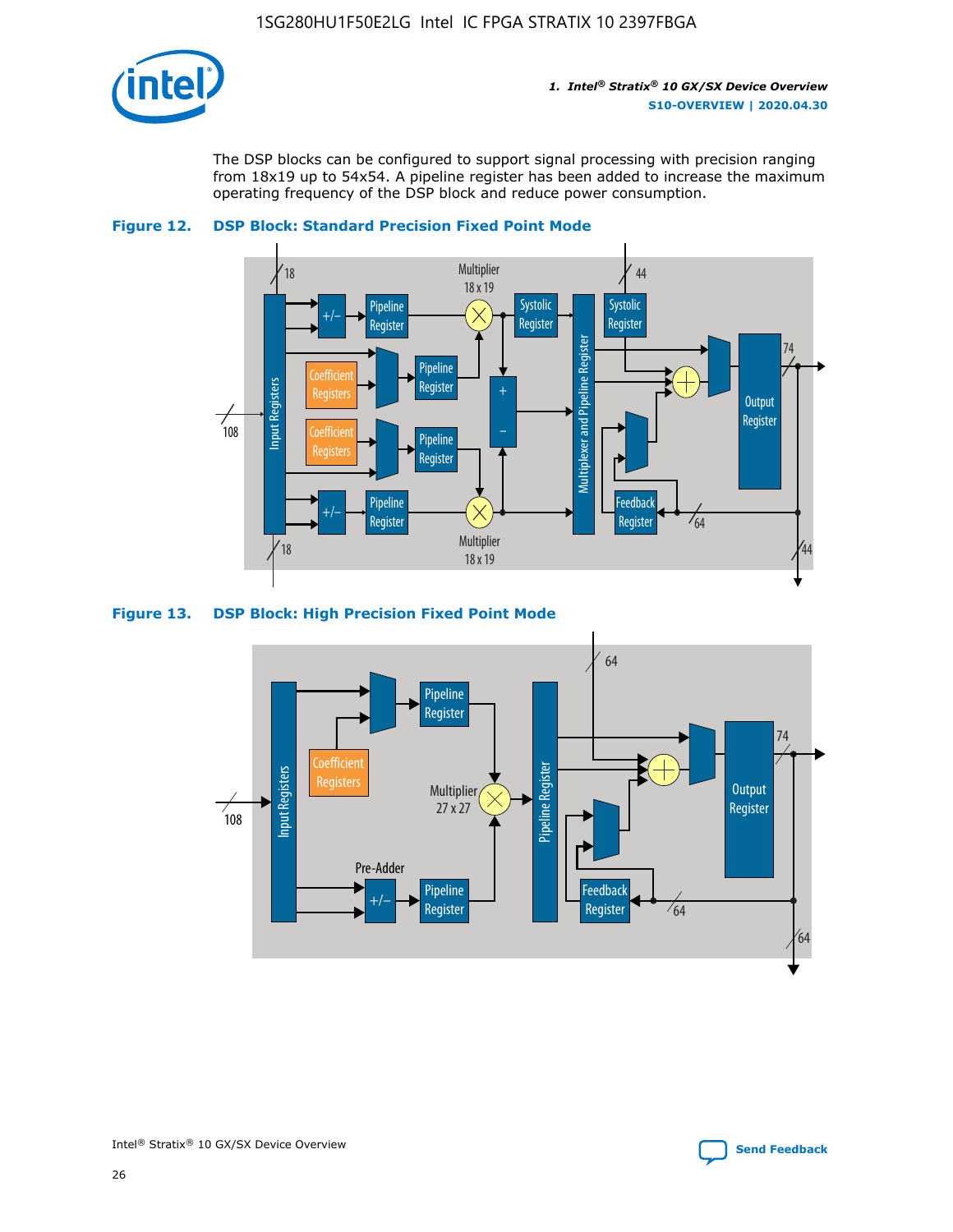



#### **Figure 14. DSP Block: Single Precision Floating Point Mode**

Each DSP block can be independently configured at compile time as either dual 18x19 or a single 27x27 multiply accumulate. With a dedicated 64 bit cascade bus, multiple variable precision DSP blocks can be cascaded to implement even higher precision DSP functions efficiently.

In floating point mode, each DSP block provides one single precision floating point multiplier and adder. Floating point additions, multiplications, mult-adds and multaccumulates are supported.

The following table shows how different precisions are accommodated within a DSP block, or by utilizing multiple blocks.

| <b>Multiplier Size</b>             | <b>DSP Block Resources</b>                                                               | <b>Expected Usage</b>           |
|------------------------------------|------------------------------------------------------------------------------------------|---------------------------------|
| $18x19$ bits                       | 1/2 of Variable Precision DSP Block                                                      | Medium precision fixed point    |
| 27x27 bits                         | 1 Variable Precision DSP Block                                                           | High precision fixed point      |
| $19x36$ bits                       | 1 Variable Precision DSP Block with external<br>adder                                    | Fixed point FFTs                |
| 36x36 bits                         | 2 Variable Precision DSP Blocks with external<br>adder                                   | Very high precision fixed point |
| 54x54 bits                         | 4 Variable Precision DSP Blocks with external<br>adder                                   | Double Precision floating point |
| Single Precision<br>floating point | 1 Single Precision floating point adder, 1 Single<br>Precision floating point multiplier | Floating point                  |

#### **Table 11. Variable Precision DSP Block Configurations**

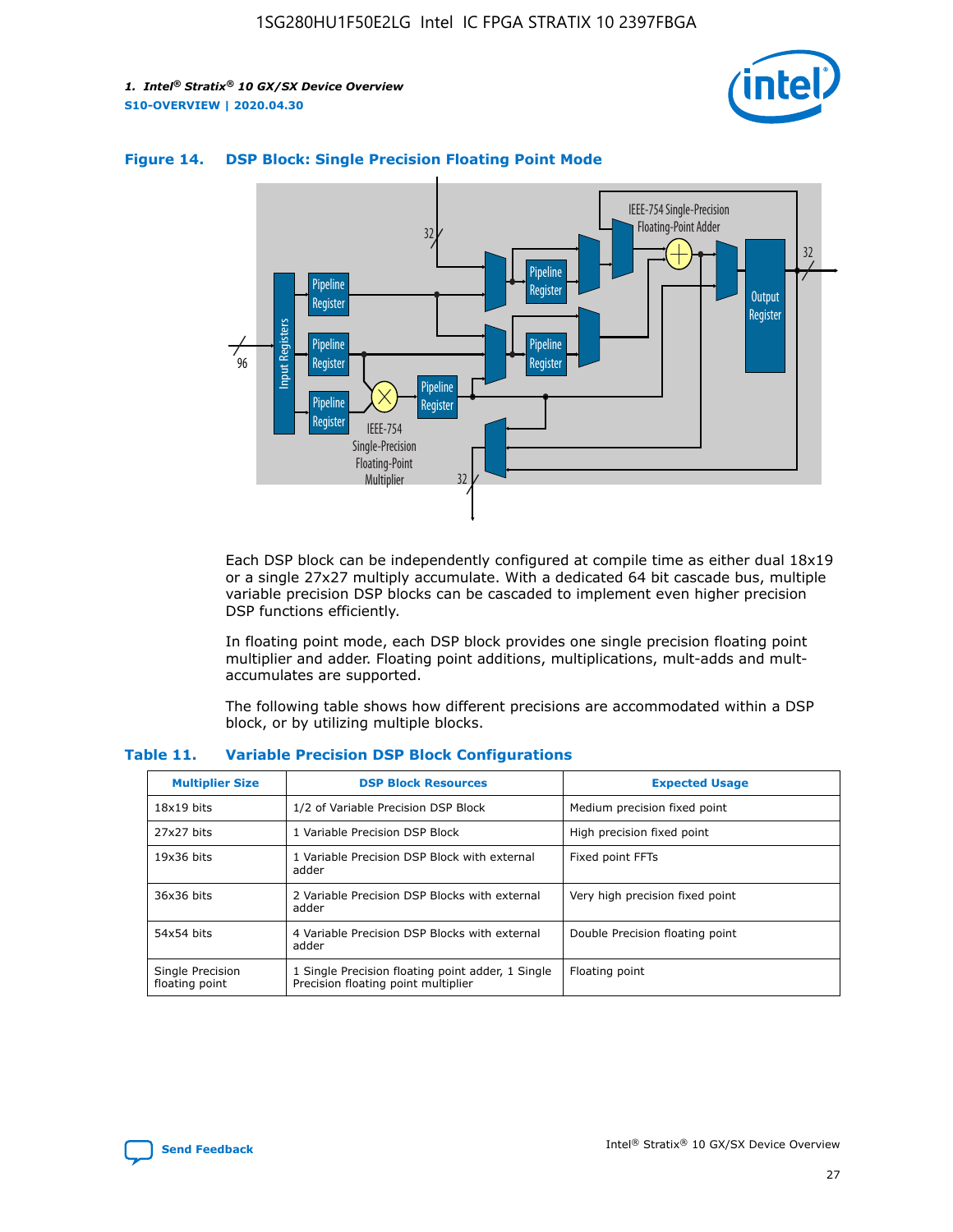

Complex multiplication is very common in DSP algorithms. One of the most popular applications of complex multipliers is the FFT algorithm. This algorithm has the characteristic of increasing precision requirements on only one side of the multiplier. The Variable Precision DSP block supports the FFT algorithm with proportional increase in DSP resources as the precision grows.

#### **Table 12. Complex Multiplication With Variable Precision DSP Block**

| <b>Complex Multiplier</b><br><b>Size</b> | <b>DSP Block Resources</b>      | <b>FFT Usage</b>       |
|------------------------------------------|---------------------------------|------------------------|
| $18x19$ bits                             | 2 Variable Precision DSP Blocks | Resource optimized FFT |
| 27x27 bits                               | 4 Variable Precision DSP Blocks | Highest precision FFT  |

For FFT applications with high dynamic range requirements, the Intel FFT IP Core offers an option of single precision floating point implementation with resource usage and performance similar to high precision fixed point implementations.

Other features of the DSP block include:

- Hard 18 bit and 25 bit pre-adders
- Hard floating point multipliers and adders
- 64 bit dual accumulator (for separate I, Q product accumulations)
- Cascaded output adder chains for 18 and 27 bit FIR filters
- Embedded coefficient registers for 18 and 27 bit coefficients
- Fully independent multiplier outputs
- Inferability using HDL templates supplied by the Intel Quartus Prime software for most modes

The Variable Precision DSP block is ideal to support the growing trend towards higher bit precision in high performance DSP applications. At the same time, it can efficiently support the many existing 18 bit DSP applications, such as high definition video processing and remote radio heads. With the Variable Precision DSP block architecture and hard floating point multipliers and adders, Intel Stratix 10 devices can efficiently support many different precision levels up to and including floating point implementations. This flexibility can result in increased system performance, reduced power consumption, and reduce architecture constraints on system algorithm designers.

# **1.18. Hard Processor System (HPS)**

The Intel Stratix 10 SoC Hard Processor System (HPS) is Intel's third generation HPS. Leveraging the performance of Intel 14 nm tri-gate technology, Intel Stratix 10 SoC devices more than double the performance of previous generation SoCs with an integrated quad-core 64-bit Arm Cortex-A53. The HPS also enables system-wide hardware virtualization capabilities by adding a system memory management unit. These architecture improvements ensure that Intel Stratix 10 SoCs meet the requirements of current and future embedded markets, including wireless and wireline communications, datacenter acceleration, and numerous military applications.

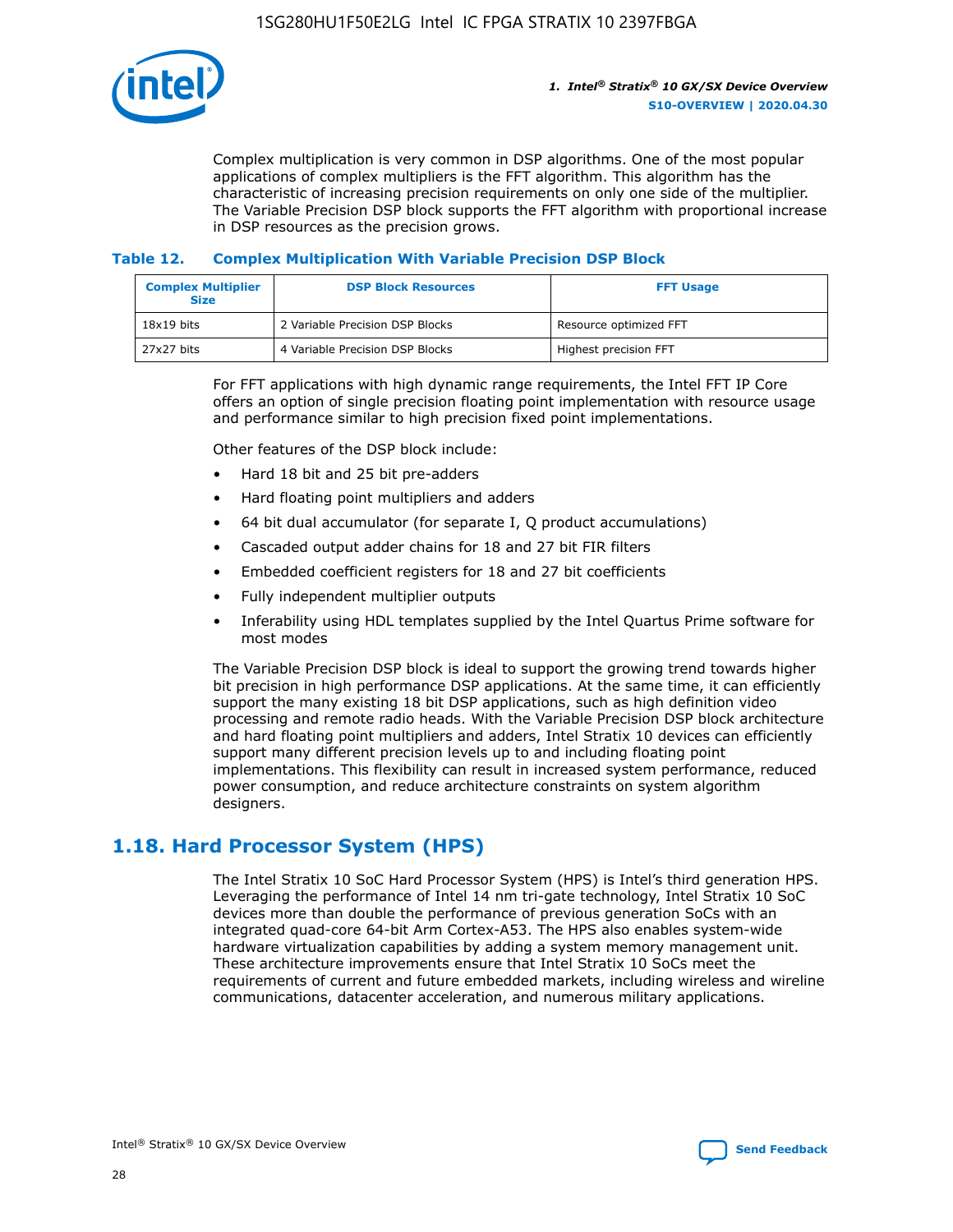

#### **Figure 15. HPS Block Diagram**

| Quad Arm Cortex-A53-Based Hard Processor System |                                             |                           |                              |                       |                              |                                     |                                        |
|-------------------------------------------------|---------------------------------------------|---------------------------|------------------------------|-----------------------|------------------------------|-------------------------------------|----------------------------------------|
| <b>Arm Cortex - A53</b>                         |                                             |                           | Arm Cortex - A53             |                       |                              | SD/SDIO/                            |                                        |
| <b>NEON</b>                                     |                                             | <b>FPU</b>                | <b>NEON</b>                  |                       | <b>FPU</b>                   | <b>USB OTG</b>                      | $MMC$ <sup>1,2</sup>                   |
| 32 KB I-Cache                                   |                                             | 32 KB D-Cache<br>with ECC | 32 KB I-Cache                |                       | 32 KB D - Cache<br>with ECC  | $(x2)^{1,2}$                        |                                        |
| with Parity                                     |                                             |                           | with Parity                  |                       |                              |                                     | <b>DMA</b>                             |
| <b>Arm Cortex - A53</b>                         |                                             |                           |                              |                       | Arm Cortex - A53             | UART (x2)                           | $(8$ Channel) $^2$                     |
| <b>NEON</b>                                     |                                             | <b>FPU</b>                | <b>NEON</b>                  |                       | <b>FPU</b>                   |                                     |                                        |
| 32 KB I-Cache<br>with Parity                    |                                             | 32 KB D-Cache<br>with ECC | 32 KB I-Cache<br>with Parity |                       | 32 KB D-Cache<br>with FCC    | I <sup>2</sup> C(x5)                | <b>HPS 10</b>                          |
|                                                 | 1 MB 12 Cache with FCC<br><b>System MMU</b> |                           | <b>Cache Coherency Unit</b>  |                       | <b>EMAC</b> $(x3)^{1,2}$     | <b>NAND</b><br>Flash <sup>1,2</sup> |                                        |
| JTAG Debug<br>or Trace                          |                                             |                           | 256 KB<br>RAM <sup>2</sup>   | <b>Timers</b><br>(x8) |                              |                                     | SPI(x4)                                |
| Lightweight HPS-to-<br><b>FPGA BRIDGE</b>       |                                             |                           | HPS-to-FPGA<br><b>BRIDGE</b> |                       | FPGA-to-HPS<br><b>BRIDGE</b> | HPS-to-SDM<br>SDM-to-HPS            | <b>SDRAM</b><br>Scheduler <sup>3</sup> |
|                                                 |                                             |                           |                              |                       |                              |                                     |                                        |
| <b>FPGA Fabric</b>                              |                                             |                           |                              |                       |                              | <b>SDM</b>                          | <b>Hard Memory</b><br>Controller       |

Notes:

1. Integrated direct memory access (DMA)

2. Integrated error correction code (ECC)

3. Multiport front-end interface to hard memory controller

### **1.18.1. Key Features of the Intel Stratix 10 HPS**

#### **Table 13. Key Features of the Intel Stratix 10 GX/SX HPS**

| <b>Feature</b>                                    | <b>Description</b>                                                                                                                                                                                                                                                                                                                     |
|---------------------------------------------------|----------------------------------------------------------------------------------------------------------------------------------------------------------------------------------------------------------------------------------------------------------------------------------------------------------------------------------------|
| Quad-core Arm Cortex-A53<br>MPCore processor unit | • 2.3 MIPS/MHz instruction efficiency<br>CPU frequency up to 1.5 GHz<br>At 1.5 GHz total performance of 13,800 MIPS<br>Army8-A architecture<br>Runs 64 bit and 32 bit Arm instructions<br>16 bit and 32 bit Thumb instructions for 30% reduction in memory footprint<br>Jazelle* RCT execution architecture with 8 bit Java byte codes |
|                                                   |                                                                                                                                                                                                                                                                                                                                        |

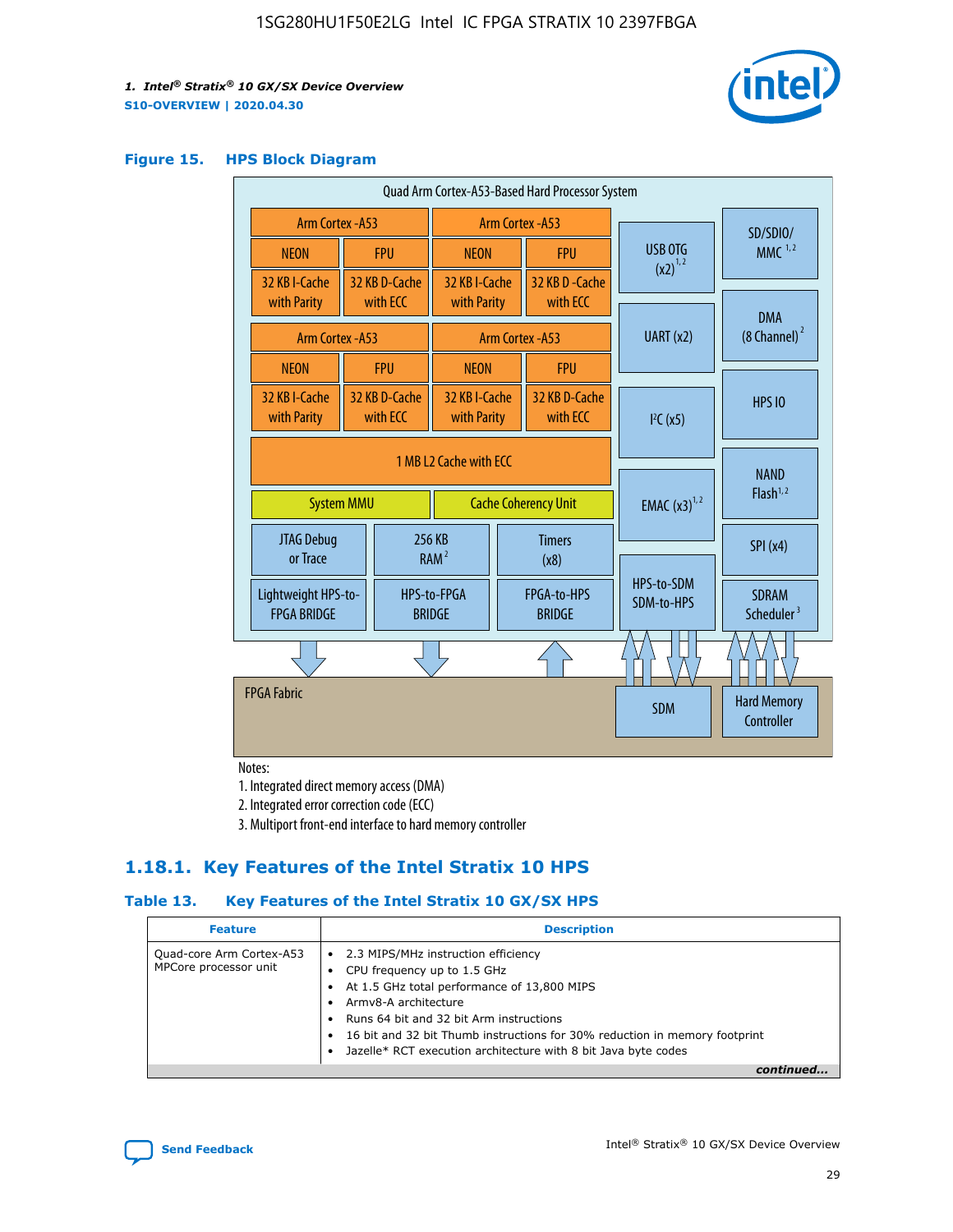

| <b>Feature</b>                                        | <b>Description</b>                                                                                                                                                                                                                                                                                                                                                                                                                                                                                                                                                                                                                                                                                                                                                                                                                                                                                                                                                                                                                                                                                                                                                                                                     |
|-------------------------------------------------------|------------------------------------------------------------------------------------------------------------------------------------------------------------------------------------------------------------------------------------------------------------------------------------------------------------------------------------------------------------------------------------------------------------------------------------------------------------------------------------------------------------------------------------------------------------------------------------------------------------------------------------------------------------------------------------------------------------------------------------------------------------------------------------------------------------------------------------------------------------------------------------------------------------------------------------------------------------------------------------------------------------------------------------------------------------------------------------------------------------------------------------------------------------------------------------------------------------------------|
|                                                       | Superscalar, variable length, out-of-order pipeline with dynamic branch prediction<br>Improved Arm Neon* media processing engine<br>$\bullet$<br>Single- and double-precision floating-point unit<br>Arm CoreSight* debug and trace technology<br>$\bullet$                                                                                                                                                                                                                                                                                                                                                                                                                                                                                                                                                                                                                                                                                                                                                                                                                                                                                                                                                            |
| <b>System Memory</b><br>Management Unit               | Enables a unified memory model and extends hardware virtualization into peripherals<br>$\bullet$<br>implemented in the FPGA fabric                                                                                                                                                                                                                                                                                                                                                                                                                                                                                                                                                                                                                                                                                                                                                                                                                                                                                                                                                                                                                                                                                     |
| Cache Coherency unit                                  | $\bullet$<br>Changes in shared data stored in cache are propagated throughout the system<br>providing bi-directional coherency for co-processing elements.                                                                                                                                                                                                                                                                                                                                                                                                                                                                                                                                                                                                                                                                                                                                                                                                                                                                                                                                                                                                                                                             |
| Cache                                                 | L1 Cache<br>$\bullet$<br>- 32 KB of instruction cache w/ parity check<br>- 32 KB of L1 data cache w /ECC<br>- Parity checking<br>L2 Cache<br>$-$ 1MB shared<br>- 8-way set associative<br>- SEU Protection with parity on TAG ram and ECC on data RAM<br>- Cache lockdown support                                                                                                                                                                                                                                                                                                                                                                                                                                                                                                                                                                                                                                                                                                                                                                                                                                                                                                                                      |
| On-Chip Memory                                        | 256 KB of scratch on-chip RAM<br>$\bullet$                                                                                                                                                                                                                                                                                                                                                                                                                                                                                                                                                                                                                                                                                                                                                                                                                                                                                                                                                                                                                                                                                                                                                                             |
| External SDRAM and Flash<br>Memory Interfaces for HPS | Hard memory controller with support for DDR4, DDR3<br>$\bullet$<br>$-$ 40 bit (32 bit + 8 bit ECC) with select packages supporting 72 bit (64 bit + 8 bit<br>ECC)<br>- Support for up to 2666 Mbps DDR4 and 2166 Mbps DDR3 frequencies<br>- Error correction code (ECC) support including calculation, error correction, write-<br>back correction, and error counters<br>- Software Configurable Priority Scheduling on individual SDRAM bursts<br>- Fully programmable timing parameter support for all JEDEC-specified timing<br>parameters<br>- Multiport front-end (MPFE) scheduler interface to the hard memory controller, which<br>supports the $AXI^{\circledR}$ Quality of Service (QoS) for interface to the FPGA fabric<br>NAND flash controller<br>$-$ ONFI 1.0<br>- Integrated descriptor based with DMA<br>- Programmable hardware ECC support<br>- Support for 8 and 16 bit Flash devices<br>Secure Digital SD/SDIO/MMC controller<br>$-$ eMMC 4.5<br>- Integrated descriptor based DMA<br>- CE-ATA digital commands supported<br>- 50 MHz operating frequency<br>Direct memory access (DMA) controller<br>$\bullet$<br>- 8-channel<br>- Supports up to 32 peripheral handshake interface<br>continued |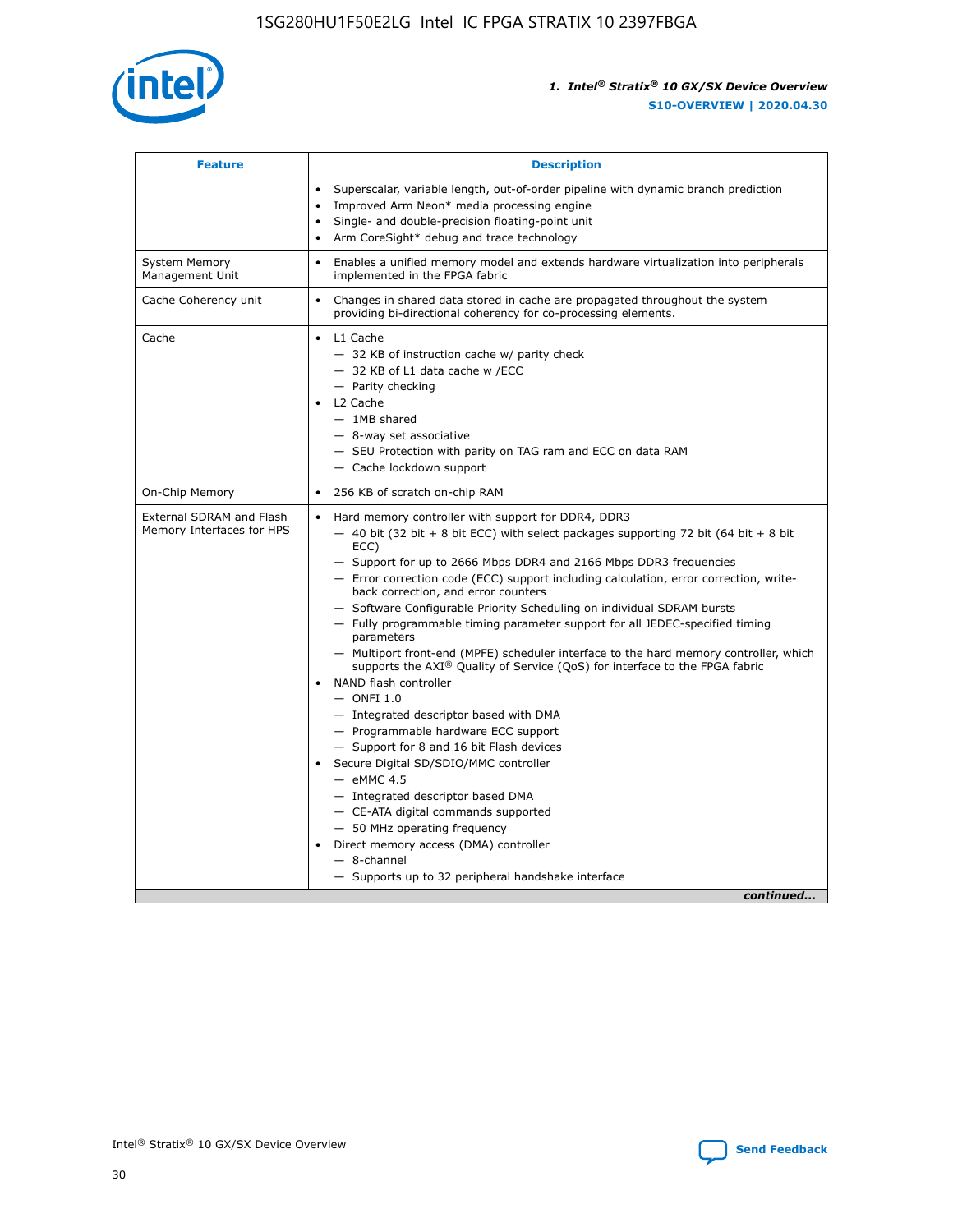

| <b>Feature</b>                         | <b>Description</b>                                                                                                                                                                                                                                                                                                                                                                                                                                                                                                                                                                                                                                                                                                                                                                                                                                                                                                                                                                                                                                                                                                                                                                                                                                                                                                                                                                                                                                                                                                  |
|----------------------------------------|---------------------------------------------------------------------------------------------------------------------------------------------------------------------------------------------------------------------------------------------------------------------------------------------------------------------------------------------------------------------------------------------------------------------------------------------------------------------------------------------------------------------------------------------------------------------------------------------------------------------------------------------------------------------------------------------------------------------------------------------------------------------------------------------------------------------------------------------------------------------------------------------------------------------------------------------------------------------------------------------------------------------------------------------------------------------------------------------------------------------------------------------------------------------------------------------------------------------------------------------------------------------------------------------------------------------------------------------------------------------------------------------------------------------------------------------------------------------------------------------------------------------|
| Communication Interface<br>Controllers | Three 10/100/1000 Ethernet media access controls (MAC) with integrated DMA<br>$\bullet$<br>- Supports RGMII and RMII external PHY Interfaces<br>- Option to support other PHY interfaces through FPGA logic<br>GMII<br>$\bullet$<br>MII<br>$\bullet$<br>• RMII (requires MII to RMII adapter)<br>• RGMII (requires GMII to RGMII adapter)<br>• SGMII (requires GMII to SGMII adapter)<br>- Supports IEEE 1588-2002 and IEEE 1588-2008 standards for precision networked<br>clock synchronization<br>- Supports IEEE 802.1Q VLAN tag detection for reception frames<br>- Supports Ethernet AVB standard<br>Two USB On-the-Go (OTG) controllers with DMA<br>- Dual-Role Device (device and host functions)<br>• High-speed (480 Mbps)<br>• Full-speed (12 Mbps)<br>• Low-speed (1.5 Mbps)<br>• Supports USB 1.1 (full-speed and low-speed)<br>- Integrated descriptor-based scatter-gather DMA<br>- Support for external ULPI PHY<br>- Up to 16 bidirectional endpoints, including control endpoint<br>$-$ Up to 16 host channels<br>- Supports generic root hub<br>- Configurable to OTG 1.3 and OTG 2.0 modes<br>Five $I^2C$ controllers (three can be used by EMAC for MIO to external PHY)<br>- Support both 100 Kbps and 400 Kbps modes<br>- Support both 7 bit and 10 bit addressing modes<br>- Support Master and Slave operating mode<br>Two UART 16550 compatible<br>- Programmable baud rate up to 115.2 Kbaud<br>• Four serial peripheral interfaces (SPI) (2 Masters, 2 Slaves)<br>- Full and Half duplex |
| Timers and I/O                         | $\bullet$ Timers<br>- 4 general-purpose timers<br>$-4$ watchdog timers<br>48 HPS direct I/O allow HPS peripherals to connect directly to I/O<br>Up to three IO48 banks may be assigned to HPS for HPS DDR access                                                                                                                                                                                                                                                                                                                                                                                                                                                                                                                                                                                                                                                                                                                                                                                                                                                                                                                                                                                                                                                                                                                                                                                                                                                                                                    |
| Interconnect to Logic Core             | • FPGA-to-HPS Bridge<br>- Allows IP bus masters in the FPGA fabric to access to HPS bus slaves<br>- Configurable 32, 64, or 128 bit AMBA AXI interface<br>HPS-to-FPGA Bridge<br>- Allows HPS bus masters to access bus slaves in FPGA fabric<br>- Configurable 32, 64, or 128 bit AMBA AXI interface allows high-bandwidth HPS<br>master transactions to FPGA fabric<br>HPS-to-SDM and SDM-to-HPS Bridges<br>- Allows the HPS to reach the SDM block and the SDM to bootstrap the HPS<br>Light Weight HPS-to-FPGA Bridge<br>- Light weight 32 bit AXI interface suitable for low-latency register accesses from HPS<br>to soft peripherals in FPGA fabric<br>FPGA-to-HPS SDRAM Bridge<br>- Up to three AMBA AXI interfaces supporting 32, 64, or 128 bit data paths                                                                                                                                                                                                                                                                                                                                                                                                                                                                                                                                                                                                                                                                                                                                                 |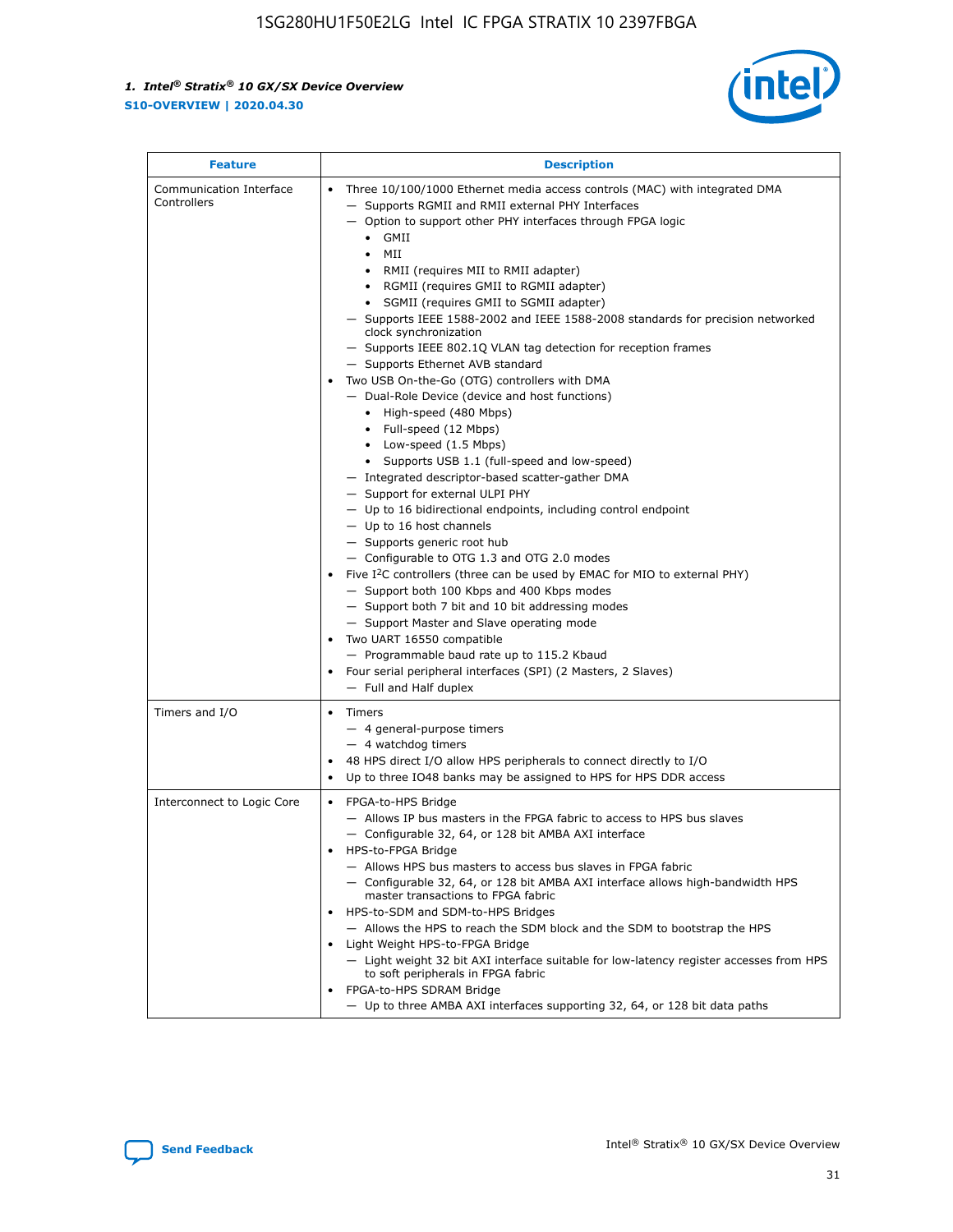

# **1.19. Power Management**

Intel Stratix 10 devices use the advanced Intel 14 nm tri-gate process technology, the all new Intel Hyperflex core architecture to enable Hyper-Folding, power gating, and several optional power reduction techniques to reduce total power consumption by as much as 70% compared to previous generation high-performance Stratix V devices.

Intel Stratix 10 standard power devices (-V) are SmartVID devices. The core voltage supplies (VCC and VCCP) for each SmartVID device must be driven by a PMBus voltage regulator dedicated to that Intel Stratix 10 device. Use of a PMBus voltage regulator for each SmartVID (-V) device is mandatory; it is not an option. A code is programmed into each SmartVID device during manufacturing that allows the PMBus voltage regulator to operate at the optimum core voltage to meet the device performance specifications.

With the new Intel Hyperflex core architecture, designs can run 2X faster than previous generation FPGAs. With 2X performance and same required throughput, architects can cut the data path width in half to save power. This optimization is called Hyper-Folding. Additionally, power gating reduces static power of unused resources in the FPGA by powering them down. The Intel Quartus Prime software automatically powers down specific unused resource blocks such as DSP and M20K blocks, at configuration time.

The optional power reduction techniques in Intel Stratix 10 devices include:

• **Available Low Static Power Devices**—Intel Stratix 10 devices are available with a fixed core voltage that provides lower static power than the SmartVID standard power devices, while maintaining device performance

Furthermore, Intel Stratix 10 devices feature Intel's low power transceivers and include a number of hard IP blocks that not only reduce logic resources but also deliver substantial power savings compared to soft implementations. In general, hard IP blocks consume up to 50% less power than the equivalent soft logic implementations.

# **1.20. Device Configuration and Secure Device Manager (SDM)**

All Intel Stratix 10 devices contain a Secure Device Manager (SDM), which is a dedicated triple-redundant processor that serves as the point of entry into the device for all JTAG and configuration commands. The SDM also bootstraps the HPS in SoC devices ensuring that the HPS can boot using the same security features that the FPGA devices have.

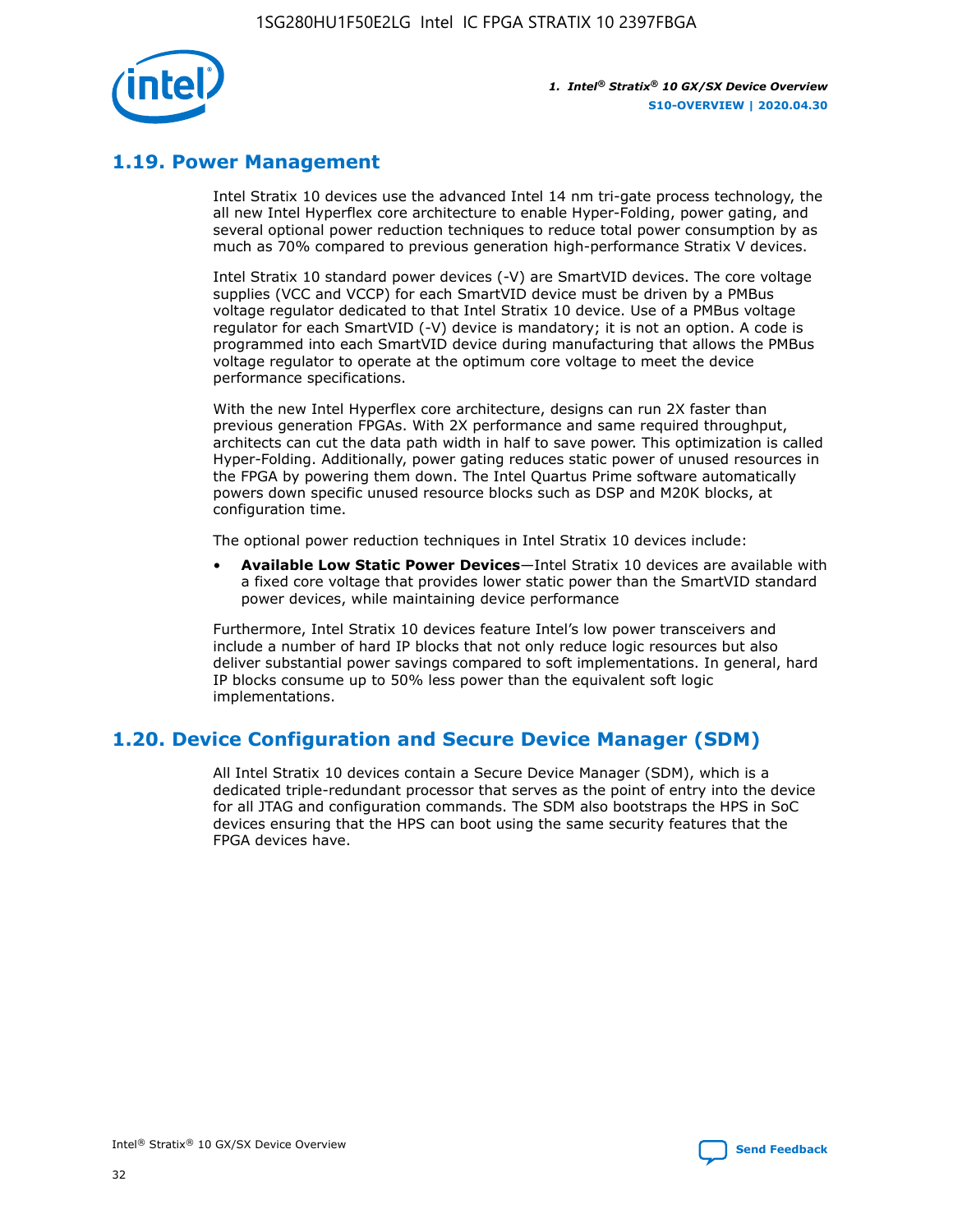





During configuration, Intel Stratix 10 devices are divided into logical sectors, each of which is managed by a local sector manager (LSM). The SDM passes configuration data to each of the LSMs across the on-chip configuration network. This allows the sectors to be configured independently, one at a time, or in parallel. This approach achieves simplified sector configuration and reconfiguration, as well as reduced overall configuration time due to the inherent parallelism. The same sector-based approach is used to respond to single-event upsets and security attacks.

While the sectors provide a logical separation for device configuration and reconfiguration, they overlay the normal rows and columns of FPGA logic and routing. This means there is no impact to the Intel Quartus Prime software place and route, and no impact to the timing of logic signals that cross the sector boundaries.

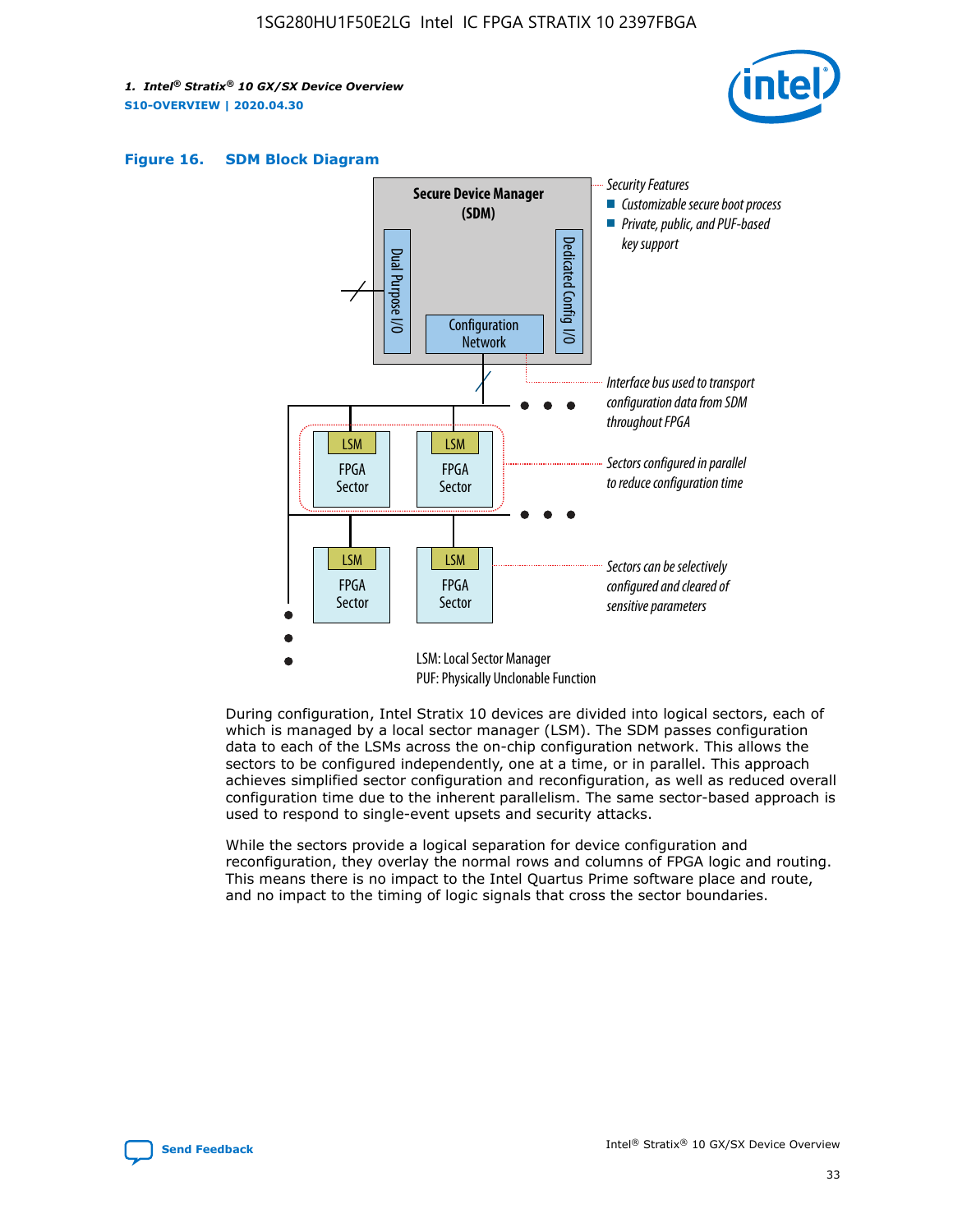

The SDM enables robust, secure, fully-authenticated device configuration. It also allows for customization of the configuration scheme, which can enhance device security. For configuration and reconfiguration, this approach offers a variety of advantages:

- Dedicated secure configuration manager
- Reduced device configuration time, because sectors are configured in parallel
- Updateable configuration process
- Reconfiguration of one or more sectors independent of all other sectors
- Zeroization of individual sectors or the complete device

The SDM also provides additional capabilities such as register state readback and writeback to support ASIC prototyping and other applications.

### **1.21. Device Security**

Building on top of the robust security features present in the previous generation devices, Intel Stratix 10 FPGAs and SoCs include a number of new and innovative security enhancements. These features are also managed by the SDM, tightly coupling device configuration and reconfiguration with encryption, authentication, key storage and anti-tamper services.

Security services provided by the SDM include:

- Bitstream encryption
- Multi-factor authentication
- Hard encryption and authentication acceleration; AES-256, SHA-256/384, ECDSA-256/384
- Volatile and non-volatile encryption key storage and management
- Boot code authentication for the HPS
- Physically Unclonable Function (PUF) service
- Updateable configuration process
- Secure device maintenance and upgrade functions
- Side channel attack protection
- Scripted response to sensor inputs and security attacks, including selective sector zeroization
- Readback, JTAG and test mode disable
- Enhanced response to single-event upsets (SEU)
- Black key provisioning
- Physical anti-tamper

See the *Intel Stratix 10 Device Security User Guide* for a complete list of all security features.

The SDM and associated security services provide a robust, multi-layered security solution for your Intel Stratix 10 design.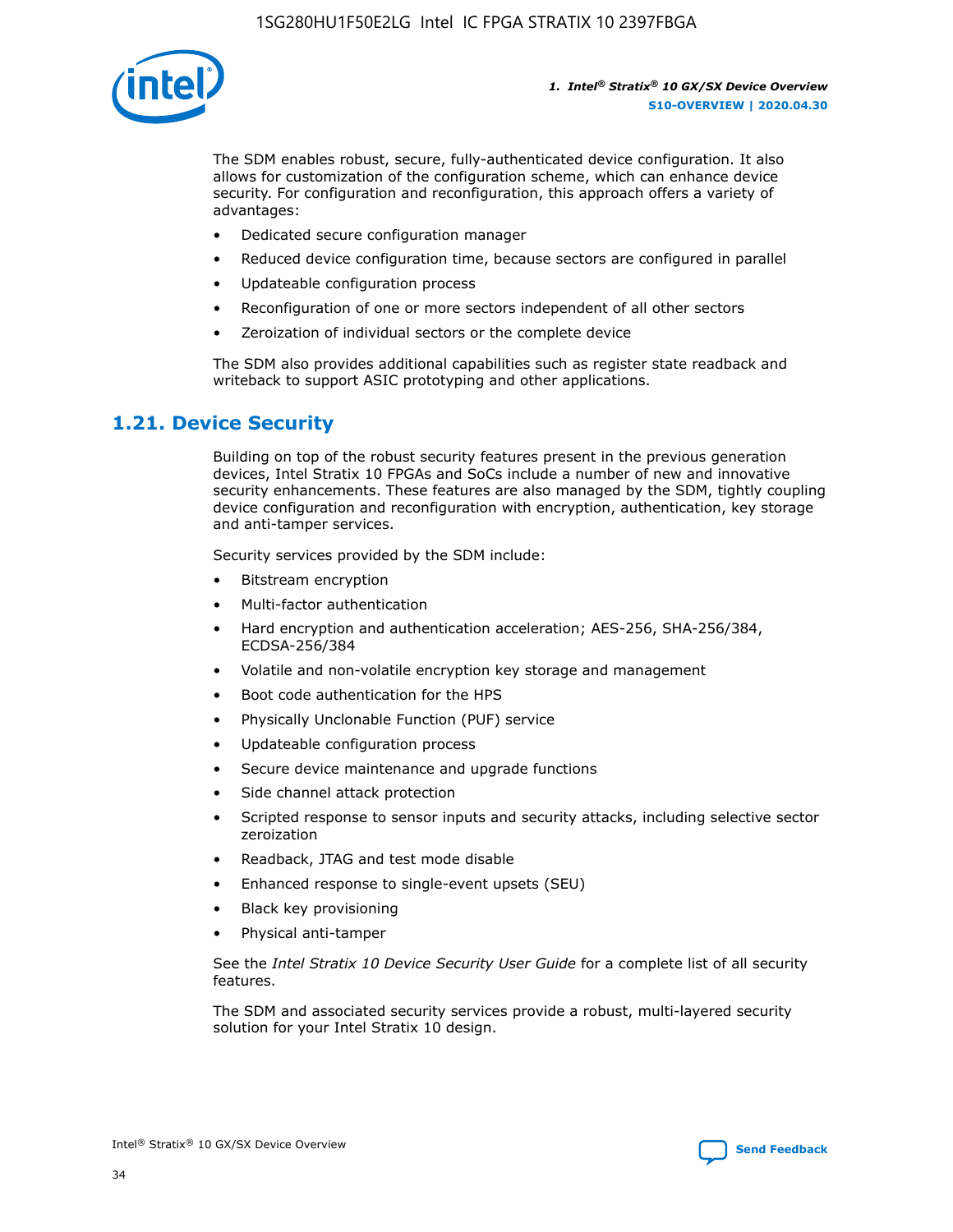

#### **Table 14. Device Security**

| <b>Intel Stratix 10 Family Variant</b> | <b>Bitstream Authentication</b> | <b>Advanced Security Features</b> <sup>(12)</sup> |  |
|----------------------------------------|---------------------------------|---------------------------------------------------|--|
| GX/SX                                  | All devices                     | -AS suffix part number required                   |  |

#### **Related Information**

- [My Intel Support](https://www.intel.com/content/www/us/en/programmable/my-intel/mal-home.html)
- [Intel Stratix 10 Device Security User Guide](https://www.intel.com/content/www/us/en/programmable/documentation/ndq1483601370898.html#wcd1483611014402)

# **1.22. Configuration via Protocol Using PCI Express**

Configuration via protocol using PCI Express allows the FPGA to be configured across the PCI Express bus, simplifying the board layout and increasing system integration. Making use of the embedded PCI Express hard IP operating in autonomous mode before the FPGA is configured, this technique allows the PCI Express bus to be powered up and active within the 100 ms time allowed by the PCI Express specification. Intel Stratix 10 devices also support partial reconfiguration across the PCI Express bus which reduces system down time by keeping the PCI Express link active while the device is being reconfigured.

### **1.23. Partial and Dynamic Reconfiguration**

Partial reconfiguration allows you to reconfigure part of the FPGA while other sections continue running. This capability is required in systems where uptime is critical, because it allows you to make updates or adjust functionality without disrupting services.

In addition to lowering power and cost, partial reconfiguration also increases the effective logic density by removing the necessity to place in the FPGA those functions that do not operate simultaneously. Instead, these functions can be stored in external memory and loaded as needed. This reduces the size of the required FPGA by allowing multiple applications on a single FPGA, saving board space and reducing power. The partial reconfiguration process is built on top of the proven incremental compile design flow in the Intel Quartus Prime design software

Dynamic reconfiguration in Intel Stratix 10 devices allows transceiver data rates, protocols and analog settings to be changed dynamically on a channel-by-channel basis while maintaining data transfer on adjacent transceiver channels. Dynamic reconfiguration is ideal for applications that require on-the-fly multiprotocol or multirate support. Both the PMA and PCS blocks within the transceiver can be reconfigured using this technique. Dynamic reconfiguration of the transceivers can be used in conjunction with partial reconfiguration of the FPGA to enable partial reconfiguration of both core and transceivers simultaneously.

# **1.24. Fast Forward Compile**

The innovative Fast Forward Compile feature in the Intel Quartus Prime software identifies performance bottlenecks in your design and provides detailed, step-by-step performance improvement recommendations that you can then implement. The Compiler reports estimates of the maximum operating frequency that can be achieved

<sup>(12)</sup> Contact My Intel Support for additional information.

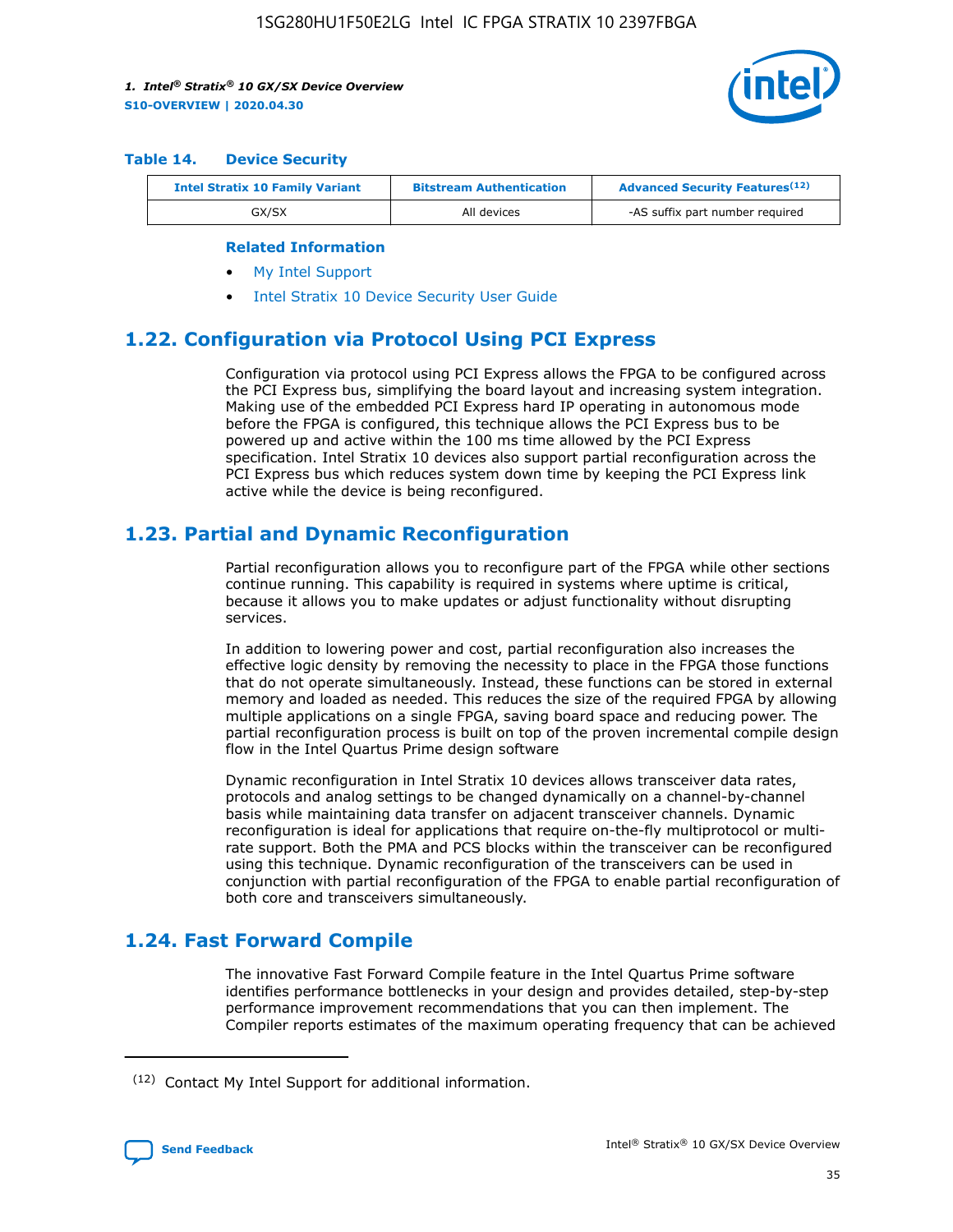

by applying the recommendations. As part of the new Hyper-Aware design flow, Fast Forward Compile maximizes the performance of your Intel Stratix 10 design and achieves rapid timing closure.

Previously, this type of optimization required multiple time-consuming design iterations, including full design re-compilation to determine the effectiveness of the changes. Fast Forward Compile enables you to make better decisions about where to focus your optimization efforts, and how to increase your design performance and throughput. This technique removes much of the guesswork of performance exploration, resulting in fewer design iterations and as much as 2X core performance gains for Intel Stratix 10 designs.

# **1.25. Single Event Upset (SEU) Error Detection and Correction**

Intel Stratix 10 FPGAs and SoCs offer robust SEU error detection and correction circuitry. The detection and correction circuitry includes protection for Configuration RAM (CRAM) programming bits and user memories. The CRAM is protected by a continuously running parity checker circuit with integrated ECC that automatically corrects one or two bit errors and detects higher order multibit errors.

The physical layout of the CRAM array is optimized to make the majority of multi-bit upsets appear as independent single-bit or double-bit errors which are automatically corrected by the integrated CRAM ECC circuitry. In addition to the CRAM protection, user memories also include integrated ECC circuitry and are layout optimized for error detection and correction.

The SEU error detection and correction hardware is supported by both soft IP and the Intel Quartus Prime software to provide a complete SEU mitigation solution. The components of the complete solution include:

- Hard error detection and correction for CRAM and user M20K memory blocks
- Optimized physical layout of memory cells to minimize probability of SEU
- Sensitivity processing soft IP that reports if CRAM upset affects a used or unused bit
- Fault injection soft IP with the Intel Quartus Prime software support that changes state of CRAM bits for testing purposes
- Hierarchy tagging in the Intel Quartus Prime software
- Triple Mode Redundancy (TMR) used for the Secure Device Manager and critical on-chip state machines

In addition to the SEU mitigation features listed above, the Intel 14 nm tri-gate process technology used for Intel Stratix 10 devices is based on FinFET transistors which have reduced SEU susceptibility versus conventional planar transistors.

# **1.26. Document Revision History for the Intel Stratix 10 GX/SX Device Overview**

| <b>Document</b><br><b>Version</b> | <b>Changes</b>             |
|-----------------------------------|----------------------------|
| 2020.04.30                        | Made the following change: |
|                                   | continued                  |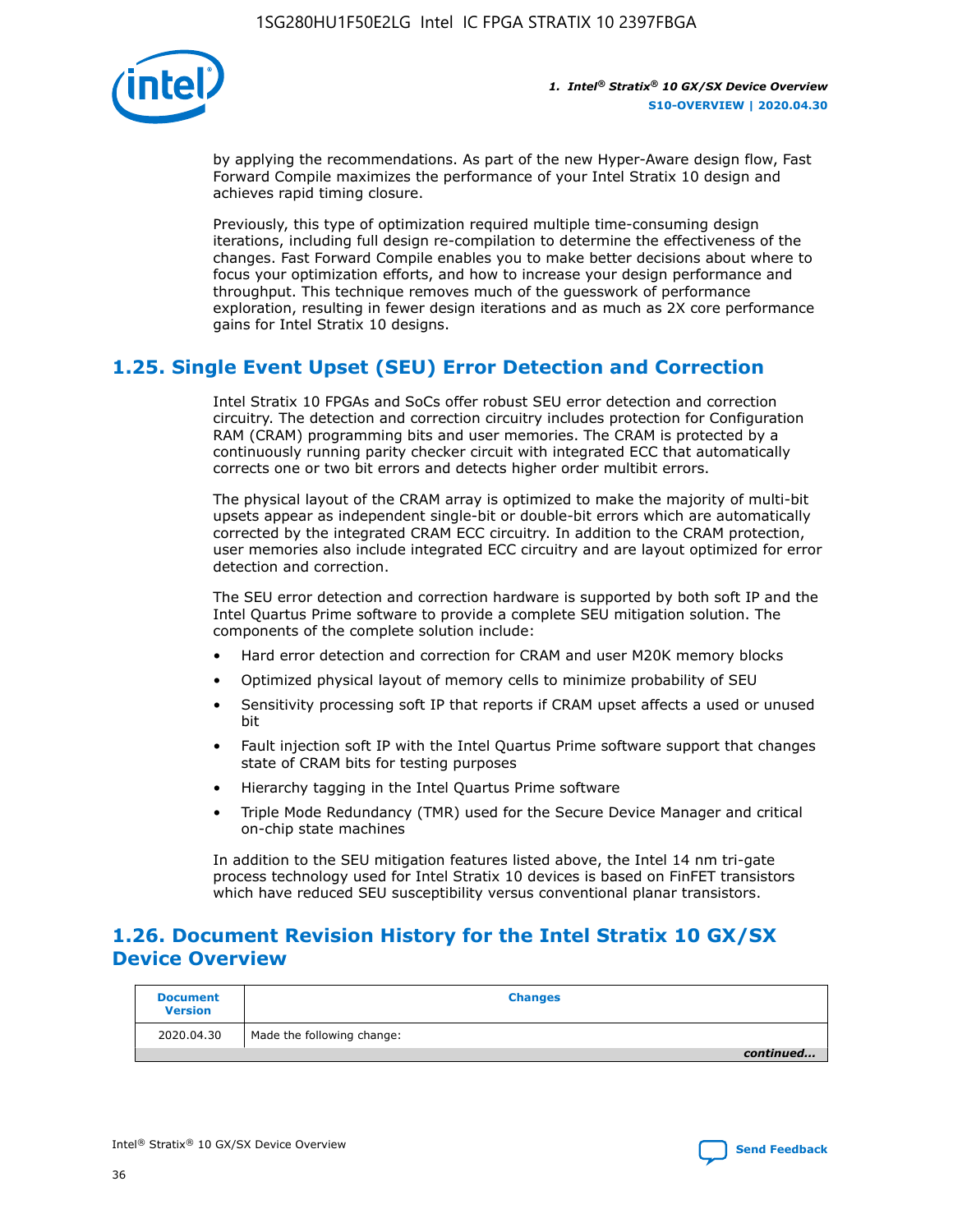

| <b>Document</b><br><b>Version</b> | <b>Changes</b>                                                                                                                                                                                                                                                                                                                                                                                                                                                                                                                                                                                                                                                                                                                                                                                                                                                                                                                                                                                      |
|-----------------------------------|-----------------------------------------------------------------------------------------------------------------------------------------------------------------------------------------------------------------------------------------------------------------------------------------------------------------------------------------------------------------------------------------------------------------------------------------------------------------------------------------------------------------------------------------------------------------------------------------------------------------------------------------------------------------------------------------------------------------------------------------------------------------------------------------------------------------------------------------------------------------------------------------------------------------------------------------------------------------------------------------------------|
|                                   | Added the GX 10M variant.                                                                                                                                                                                                                                                                                                                                                                                                                                                                                                                                                                                                                                                                                                                                                                                                                                                                                                                                                                           |
| 2020.03.24                        | Made the following changes:<br>Added advanced security (-AS) devices.<br>Added level shifter details for the Intel Stratix 10 SX/GX 400 device.                                                                                                                                                                                                                                                                                                                                                                                                                                                                                                                                                                                                                                                                                                                                                                                                                                                     |
| 2019.08.19                        | Made the following changes:<br>Added composition details for the leaded and lead-free contact device options.<br>$\bullet$<br>Updated the I/O PLL counts.                                                                                                                                                                                                                                                                                                                                                                                                                                                                                                                                                                                                                                                                                                                                                                                                                                           |
| 2019.02.15                        | Made the following changes:<br>Changed the number of included logic elements globally.<br>$\bullet$<br>Removed logic density 450, logic density 550, and package code 48 from the "Sample Ordering<br>$\bullet$<br>Code and Available Options for Intel Stratix 10 Devices" figure.<br>Updated description of the higher density in the "Innovations in Intel Stratix 10 FPGAs and SoCs"<br>section.<br>Updated description of the general purpose I/Os in the "Intel Stratix 10 FPGA and SoC Common<br>$\bullet$<br>Device Features" table.<br>Removed support for LPDDR3 globally.<br>Updated the "Intel Stratix 10 FPGA and SoC Architecture Block Diagram" figure.<br>$\bullet$<br>Updated the "Intel Stratix 10 GX/SX FPGA and SoC Family Plan-FPGA Core (part 1)" table.<br>٠<br>Updated the "Intel Stratix 10 GX/SX FPGA and SoC Family Plan-Interconnects, PLLs and Hard IP<br>(part 2)" table.<br>Updated and merged the "Intel Stratix 10 GX/SX FPGA and SoC Family Package Plan" tables. |
| 2018.08.08                        | Made the following changes:<br>Changed the specs for QDRII+ and QDRII+ Xtreme and added specs for QDRIV in the "External<br>$\bullet$<br>Memory Interface Performance" table.<br>Updated description of the power options in the "Sample Ordering Code and Available Options for<br>Intel Stratix 10 Devices" figure.<br>Changed the description of the technology and power management features in the "Intel Stratix 10<br>FPGA and SoC Common Device Features" table.<br>Changed the description of SmartVID in the "Power Management" section.<br>Changed the direction arrow from the coefficient registers block in the "DSP Block: High Precision<br>٠<br>Fixed Point Mode" figure.                                                                                                                                                                                                                                                                                                          |
| 2017.10.30                        | Made the following changes:<br>Removed the embedded eSRAM feature globally.<br>$\bullet$<br>Removed the Low Power (VID) and Military operating temperature options, and package code 53<br>٠<br>from the "Sample Ordering Code and Available Options for Stratix 10 Devices" figure.<br>Changed the Maximum transceiver data rate (chip-to-chip) specification for L-Tile devices in the<br>"Key Features of Intel Stratix 10 Devices Compared to Stratix V Devices" table.                                                                                                                                                                                                                                                                                                                                                                                                                                                                                                                         |
| 2016.10.31                        | Made the following changes:<br>• Changed the number of available transceivers to 96, globally.<br>Changed the single-precision floating point performance to 10 TFLOP, globally.<br>Changed the maximum datarate to 28.3 Gbps, globally.<br>٠<br>Changed some of the features listed in the "Stratix 10 GX/SX Device Overview" section.<br>٠<br>Changed descriptions for the GX and SX devices in the "Stratix 10 Family Variants" section.<br>٠<br>Changed the "Sample Ordering Code and Available Options for Stratix 10 Devices" figure.<br>Changed the features listed in the "Key Features of Stratix 10 Devices Compared to Stratix V<br>Devices" table.<br>Changed the descriptions of the following areas of the "Stratix 10 FPGA and SoC Common Device<br>Features" table:<br>- Transceiver hard IP<br>- Internal memory blocks<br>- Core clock networks<br>- Packaging<br>Reorganized and updated all tables in the "Stratix 10 FPGA and SoC Family Plan" section.                        |
|                                   | continued                                                                                                                                                                                                                                                                                                                                                                                                                                                                                                                                                                                                                                                                                                                                                                                                                                                                                                                                                                                           |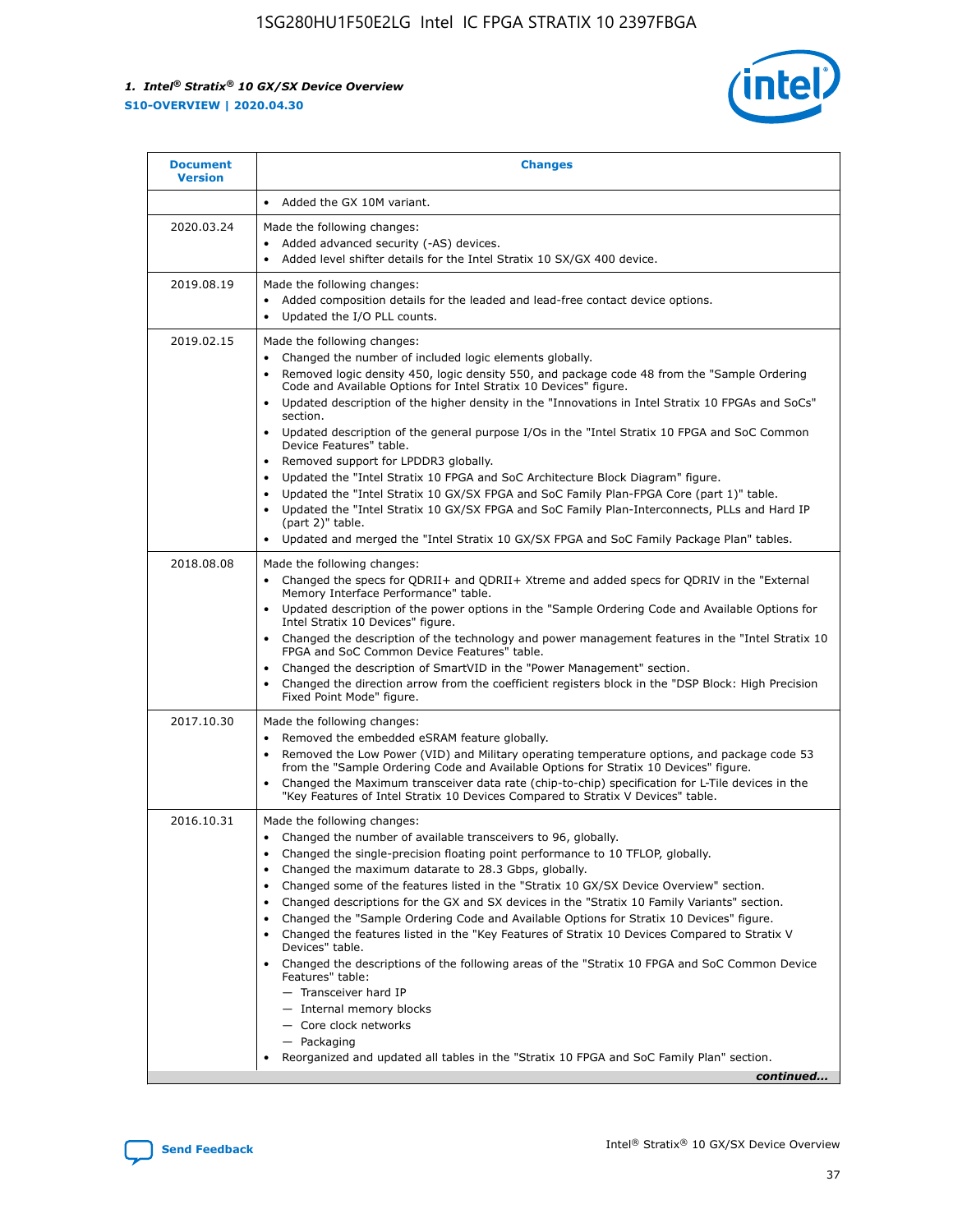

| <b>Document</b><br><b>Version</b> | <b>Changes</b>                                                                                                                                                                                                                                                                                                                                                                                                                                                                                                                                                                                                                                                                                                                                                                                                                                                                                                                                                                                     |  |
|-----------------------------------|----------------------------------------------------------------------------------------------------------------------------------------------------------------------------------------------------------------------------------------------------------------------------------------------------------------------------------------------------------------------------------------------------------------------------------------------------------------------------------------------------------------------------------------------------------------------------------------------------------------------------------------------------------------------------------------------------------------------------------------------------------------------------------------------------------------------------------------------------------------------------------------------------------------------------------------------------------------------------------------------------|--|
|                                   | Removed the "Migration Between Arria 10 FPGAs and Stratix 10 FPGAs" section.<br>Removed footnotes from the "Transceiver PCS Features" table.<br>Changed the HMC description in the "External Memory and General Purpose I/O" section.<br>Changed the number of fPLLs in the "Fractional Synthesis PLLs and I/O PLLs" section.<br>Clarified HMC data width support in the "Key Features of the Stratix 10 HPS" table.<br>Changed the description in the "Internal Embedded Memory" section.<br>Changed the datarate for the Standard PCS and SDI PCS features in the "Transceiver PCS Features"<br>table.<br>Added a note to the "PCI Express Gen1/Gen2/Gen3 Hard IP" section.<br>Updated the "Key Features of the Stratix 10 HPS" table.<br>Changed the description for the Cache coherency unit in the "Key Features of the Stratix 10 HPS"<br>table.<br>Changed the description for the external SDRAM and Flash memory interfaces for HPS in the "Key<br>Features of the Stratix 10 HPS" table. |  |
| 2015.12.04                        | Initial release.                                                                                                                                                                                                                                                                                                                                                                                                                                                                                                                                                                                                                                                                                                                                                                                                                                                                                                                                                                                   |  |